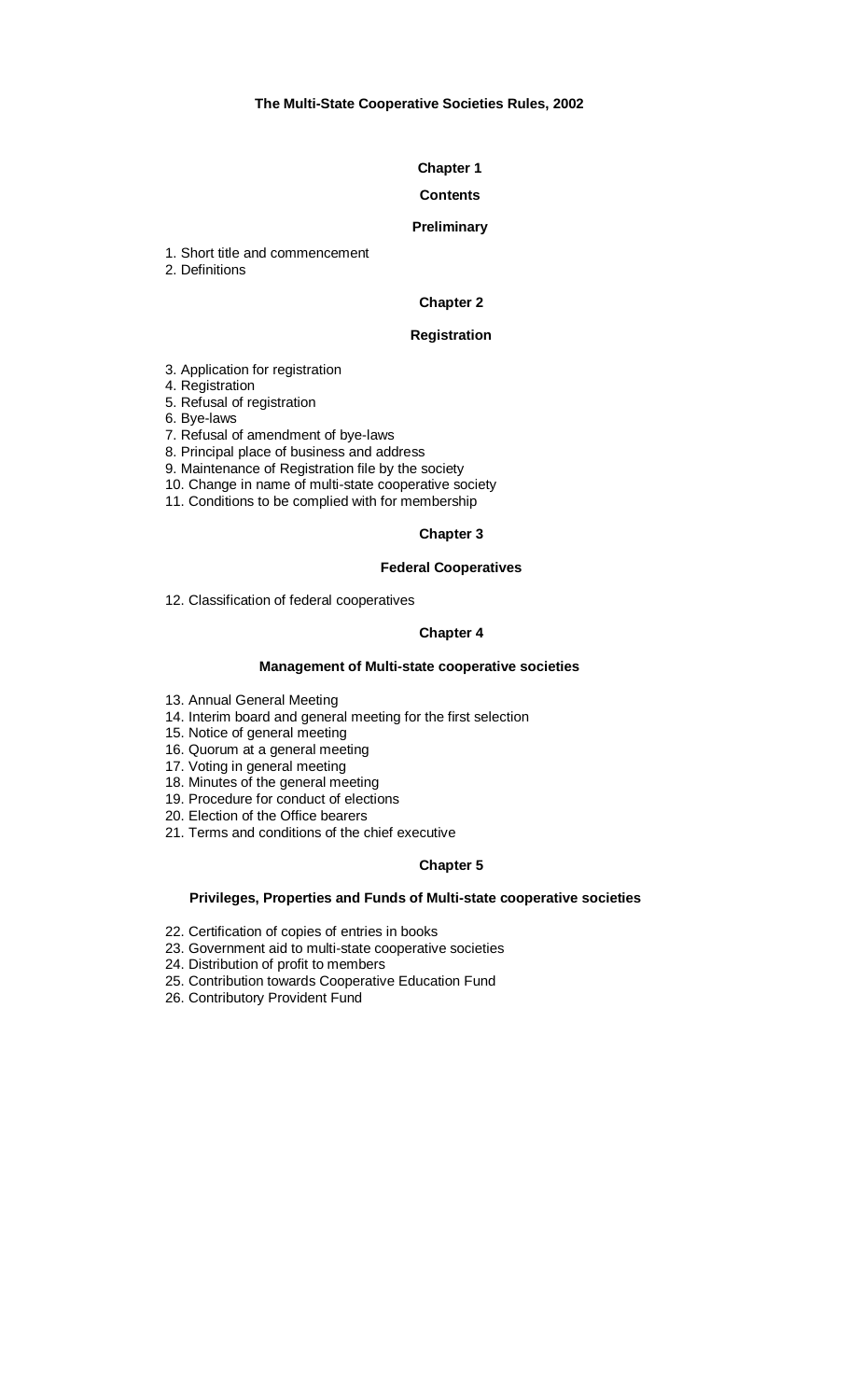- 27. Audit and Accounts
- 28. Procedure to be adopted by liquidator
- 29. Application of assets of the multi-state cooperative society
- 30. Disputes

#### **Chapter 6**

#### **Appeals and Review**

- 31. Appeals
- 32. Procedure regarding appeals<br>33. Application for review
- Application for review

#### **Chapter 7**

#### **Societies which become Multi-state cooperative societies consequent on Reorganisation of states**

34. Preparation of a scheme for the reconstitution or reorganisation of multi-state cooperative societies

#### **Chapter 8**

#### **Payment of fees for inspection of records**

35. Payment of fees for inspection of records

#### **Chapter 9**

#### **Miscellaneous**

- 36. Mode of service of summon
- 37. Procedure in execution of decrees, orders and decisions<br>38. Repeal and saving
- Repeal and saving

#### **Schedule**

- 1 Procedure for the conduct of election to the board of multi-state
- cooperative societies
- 2 Preparation of list of members / delegates<br>3 Nomination of candidates
- Nomination of candidates
- 4 Scrutiny of nomination papers<br>5 Voting
- Voting
- 
- 6 General<br>7 Election 7 Election of office bearers<br>8 Custody of record of elec
- Custody of record of elections conducted

Form -I Application for registration of a multi-state cooperative society under the Multi-State Cooperative Societies Act, 2002

Form -II Register of applications for registration of multi-state cooperative societies received by the Central Registrar

Form -III Nomination Form for election of board of Directors

Form -IV Application for appointing election agent.

Form -V Nomination form for election of office bearers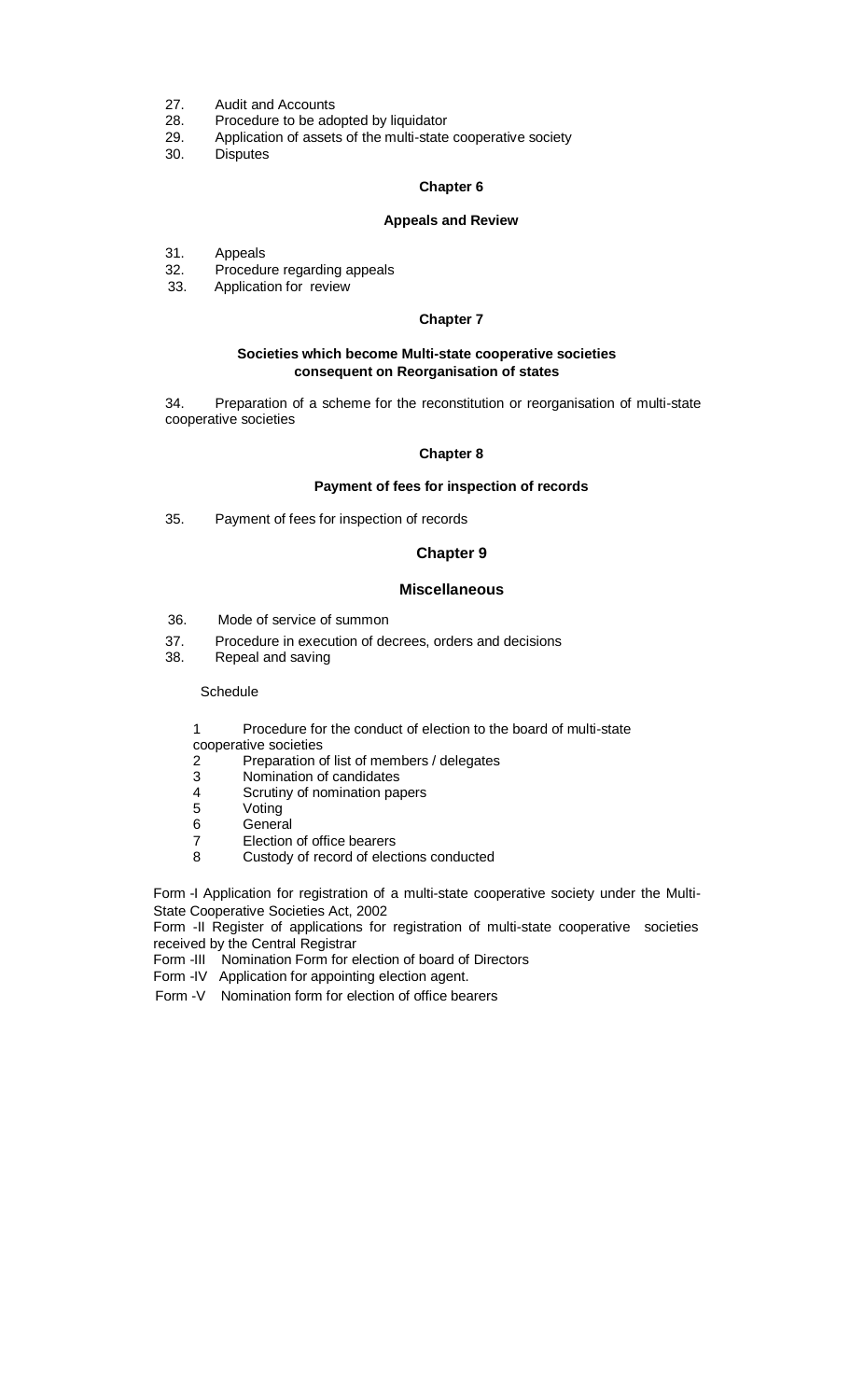# **The Multi-State Cooperative Societies**

# **Rules, 2002**

# **Ministry of Agriculture**

# **(Department of Agriculture and Cooperation)**

# **Notification**

New Delhi, the 2nd December 2002

**G.S.R 790(E)** -In exercise of the powers conferred by section 124 of the Multi-State Cooperative Societies Act, 2002 (39 of 2002), the Central Government hereby make the following rules, namely:

# **Chapter 1 Preliminary**

# **1. Short title, extent and commencement**

1. These Rules may be called the Multi-State Cooperative Societies Rules, 2002.

2. These rules shall come into force on the date of their publication in the Official Gazette.

# **2. Definitions**

In these rules, unless the context otherwise requires,

 (i) "Act" means the Multi-State Cooperative Societies Act, 2002 (39 of  $2002$ );

(ii) "authorised office" means an officer authorised by the Central Government for the purpose of section 103 of the Act;

(iii) "decree" means any decree of a civil court and includes any decision or order referred to in section 94 of the Act;

 (iv) "decree holder" means any person holding a decree as defined in clause (iii);

(v) "defaulter" means any multi-state cooperative society, any cooperative society, member or any other person committing default;

(vi) "form" means a form appended to these rules,

(vii) "general meeting" means a meeting of the general body including a representative general body referred to in the first proviso to subsection (1) of section 38;

(viii) "judgement debtor" means a meeting any multi-state cooperative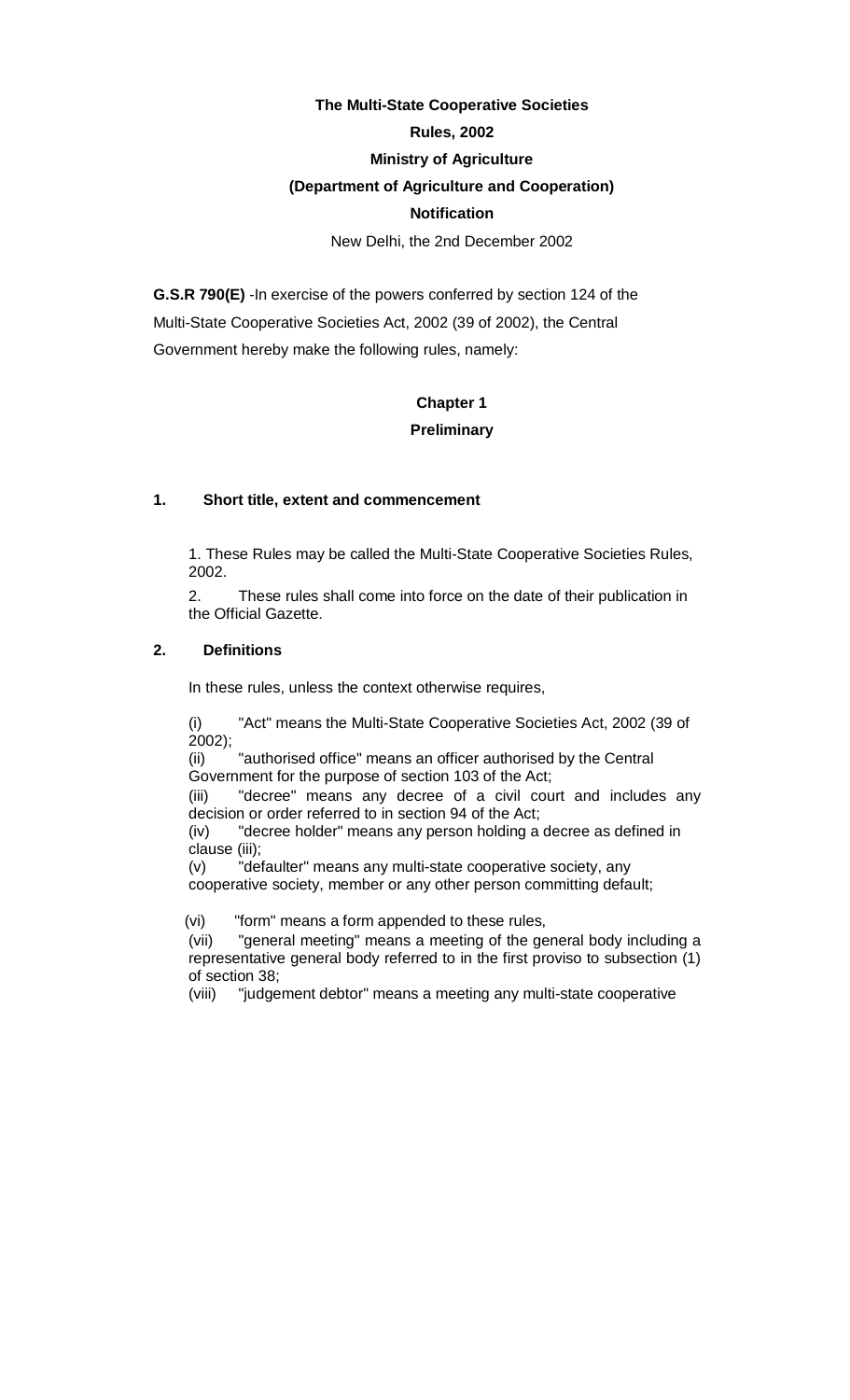society against which or any person against whom a decree has been obtained;

 (ix) "recovery officer" means any person authorised to execute the powers of the Central Registrar under section 94;

(x) "sale officer" means a person authorised by the Central Registrar by a general or special order, to attach and sale the property of judgement debtor or to execute any decree by attachment or sale of property;

(xi) "section" means a section of the Act;

(xii) "schedule" means a schedule appended to these rules; (xiii) Words and expressions defined in the Act and used but not defined in these rules shall have the meanings respectively assigned to them in the Act.

#### **Chapter 2 Registration**

#### **3. Application for registration**

(1) An application for registration of a multi-state cooperative society under sub-section (1) of section 6 shall be made in Form I and shall, subject to the provisions of sub-section (2) of section 6 and sub-rules (2), (3), (4) and (5) of these Rules be signed by the applicants and be accompanied by

(a) four copies of the proposed bye-laws of the multi-state cooperative society, duly signed by each of the persons who sign the application for registration;

(b) a list of persons who have contributed to the share capital, together with the amount contributed by each of them, and the admission fee paid by them;

(c) a certificate from the bank or banks stating the credit balance in favour of the proposed multi-state cooperative society;

(d) a scheme showing the details explaining how the working of the multi-state cooperative society will be economically sound and the registration of such multi-state cooperative society will be beneficial for social and economic betterment of its members through self-help and mutual aid in accordance with the cooperative principles;

(e) certified copy of the resolution of the promoters which shall specify the name and address of one of the applicants to whom the Central Registrar may address correspondence under the rules before registration and dispatch or hand over registration documents.

(2) Where any member of a multi-state cooperative society to be registered is a multi-state cooperative society or a cooperative society, the Chairperson or Chief Executive or a member duly authorised by board of directors or the governing body of such multi-state cooperative society or cooperative society, as the case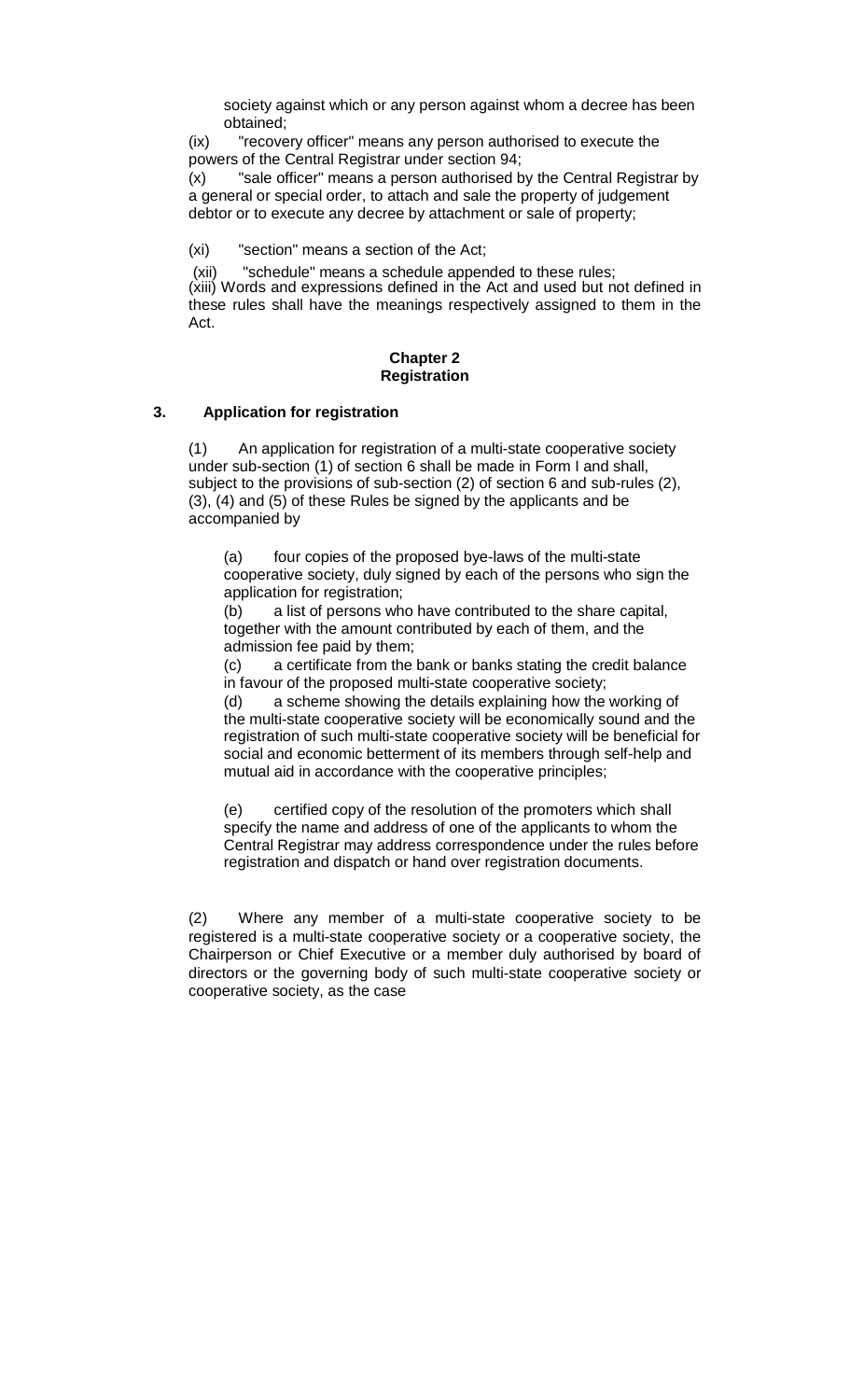may be, shall be authorised by that board by as resolution, to sign the application for registration and bye-laws on its behalf, and a copy of such resolution shall be suspended to the application.

(3) Where the members of a multi-state cooperative society to be registered are cooperative Societies or multi-state cooperative societies and individuals, such application shall be signed by individuals and authorised representative of such cooperative society or multi-state cooperative society.

(4) Where any member of multi-state cooperative society to be registered is a Government company, a corporate body or a society registered under the Societies Registration Act, 1860 (21 of 1860) such member duly authorise any person to sign the application for registration and the bye-laws on its behalf and a copy of such resolution giving such authority shall be appended to the application.

(5) A copy of resolution indicating the name of one or more applicants, who are authorised to make alterations or additions to the proposed byelaws submitted with the application, as may be suggested by the Central Registrar, shall be submitted.

(6) The application shall either be sent by registered post or delivered by hand to the Central Registrar in his Office.

# **4. Registration**

 (1) On receipt of an application under rule 3, the Central Registrar shall enter the particulars of the application in the register of applications to be maintained in Form II, give a serial number to the application and issue a receipt in acknowledgement thereof.

(2) If the Central Registrar is satisfied that the proposed multi-state cooperative society has complied with the requirements of the Act and the rules, he may register the society and its bye-laws.

(3) Where the Central Registrar registers a multi-state cooperative society, he shall issue to the said society a certificate of registration signed by him and bearing his official seal containing registration number and date of registration of the said society. The Central Registrar shall also issue, along with the certificate of registration, a certified copy of bye-laws, as approved and registered by him, which shall be the registered bye-laws of the said society for the time being in force.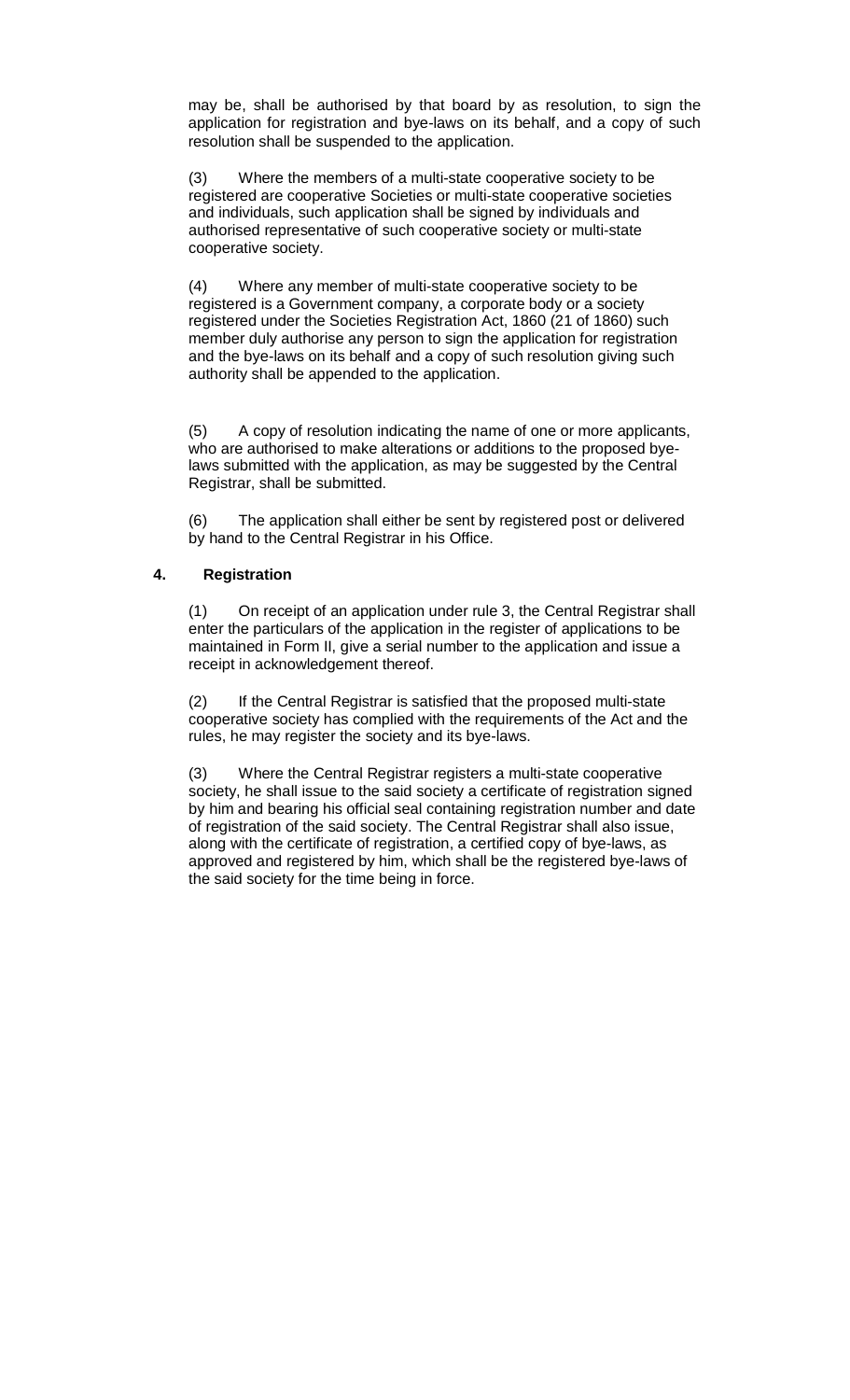# **5. Refusal of registration**

(1) The order of refusal to register a multi-state cooperative society referred to in sub-section (3) of section 7 shall be communicated through registered post to the person referred to in clause (e) of sub-rule (1) of rule 3, of the proposed society.

(2) The manner of communication of orders refusing the registration under sub-rule (1) shall be conclusive proof for refusal of the registration of the proposed society.

# **6. Bye-laws**

Every multi-state cooperative society applying for registration under this Act may make bye-laws consistent with the provisions of this Act and the rules made thereunder and model bye-laws, if any, framed by the Central Registrar. The subject matter of the bye-laws shall be as provided in section 10 and other relevant provisions of the Act and rules made thereunder. In addition, the bye-laws may also include,

(i) Procedure and manner of redemption of shares.

(ii) The provisions of office bearers of the society, the terms and conditions, their functions and responsibilities other than those specified in the Act.

(iii) Constitution of the committees of the board.

(iv) Rate of dividend subject to maximum of the rates specified in the bye-laws.

(v) The procedure for the association and representation of employees of the society.

(vi) Constitution of the committees of the board.

(vii) The procedure of election or selection for constitution of smaller body of delegates.

(viii) The method of recruitment, the condition of service and the authority competent to fix, revise or regulate the scales of pay and allowance to be paid to the officers and other employees of the society and the procedure to be followed in the disposal of disciplinary cases.

(ix) The constitution and powers of the representative general body and the restrictions subject to which this body may exercise its powers.

# **7. Refusal of amendment of bye-laws**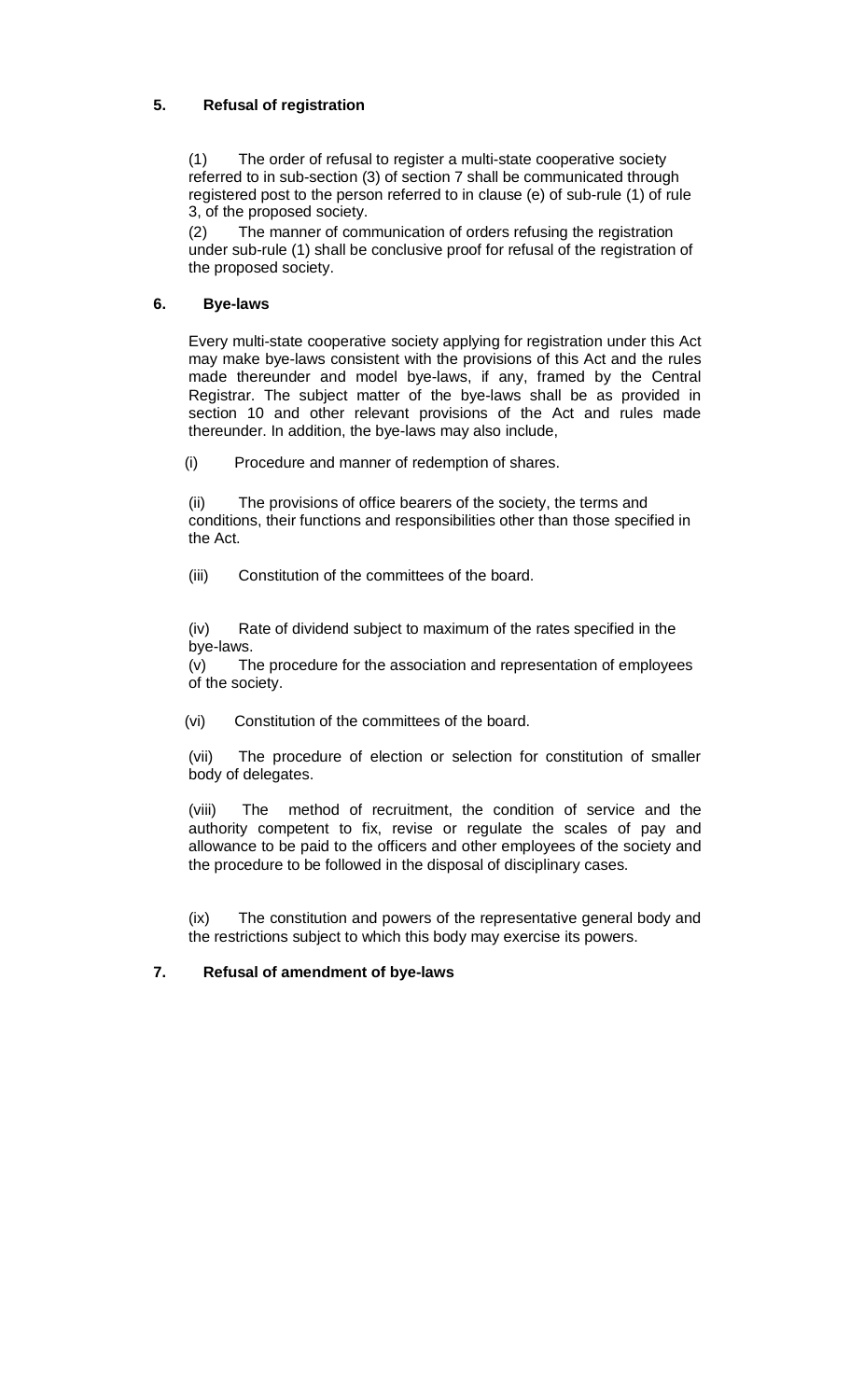(1) Where the Central Registrar refuses to register an amendment of bye-laws of a multi state cooperative society under sub-section (9) of section 11, he shall communicate the order of refusal together with the reasons therefore to the chief executive of a multi-state cooperative society, through registered post.

(2) The manner of communication of the order of refusal under sub-rule (1) shall conclusive proof that the amendments of bye-laws have been refused and communicated to the society.

# **8. Principal place of business and address**

(1) Every multi-state cooperative society shall have one principal place of business which shall be the registered office of the society and shall be specified in the bye laws.

(2) Every change in principal place of business of a multi-state cooperative society shall be made by an amendment of its bye-laws after the following procedure laid down in section 11 of the Act.

(3) Any change in registered office of a multi-state cooperative society, the same shall be notified to the Central Registrar within a period of fifteen days of its change.

# **9. Maintenance of Registration file by the society**

(1) Every multi-state cooperative society shall maintain at its registered address a registration file containing,

- (a) the certificate of registration;
- (b) the registered bye-laws;

(c) all registered amendments to the bye-laws along with the certificates of registration of amendments;

(d) a copy of the Act and the rules.

(2) The registration file shall be kept open for inspection at all times during working hours to the Central Registrar or any other officer authorised by him or any member of multi-state cooperative society.

# **10. Change in name of multi-state cooperative society**

(1) The name of a multi-state cooperative society may be changed after following the procedure given in the section 11, however, that it does not refer to any caste or religion denomination and is not inconsistent with the objects of the multi-state cooperative society.

(2) Every change in the name of the multi-state cooperative society shall be made by an amendment of its bye-laws.

(3) After the change in the name is approved by the Central Registrar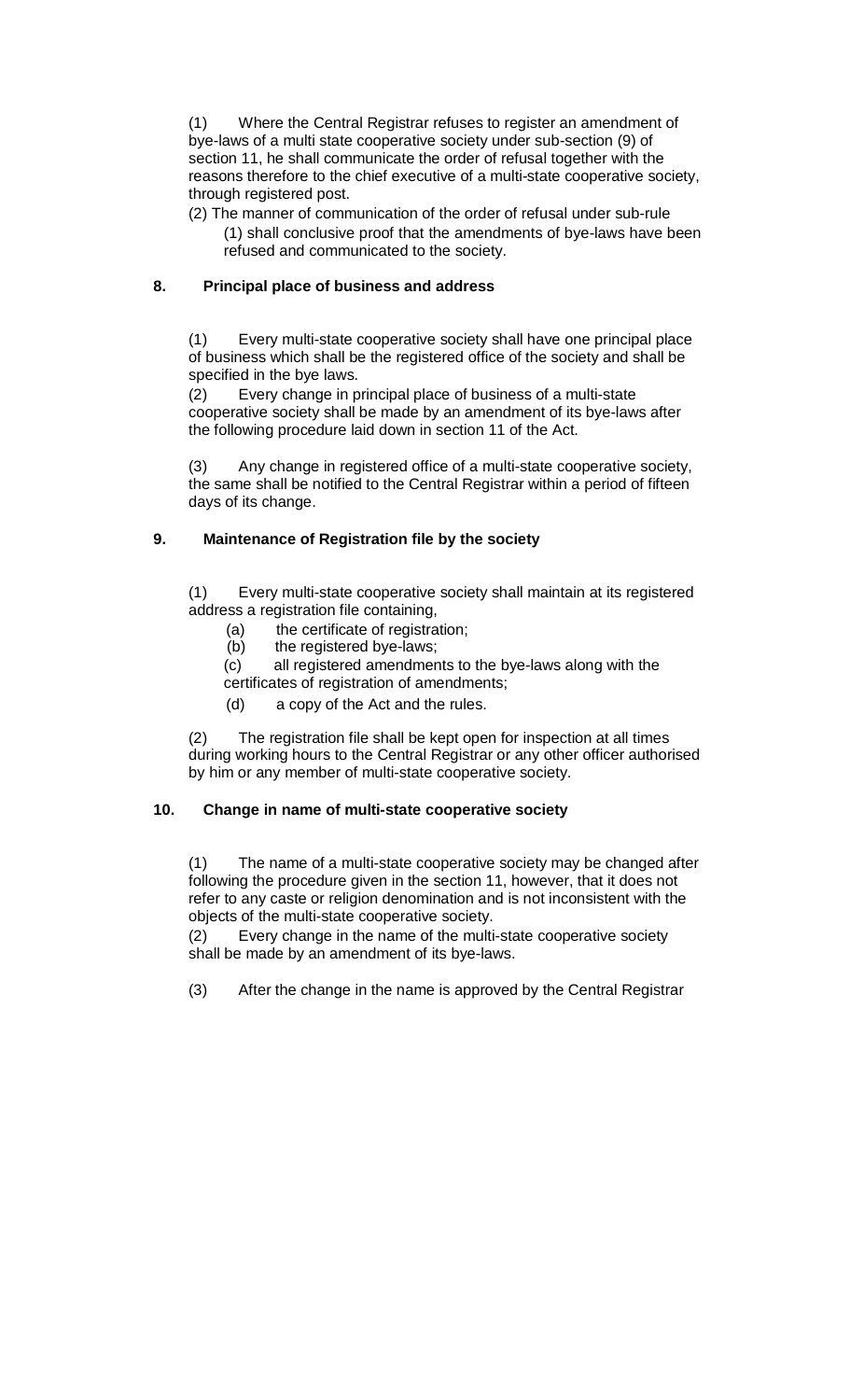the multi-state cooperative society shall send the original registration certificate for amendment to the Central Registrar who shall return the same to the multi-state cooperative society duly amended.

# **11. Conditions to be complied with for membership**

(1) No persons shall be admitted as a member of a multi-state cooperative society unless

(a) he has applied in writing in the form, if any, laid do0wn by the multi-state cooperative society or in the form specified by the Central Registrar, if any, for membership;

(b) his application is approved by the board of the multi-state cooperative society;

(c) he has purchased the minimum number of shares and paid the value thereof in full or in part in such calls as may be laid down in the bye-laws of the multi-state cooperative society;

(d) he has fulfilled all other conditions laid down in the Act, the rules and the bye-laws;

(e) in the case of a multi-state cooperative society or a cooperative society or the national cooperative society or any other corporation owned or controlled by the Government or any Government or any Government company or body of persons whether incorporated or not, the application for membership shall be accompanied by a resolution authorising it to apply for such membership.

(2) No person shall be eligible for admission as a member of a multistate cooperative society if he –

(a) has not attained the age of 18 years;

(b) has been adjudged by a competent court to be an insolvent or an undischarged insolvent;

(c) has been sentenced for any offence, other than offence of a political character or an offence not involving moral turpitude and dishonesty and a period of five years has not elapsed from the date of expiry of the sentence.

(3) Notwithstanding anything contained in these rules or the bye-laws of the multi-state cooperative society, if a member becomes or has already become subject to any disqualifications specified in sub-rule (2), he shall be deemed to have ceased to be a member of the society from the date when the disqualification was incurred.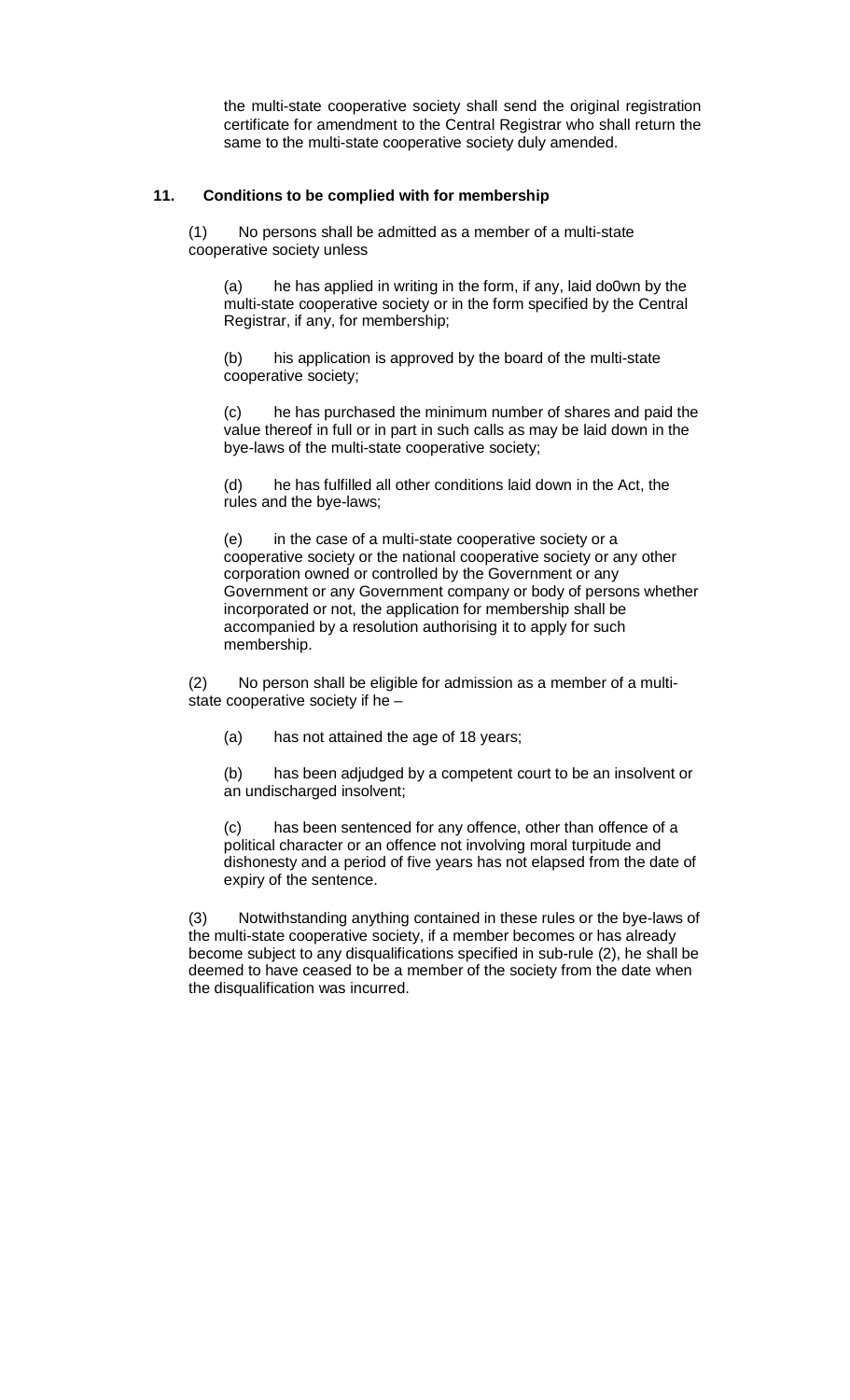(4) No individual being a member of a primary level multi-state cooperative society or a multi-state credit society, or a multi-state urban cooperative bank, shall be the member of any other multi-state cooperative society or cooperative society of the same class without the general or special permission of the Central Registrar and where an individual has become a member of two such cooperative societies aforesaid, than either or both of the societies shall be bound to remove him from membership on written requisition from the Central Registrar to that effect.

(5) No multi-state cooperative society shall admit members within thirty days prior to the date of the meeting of its general body.

# **Chapter 3**

#### **Federal Cooperatives**

# **12. Classification of federal cooperatives**

(1) The federal cooperative societies may be classified with reference to the nature of their activities. Not more than one federal cooperative society shall be registered in similar and identical objects in same area of operation.

(2) The federal cooperatives for the sake of promotion of their constituent members will make suitable provisions in their bye-laws to avoid competition with the member societies.

# **Chapter 4**

# **Management of multi-state cooperative societies**

# **13. Annual General Meeting**

 (1) Every multi-state cooperative society shall hold the annual general meeting of its members not later than a period of six months after the close of cooperative year. All the general meetings shall be called at the principal place of the society.

(2) Without prejudice to the provisions sub-section (3) of section 38 of the Act, a multi-state cooperative society with a membership exceeding one thousand may provide in its bye-laws for the constitution of a smaller body. The small body so constituted shall exercise all such powers of the general body as may be specified in the bye-laws.

# **14. Interim board and general meeting for the first election**

The first general meeting of the society shall be held within six months of the registration of the society by the promoter members for the election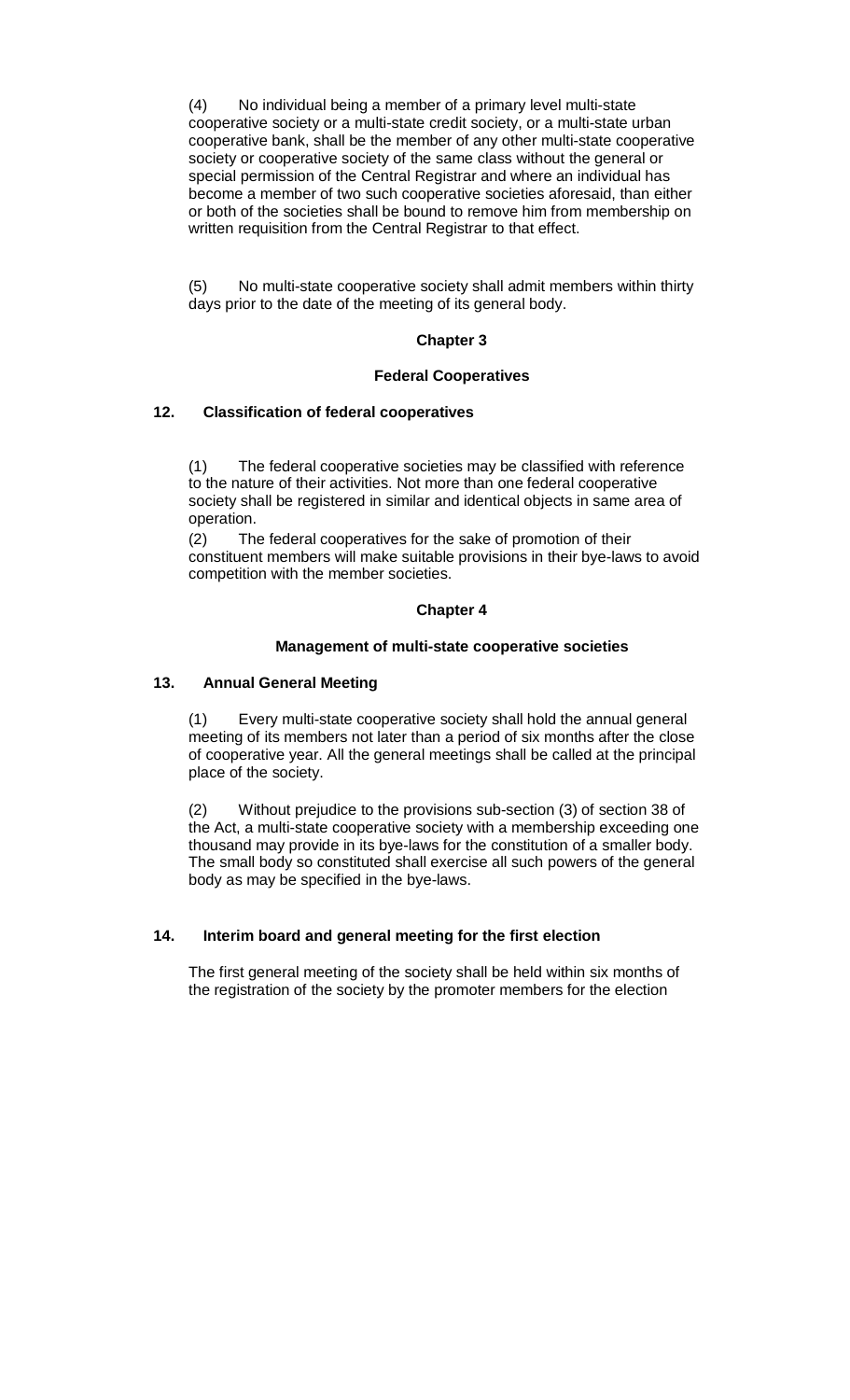of the board of directors. The interim board selected by the applicants for the registration of a multi-state cooperative society shall hold office till the regular board is elected.

# **15. Notice for general meeting**

 (1) Annual general meeting of a multi-state cooperative society may be called by giving not less than fourteen days notice in writing.

(2) Special general meeting of a multi-state cooperative society may be called by giving not less than seven days notice in writing.

(3) When a general meeting is called by the Central Registrar or any person authorised by him under sub-section (2) of section 39 or a special general meeting under sub-section (2) of section 40, he may determine –

(i) the period of notice of such meeting which shall not be less than seven days;

- (ii) the time and place of such meeting;
- and
- (iii) the subjects to be considered in such meeting.

The Central Registrar or any person authorised by him may preside over such meeting.

(4) The notice of annual general meeting shall be accompanied by a copy each of the audited balance sheet, profit and loss account, together with the auditor's report thereon relating to the preceding year and the report of the board, amendment of bye-laws, if any and election of members of the board, if any.

#### **16. Quorum at a general meeting**

(1) Unless otherwise provided in the bye-laws, the quorum for a general meeting shall be one-fifth of the total number of members of the general body of a multi-state cooperative society.

(2) No business shall be transacted at any general meeting unless there is a quorum at the time when the business of the meeting is due to commence.

(3) If within half-an hour from the time appointed for the meeting a quorum is not present, the meeting shall stand adjourned:

PROVIDED that a meeting which has been called on requisition of the members shall not be adjourned but dissolved.

(4) If at any time during the meeting sufficient number of members are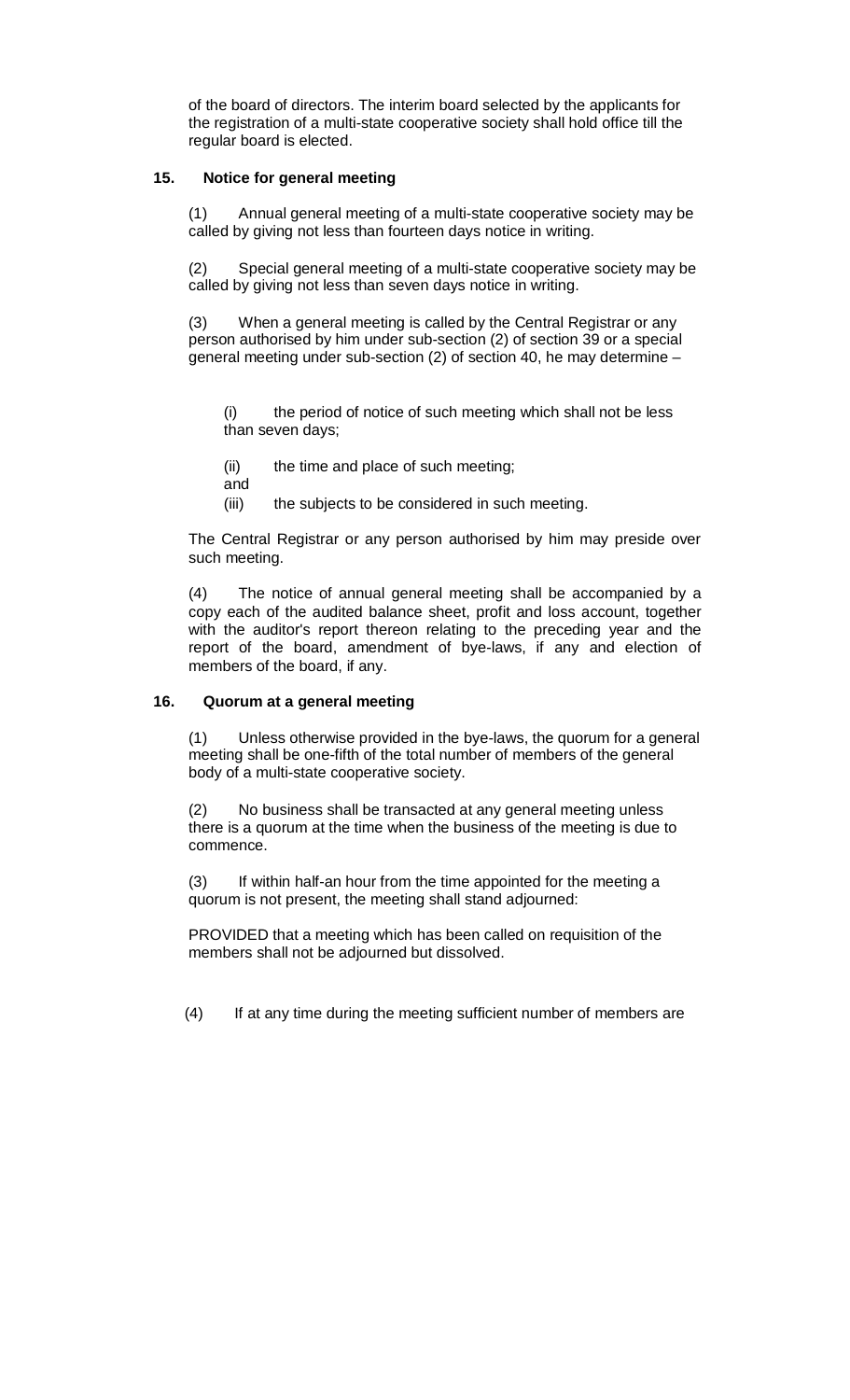not present to form the quorum the Chairperson or the member presiding over the meeting on his own, or on his attention being drawn to this fact, shall adjourn the meeting and the business that remains to be transacted at this meeting, if any, shall be disposed of in the usual manner at the adjourned meeting.

(5) Where a meeting is adjourned under sub-rule (3) or sub-rule (4), the adjourned meeting shall be held either on the same day or on such date, time and place as may be decided by the Chairperson or the member presiding over the meeting, but within seven days from the date of adjourned meeting.

(6) No business shall be transacted at any adjourned meeting other than the business on the agenda of the adjourned meeting under sub-rule (3) or sub-rule (4).

(7) No quorum shall be necessary in respect of an adjourned general meeting.

# **17. Voting in general meeting**

(1) All resolutions which are put to vote at the general meeting shall be decided by a majority of the members present and voting unless otherwise required under the Act, these rules or the bye-laws of the multi-state cooperative society. Every society shall provide in its bye-laws the procedure and manner of voting and other matters connected therewith.

(2) In the event of an equality of votes, the Chairperson of the meeting, shall have a second or casting vote.

# **18. Minutes of the general meeting**

Minutes of the proceedings of the general meeting shall be entered in a minutes book kept for the purpose and shall be signed by the Chairperson and Chief Executive of the meeting. The minutes so signed, shall be an evidence of the correct proceedings of that meeting.

# **19. Procedure for conduct of elections**

(1) The election of members of the board shall be conducted by a returning officer appointed by the board in its meeting. The returning officer so appointed shall not be a member or an employee of the society:

Provided, that the Central Registrar shall appoint the returning officer to conduct the election of the National multi-state cooperative societies, multi-state urban cooperative banks, multi-stage agricultural processing cooperatives and Railway Employees Credit Societies. The Central Registrar may also appoint returning officer for the conduct of a election of a society if so requested by the board of Directors of such society.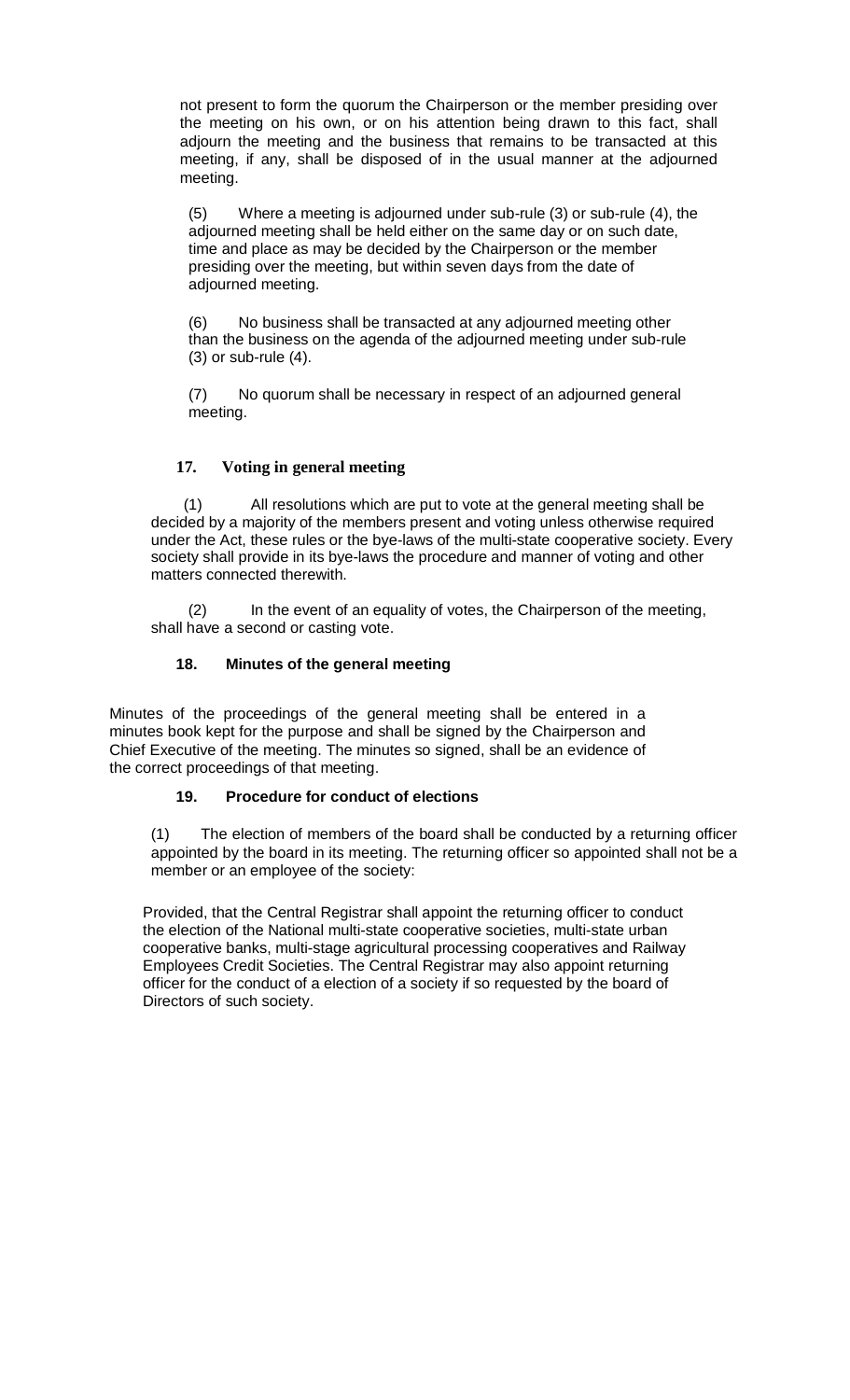(2) The election of the members of the board referred to in sub-rule (1) shall be conducted by secret ballot in the manner as specified in the schedule attached with these rules.

# **20. Election of the Office bearers**

(1) The election of the office bearers of the board shall be conducted as per the programme given in the election schedule.

(2) The eligibility of the candidates for the election of office bearers shall be subject to the provisions contained in sections 43 and 44 of the Act.

# **21. Terms and conditions of the chief executive**

Where the Central Government or a State Government holds fifty one percent or more equity capital of a multi-state cooperative society, the qualifications and eligibility conditions for the post of Chief Executive, the salaries and allowances, other terms and conditions of service including suspension, removal, pension, gratuity, retirement benefits etc. shall be as approved by the Central Government.

# **Chapter 5**

# **Privileges, Properties and Funds of Multi-State Cooperative Societies**

# **22. Certification of copies of entries in books**

 (1) (a) A copy of any entry in a book of a multi-state cooperative society regularly kept in the course of its business shall be certified by the Chief Executive or officer authorised by the bye-laws of the society.

(b) Where an order has been passed under section 123 superseding the board and appointing an administrator by administrator or any other officer authorised by him.

(c) Where an order has been passed under sub-section (1) of section 89 appointing a liquidator of the multi-state cooperative society, by the liquidator.

(2) Every certified copy shall bear the signature of the Chief Executive or any authorised officer and seal of the multi-state cooperative society.

(3) The charges to be levied for the supply of such certified copies shall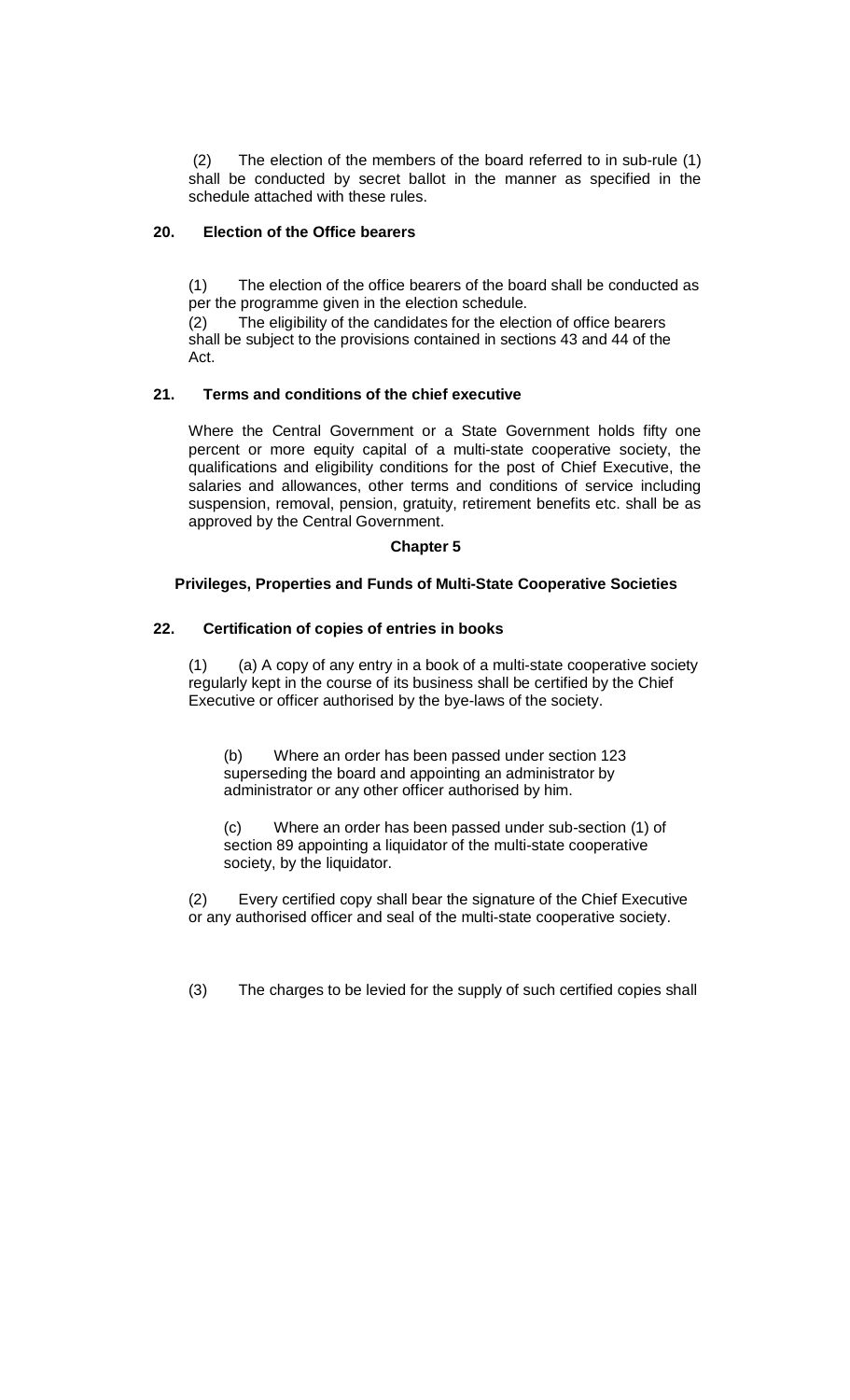be as provided in the bye-laws of such a multi-state cooperative society. In absence of such a provision in the bye-laws of a multi-state cooperative society, a charge of rupees two per folio shall levied.

# **23. Government aid to multi-state cooperative societies**

Subject to the provisions of section 61 of the Act, the Central Government or a State Government may provide aid to any multi-state cooperative society on the terms and conditions mutually agreed upon.

# **24. Distribution of profit to members**

(1) No part of the funds, other than net profits, of a multi-state cooperative society shall be distributed by way of bonus or dividend or otherwise among the members.

(2) Payment of dividend to the members on their paid-up share capital shall be as specified in the bye-laws.

(3) The bye-laws of a multi-state cooperative society may provide for distribution of patronage bonus to its members in consonance with the transactions of a member with the society.

(4) Every multi-state cooperative society may also provide for in their bye-laws the subjects and purposes for which the reserve fund will be utilized.

# **25. Contribution towards Cooperative Education Fund**

(1) Every multi-state cooperative society shall credit a sum calculated at one percent of its net profits every year as contribution to the cooperative education fund maintained by the National Cooperative Union of India Limited, New Delhi. The cooperative education fund shall be administered by a committee constituted by the Central Government for this purpose consisting of the following members –

The President of the National Cooperative Union of India Ltd. New Delhi Chairperson

(ii) The Central Registrar Member

(iii) The Financial adviser to the Department of Agriculture and Cooperation in the Ministry of Agriculture Member

(iv) Two representatives of the multi-state cooperative societies to be nominated by the Central Government for every two years Members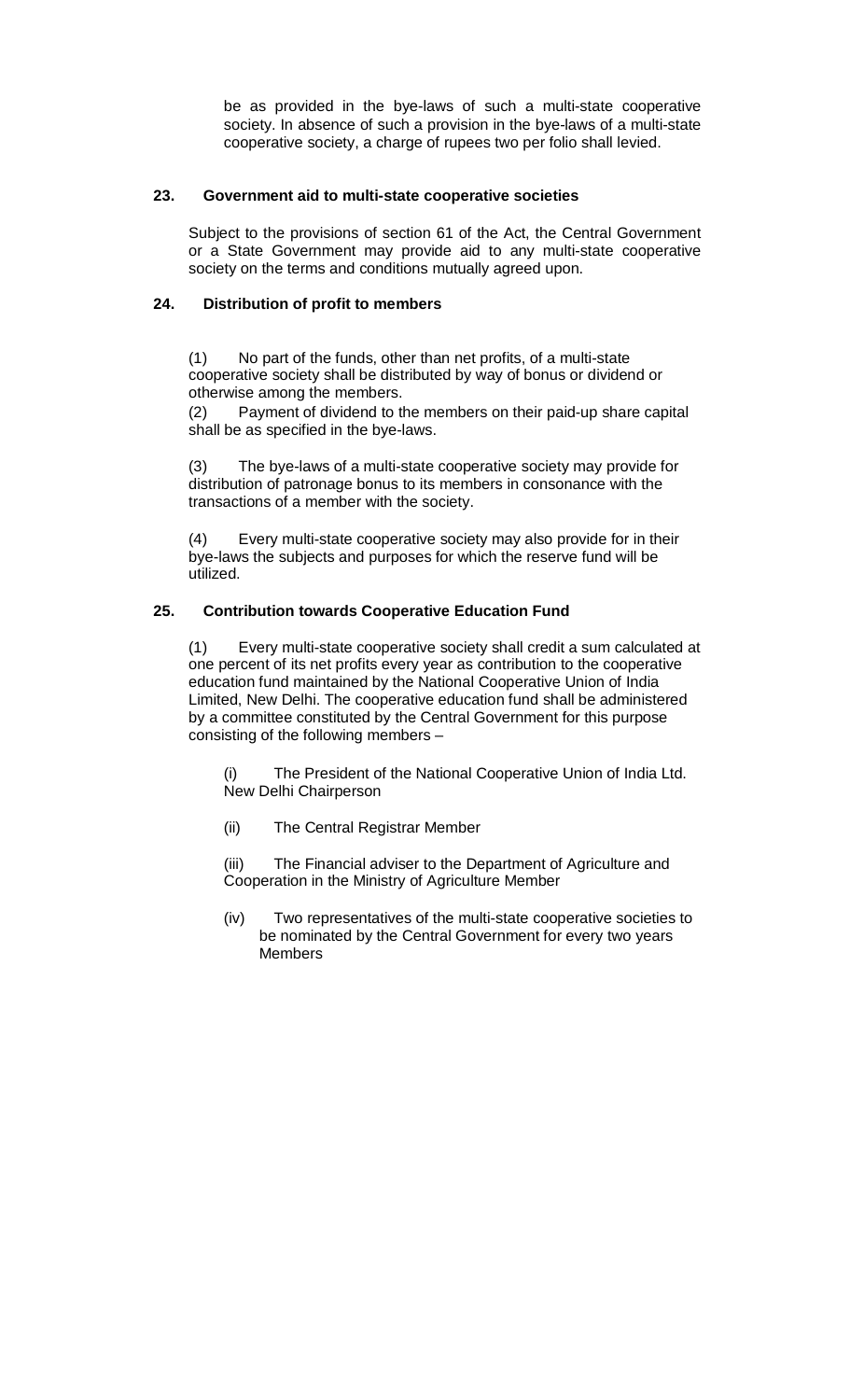(v) The Director General, National Council for Cooperative Training, New Delhi Member

(vi) The Director, Vaikunth Mehta National Institute of Cooperative Management, Pune Member

(2) No expenditure out of the cooperative education fund shall be incurred without approval of the committee.

(3) The National Cooperative Union of India Limited, shall maintain this fund in a separate account and all income by way of interest or otherwise accruing from contribution towards this fund shall be credited to this fund.

(4) The balance in the fund, constituted under rule 4 of the Multi-State Cooperative Societies (Privileges, Properties and Funds, Accounts, Audit, Winding up and Execution of Decrees, Orders and Decisions) Rules, 1985, at the commencement of these rules shall be construed the fund as if constituted under these rules.

(5) The cooperative education fund shall be utilised for the purposes connected with the cooperative education and training and human resource development for cooperatives. The Committee may undertake the programmes of cooperative education and training and human resource development, through National Cooperative Union of India, National Council for Cooperative Training, contributing members or any other professionally qualified body as the Committee may, decide.

# **26. Contributory Provident Fund**

(1) Every multi-state cooperative society which has in its service ten or more regular employees shall establish a Contributory Provident Fund referred to in sub-section (1) of section 69.

(2) The multi-state cooperative society creating such a fund shall provide for the following in its bye-laws –

(a) Authority to administer the fund.

(b) Amount of contribution to be deducted from the employee's salary.

(c) Mode of nomination for payment of the amount of the contributory provident fund in case of employee's death.

(d) Purpose for which, the extent to which, and the period after which, advances may be made against the security of such fund and the number of monthly installments in which advance is to be repaid.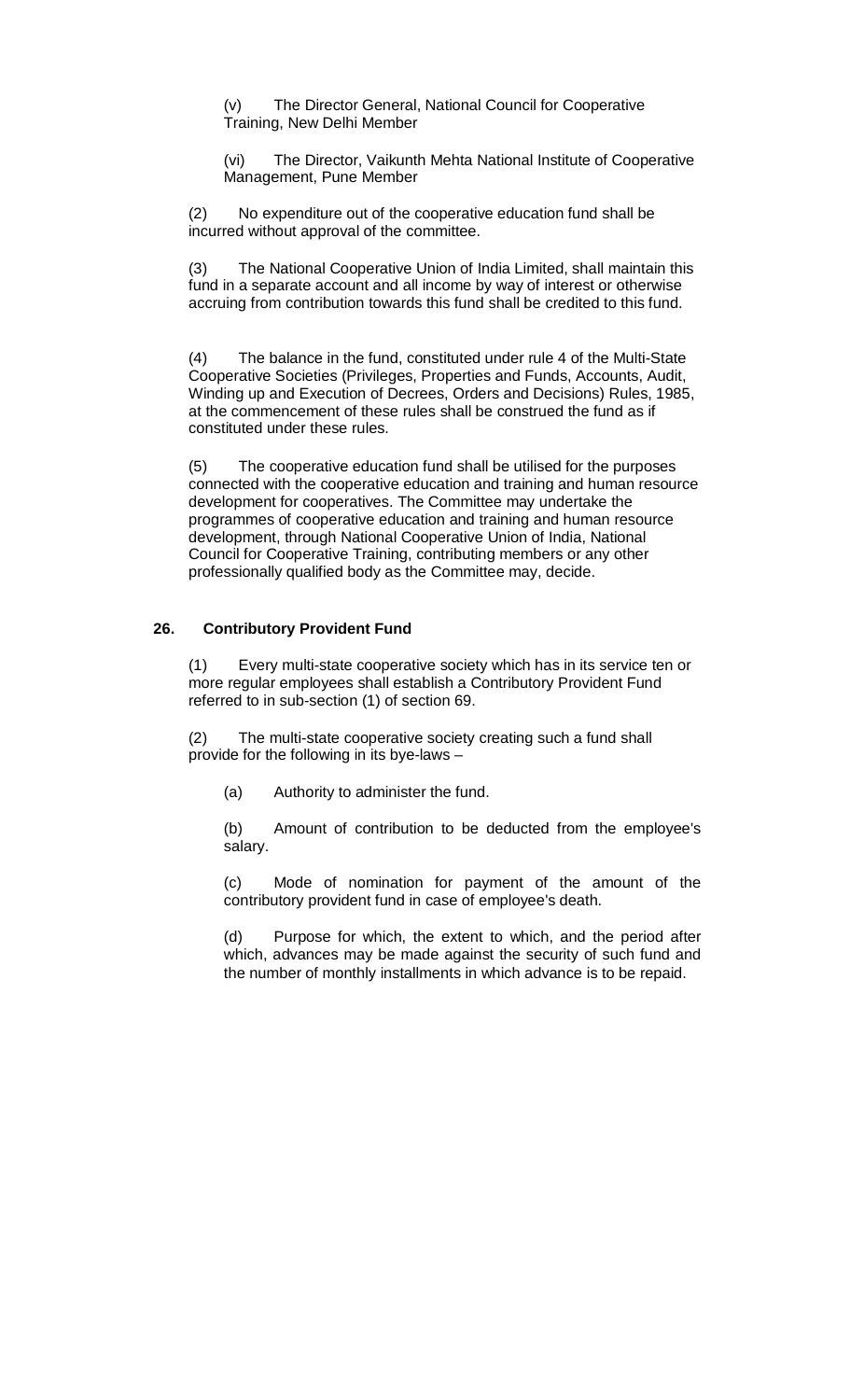(e) Refund of employee's contribution and contribution made by the society.

(f) Maintenance of accounts of such fund.

(3) The amount of contribution that can be deducted from the salary of an employee of the multi-state cooperative society shall not be less than the ceiling provided in the Employee's Provident Fund and Miscellaneous Provisions Act, 1952 (19 of 1952)

(4) The multi-state cooperative society may make such contribution every year to the employee's contributory provident fund as may be approved by the board subject to the maximum ceiling as provided in the Employee's Provident Fund and Miscellaneous Provisions Act, 1952 (19 of 1952).

#### **27. Audit and Accounts**

(1) Every multi-state cooperative society shall keep books of account with respect to–

(a) all sums of money received and expended and the matters in respect of which the receipt and expenditure take place;

- (b) all sales and purchase of goods;
- (c) the assets and liabilities;

(d) in the case of a multi-state cooperative society engaged in production, processing and manufacturing, particulars relating to utilisation of materials or labour or other items of costs as may be specified in the bye-laws of such a society.

(2) The audit of a multi-state cooperative society under sub-section (1) of section 73 shall include, in addition to the matters specified in subsection (2) of that section the following particulars –

Whether the auditor has obtained all the information and explanations which, to the best of his knowledge and belief are necessary for the purposes of his audit;

(b) Whether in his opinion proper books of accounts as specified in these rules and bye-laws have been kept by the multi-state cooperative society so far as it appears from the examination of those books and proper returns adequate for the purposes of his audit have been received from the branches not visited by him;

(c) Whether the balance-sheet and profit and loss account exhibit a true and fair view of the state of affairs of the multi-state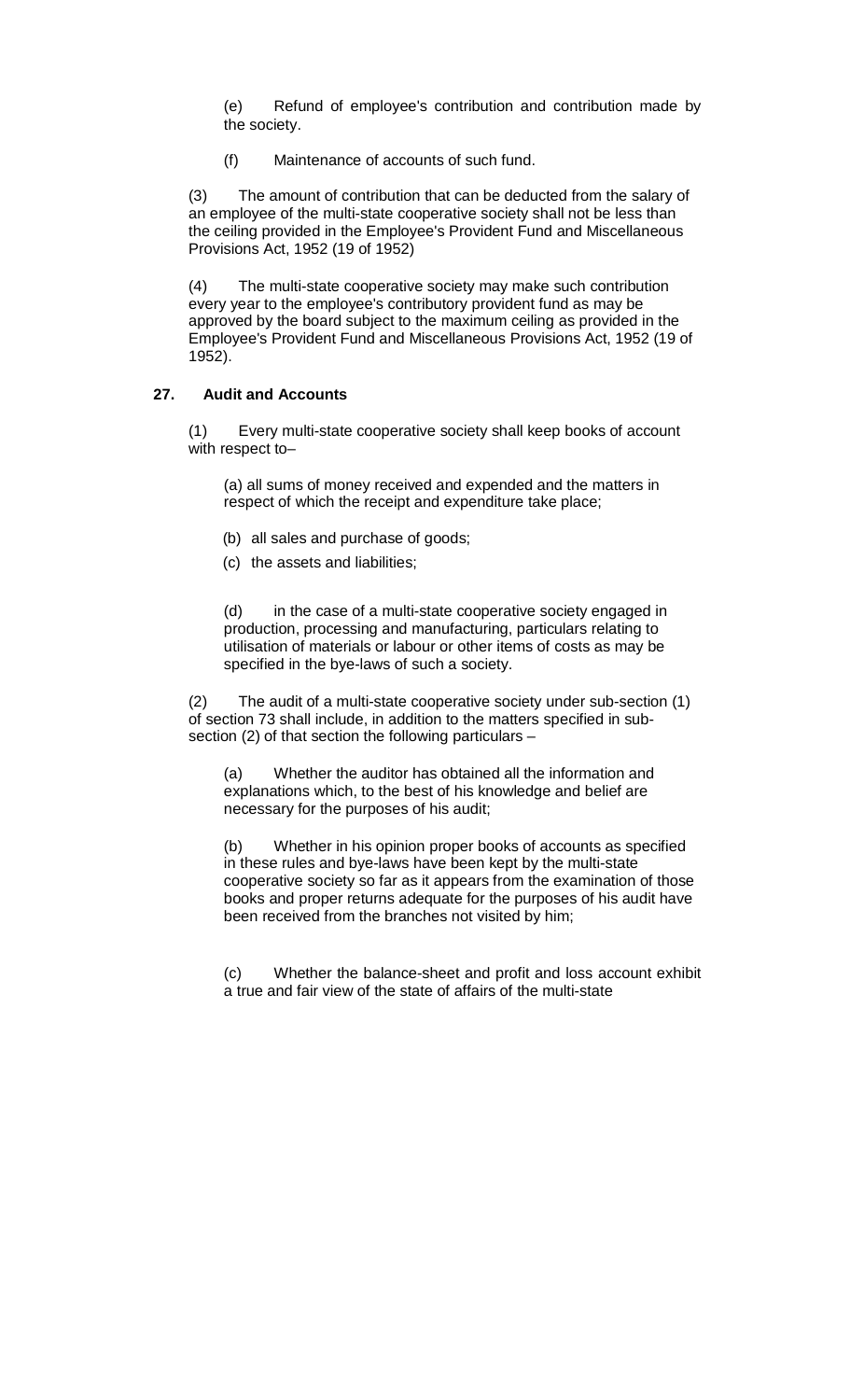cooperative society according to best of his information and explanation give to him and as shown by the books of the multi-state cooperative society; and

(d) Whether there has been any material impropriety or irregularity in the expenditure or in the realisation of money due to the multi-state cooperative society;

(e) Whether in case of a cooperative bank, the guidelines issued by the Reserve Bank and National Agriculture and Rural development Bank established under the National Agriculture and rural Development Bank Act, 1981 (61 of 1981) have been adhered to.

(3) The audit report shall also contain schedules with particulars of, –

(a) all transactions which appear to be contrary to the provisions of the Act, the rules or the bye-laws of the multi-state cooperative society;

(b) all transactions which appear to be contrary to the guidelines issued by the Reserve Bank and National Agriculture and Rural Development Bank;

(c) any money belonging to the multi-state cooperative society which appears to the auditor to be band or doubtful of recovery;

(d) the loans given by the multi-state cooperative society to the members of the board;

(e) any violation of guidelines, conditions etc. issued by the Reserve Bank of India or National Agriculture and Rural Development by any cooperative Bank;

(f) any other matters as may be specified by the Central Registrar in this regard.

# **28. Procedure to be adopted by liquidator**

When liquidator has been appointed under sub-section (1) of section 89, the following procedure shall be adopted.

> (a) The appointment of the liquidator shall be notified by the Central Registrar in the Official Gazette.

 (b) The liquidator shall, as soon as the order of winding up of the multi-state cooperative society takes effect, publish by such means as he may, think proper, a notice, requiring all claims against the multi-state cooperative society, the winding up of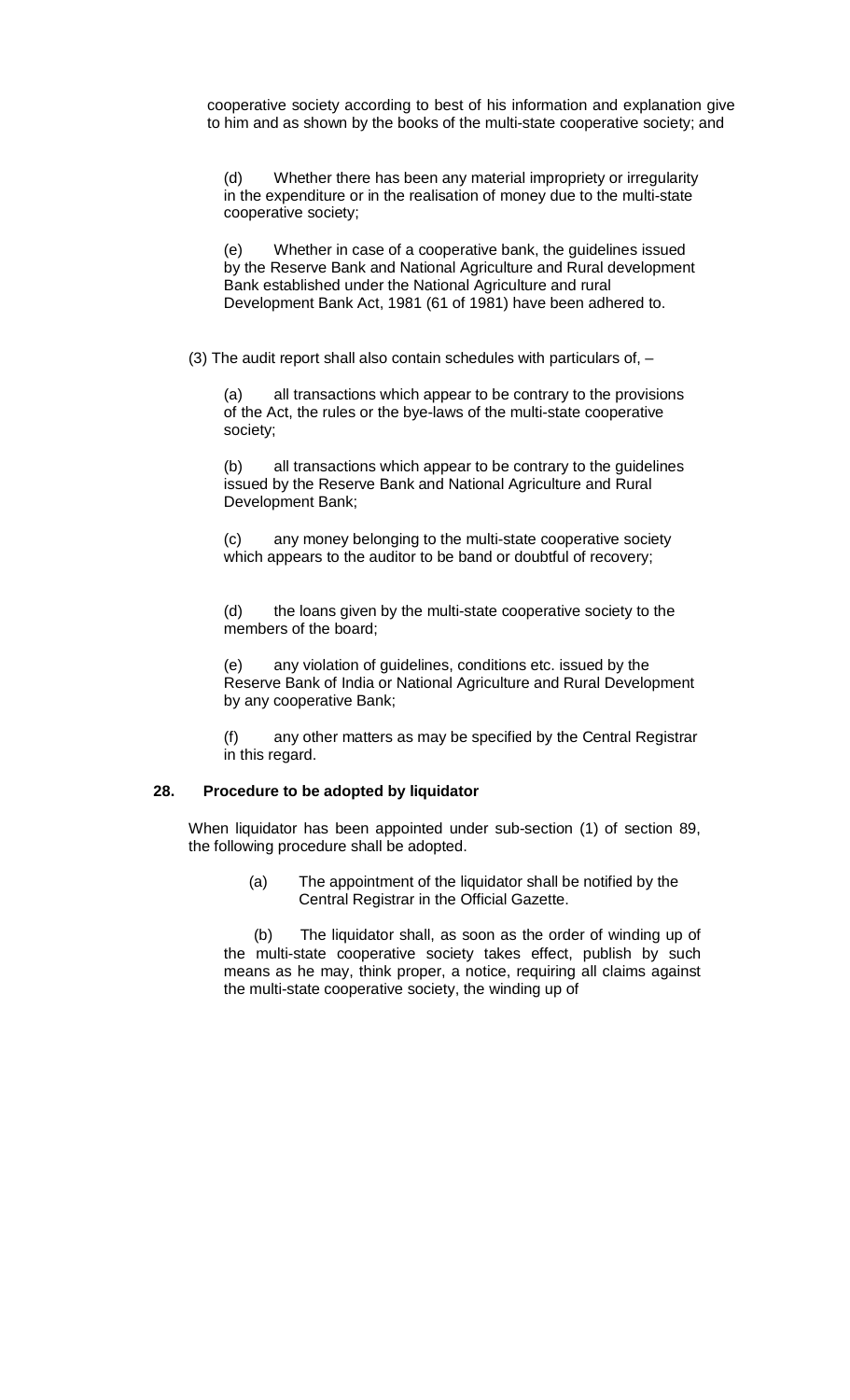which has been ordered, to be submitted to him within two months of the publication of the notice. All liabilities recorded in the account books of a multi-state cooperative society shall be deemed ipso-fact to have been duly submitted to him under this clause.

(c) The liquidator shall investigate all the claims against the multistate cooperative society and decide questions of priority arising between claimants.

(d) The liquidator shall recover all sums and other properties to which the multi-state cooperative society is entitled and may institute such suits for that purpose or such suits incidental to liquidation proceedings as he may think proper.

(e) The liquidator may empower any person, by general or special order in writing, to make collections and to grant valid receipts on his behalf.

(f) The liquidator shall, after setting the assets and liabilities of multi-state cooperative society as they stood on the date on which the order of winding up is made, proceed next to determine from time to time the contribution including debts due and costs of liquidation to be made or remaining to be made by each of its members, past members, or by the estates, or nominees, heirs or legal representatives of deceased members or by any officers or former officers, to the assets of the multi-state cooperative society, under clause (b) of sub-section (2) of section 90. Should necessity arise, he may also make a subsidiary order regarding such contributions and such order shall be enforceable in the same manner as the original order.

(g) All funds in the charge of the liquidator shall be deposited in the Post Office Savings Banks or in a cooperative bank or with such other banks as may be approved by the Central Registrar and shall stand in his name.

(h) The Central Registrar shall fix the amount of remuneration, if any, to be paid to the liquidator. The remuneration shall be included in the cost of liquidation, which shall be payable out of the assets of the multi-state cooperative society in priority of all other claims.

(i) The liquidator may call for the meeting of the members of the multi-state cooperative society under liquidation.

(j) The liquidator shall submit to the Central Registrar a quarterly report in such form as the Central Registrar may, specify showing the progress made in liquidation of the multi-state cooperative society.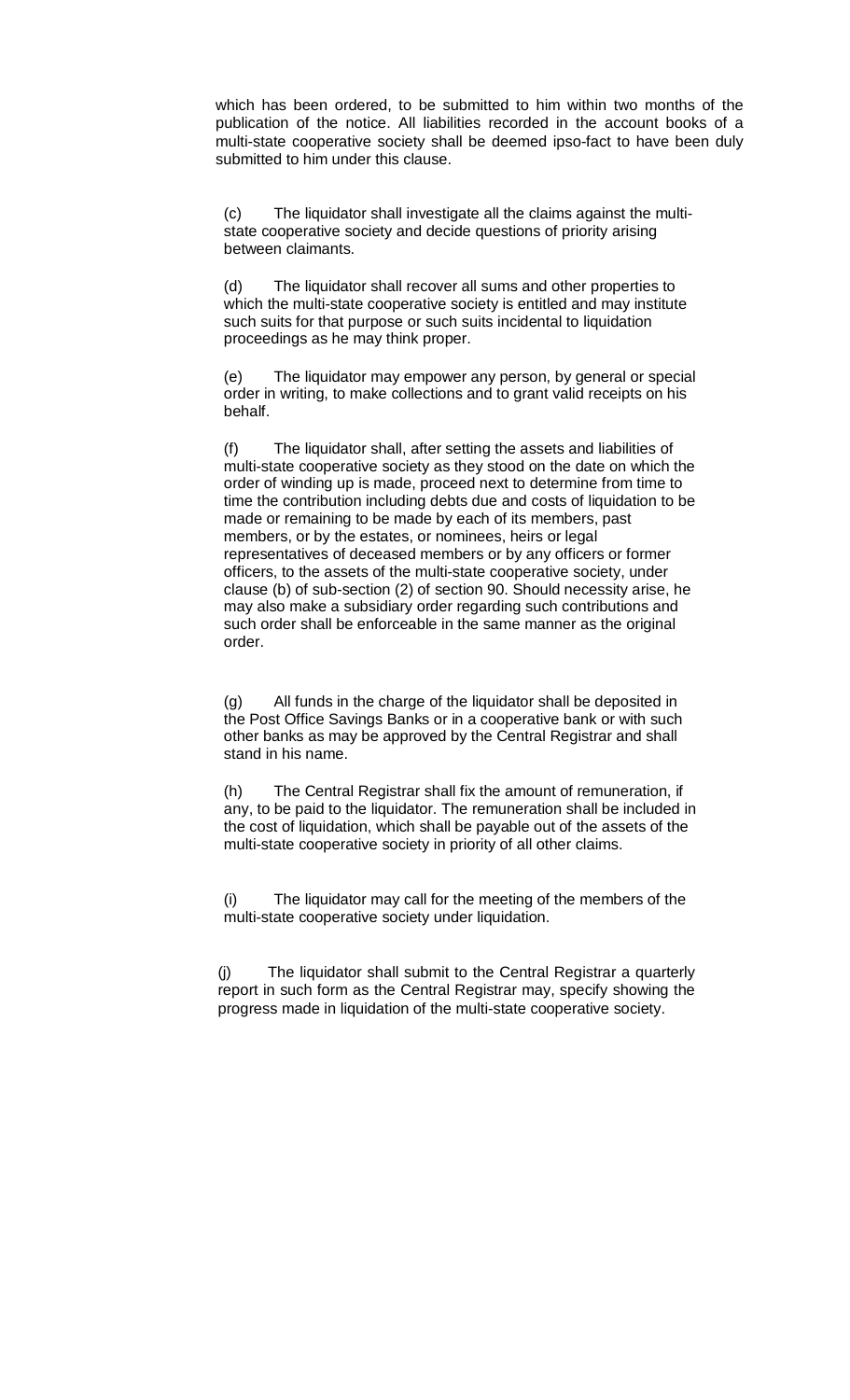(k) The liquidator shall keep such books and accounts as may from time to time be specified by the Central Registrar who may at any time cause such books and accounts to be audited.

(l) At the conclusion of the liquidation, the liquidator shall call for a general meeting of the members of the dissolved society at which the liquidator or any other person authorised by him, by special or general order in writing in this behalf, shall summarise, the result of his proceedings and shall take a vote as to the disposal of any surplus funds. The liquidator shall submit his final report to the Central Registrar with a copy of the proceedings of the general meeting referred to above and make over to the Central Registrar all books and registers and accounts etc., belonging to the multistate cooperative society and all books and accounts relating to the liquidation proceedings kept by him.

(m) If any liability cannot be discharged by the liquidator owing to the whereabouts of the claimants not being known or for any other cause, the amount covered by such undischarged liability may be deposited in a Cooperative Bank and shall be available for meeting the claims of the person or persons concerned.

(n) A liquidator may, at any time, be removed by the Central Registrar and he shall on such removal be bound to hand over all the property and documents relating to the society under liquidation to such persons as the Central Registrar may direct.

(o) All the books and records of a multi-state cooperative society whose registration has been cancelled and the proceedings of liquidation of a multi-state cooperative society ordered to be wound up may be destroyed by the Central Registrar after the expiry of three years from the date of the order canceling the registration of the multistate cooperative society.

# **29. Application of assets of the multi-state cooperative society**

The assets of the multi-state cooperative society shall be applied in order of priority as given below for payment of the liabilities–

- (1) Pro-rata payment of all outside liabilities.
- (2) Pro-rata repayment of loans and deposits of members.
- (3) Pro-rata refund of share capital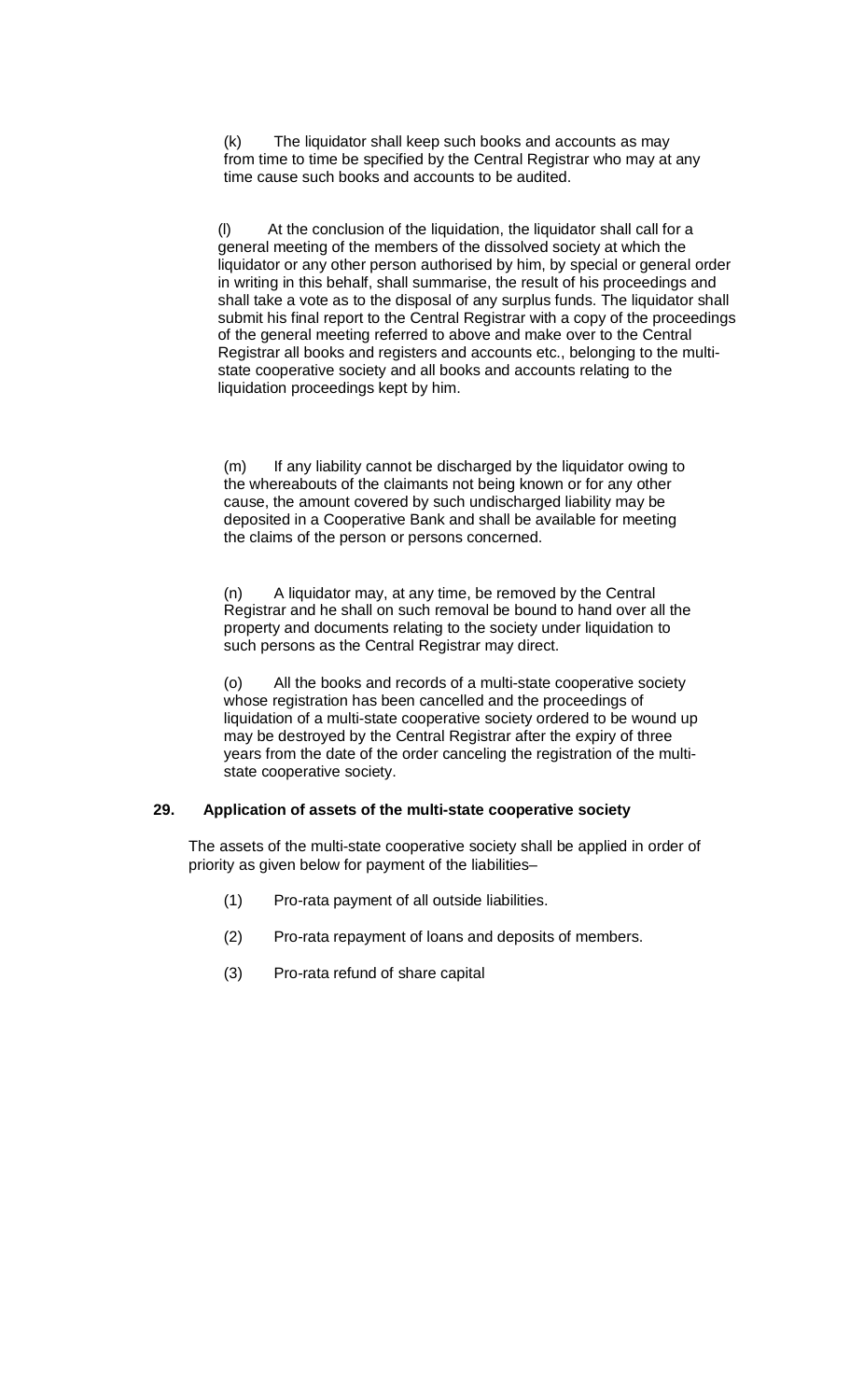(4) Pro-rata payment of dividend on the share at the rate not exceeding 6.25 per cent per annum for the period of liquidation.

# **30. Disputes**

For the purposes of sub-section (4) of section 84 of the Act, the Central Registrar may appoint and fix the fee of the arbitrators subject to the provisions of Arbitration and Conciliation Act, 1996.

(2) Save as otherwise provided under this Act, the provisions of the Arbitration and Conciliation Act, 1996 shall apply to all arbitration under this Act as if the proceedings for arbitration were referred for settlement or decision under the provisions of the Arbitration and Conciliation Act, 1996.

#### **Chapter 6 Appeals and Review**

#### **31. Appeals**

For the purpose of sub-section (2) of section 99, an appeal against any decision or order shall be made, if the decision or order was made by–

 (a) the Central Registrar appointed under sub-section (1) of section 4 of the Act, to the Officer not below the rank of Additional Secretary to the Government of India in the Department of Agriculture and Cooperation as may be decided by the Central Government;

(b) any officer of the Central Government or of a State Government of the rank of Registrar, on whom powers of the Central Registrar have been conferred under sub-section (2) of section 4 of the Act, to the Joint Secretary to the Government of India in the Department of Agriculture and Cooperation, Incharge of Cooperation;

(c) any other officer of the State Government on whom powers of Central Registrar have been conferred under sub-section (2) of section 4 of the Act, to the Chief Director (Cooperation) in the Ministry of Agriculture and Cooperation or any other Officer authorised by the Central Government in this behalf.

#### **32. Procedure regarding appeals**

(1) An appeal under sub-section (2) of section 99 shall be either presented in person or sent by registered post to the appellate authority.

(2) The appeal shall be in the form of a memorandum and shall be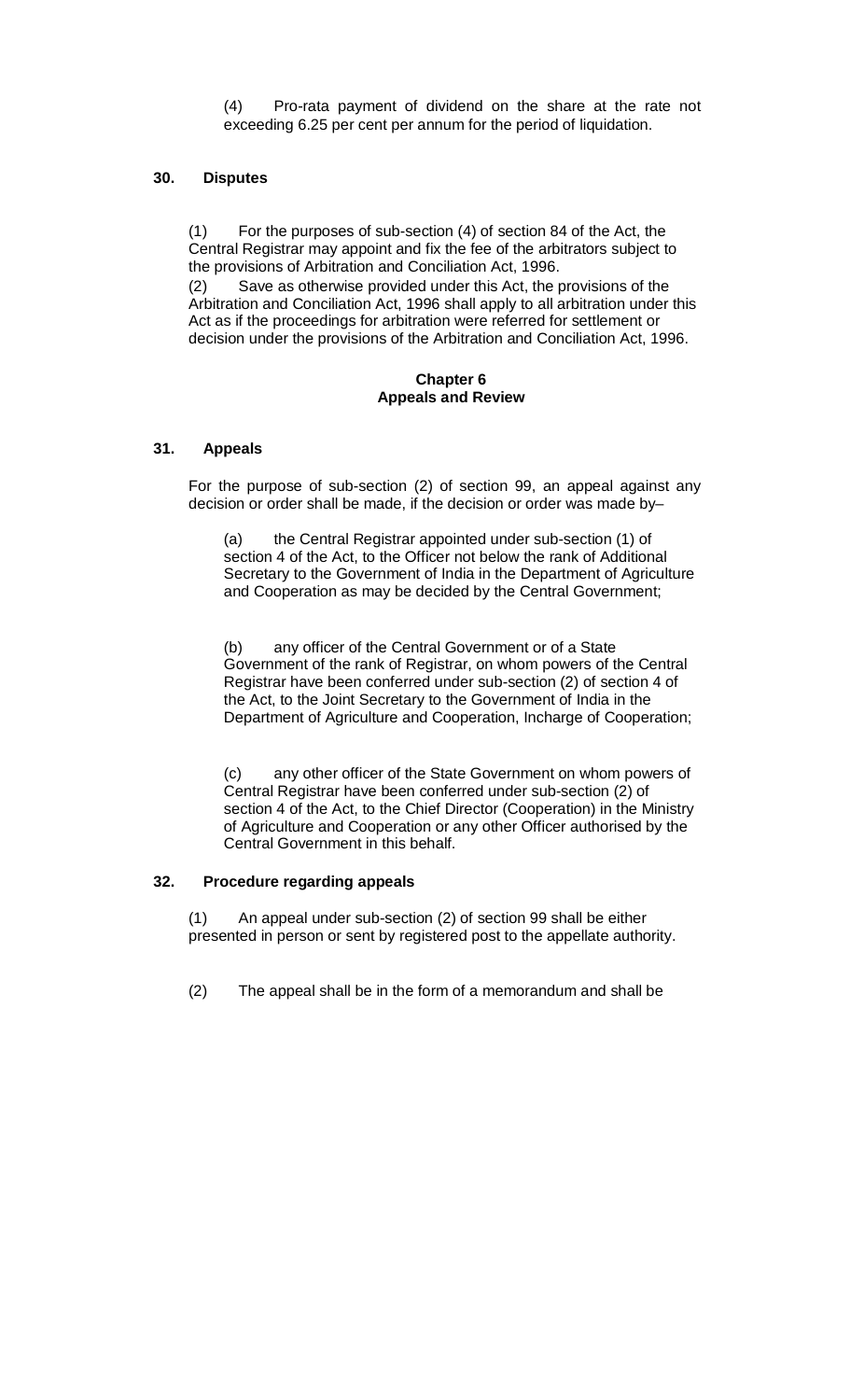accompanied by the original or certified copy of the order appealed from.

(3) Every appeal shall–

(a) specify the name and address of the appellant and also the name and address of the respondent or respondents;

(b) state by whom the order appealed against was made;

(c) set forth concisely and under distinct heads, the grounds of objection to the order appealed against together with a memorandum of evidence;

- (d) state precisely the relief which the appellant sought for; and
- (e) give the date of order appealed against or;

(f) the memorandum of the appeal inclusive of memorandum of evidence shall be supported by an affidavit duly sworn by the appellant.

(4) Where, an appeal under sub-section (2) of section 99 is preferred after the expiry of sixty days specified in the said sub-section, it shall be accompanied by a petition supported by an affidavit setting forth the facts on which the appellant relies to satisfy the appellate authority that he had sufficient cause for not preferring the appeal within the period mentioned in that sub-section.

(5) On receipt of the appeal, the appellate authority shall as soon as possible examine it and ensure that–

- (a) the person presenting the appeal has the locus standi to do so;
- (b) it is made within the prescribed time limit; and
- (c) it conforms to all the provisions of the Act and rules.

(6) The appellate authority may call upon the appellant to remedy the defects if any, or furnish such additional information as may be necessary, within a period of fifteen days of the receipt of the notice to do so. If the appellant fails to remedy the defects or furnish the additional information called for within the said period, the appeal petition may be dismissed.

(7) The appellate authority may, before passing orders under section 99 obtain from any subordinate officer such further information in regard to the enquiry or the proceedings for the purpose of verifying the regularity of such proceedings or the correctness, legality or propriety of any decision passed or order made therein.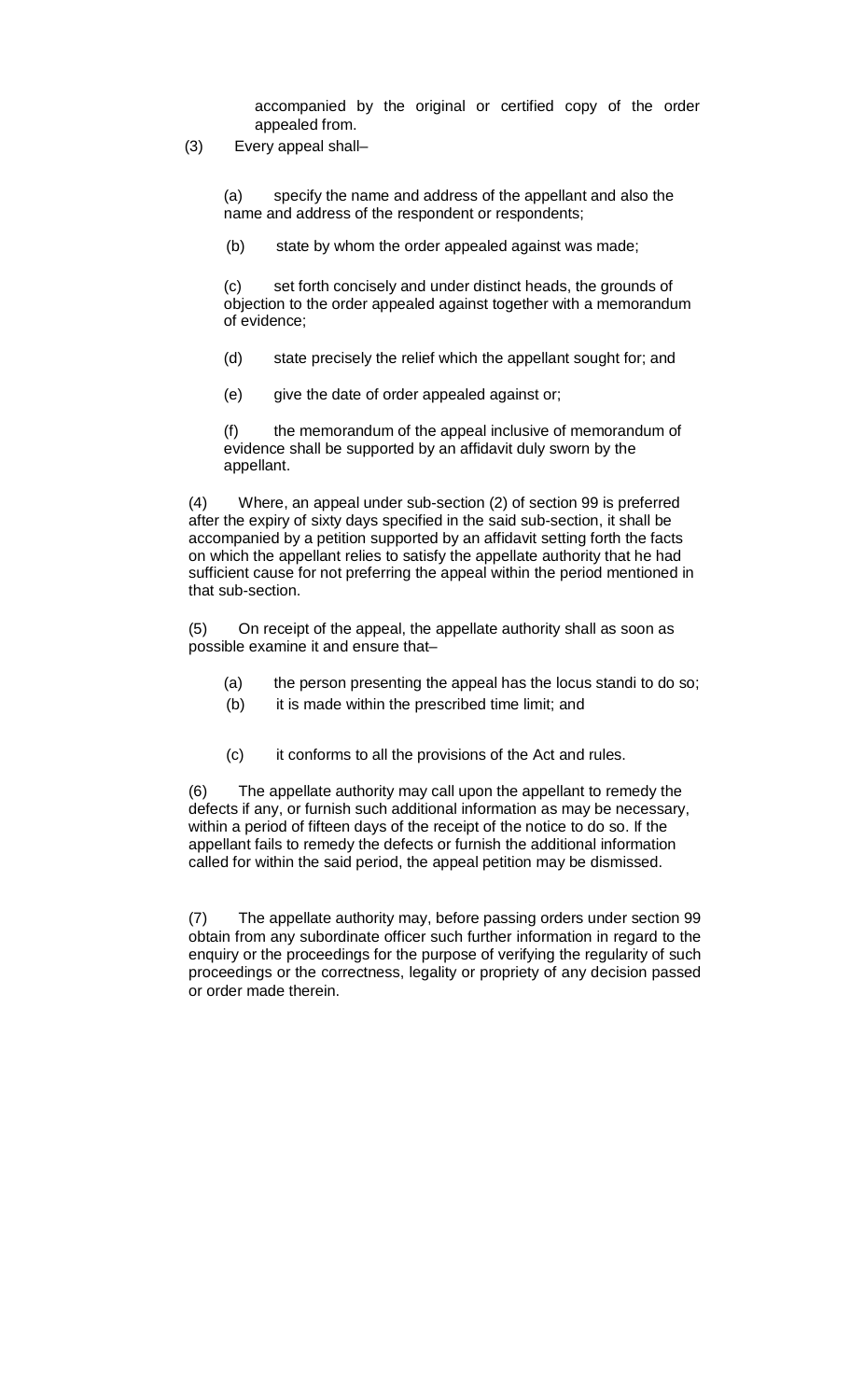The appellate authority may also call for and obtain from the parties connected with such enquiry or proceedings such information as is necessary with reference to the examination of the records of enquiry or proceedings and the information obtained from the subordinate officer.

(8) The appellate authority shall on the basis of the enquiry conducted and with reference to the records examined, pass such order on the appeal as may deem just and reasonable.

(9) Every order of the appellate authority under sub-section (2) of section 99 shall be in writing and it shall be communicated to the appellant and to such other parties as in the opinion of that authority are likely to be affected by the decision or order and to the officer concerned against whose order was made.

# **33. Application for review**

 (1) Every application under section 101 shall be in the form of a memorandum setting forth concisely and under distinct heads the new and important facts which after the exercise of the due diligence, were not then within the knowledge of the applicant or could not be produced by him when the order was made or mistake or errors apparent on the face of the record or order reasons on the basis of which review is sought. It shall be accompanied by a memorandum of evidence.

(2) The application shall be accompanied by the original or a certified copy of the order to which the application relates.

(3) No application for review shall be entertained unless it is accompanied by such additional number of copies as there are parties to the original order

(4) An application for review by any party shall be made within thirty days from the date of communication of the order of the appellate authority sought to be reviewed.

(5) The application shall, so far as it may be necessary, be disposed of by the appellant authority in such manner as may be deemed fit:

> Provided that no order in review application shall be made unless notice has been given to all interested parties and they have been afforded a reasonable opportunity of being heard.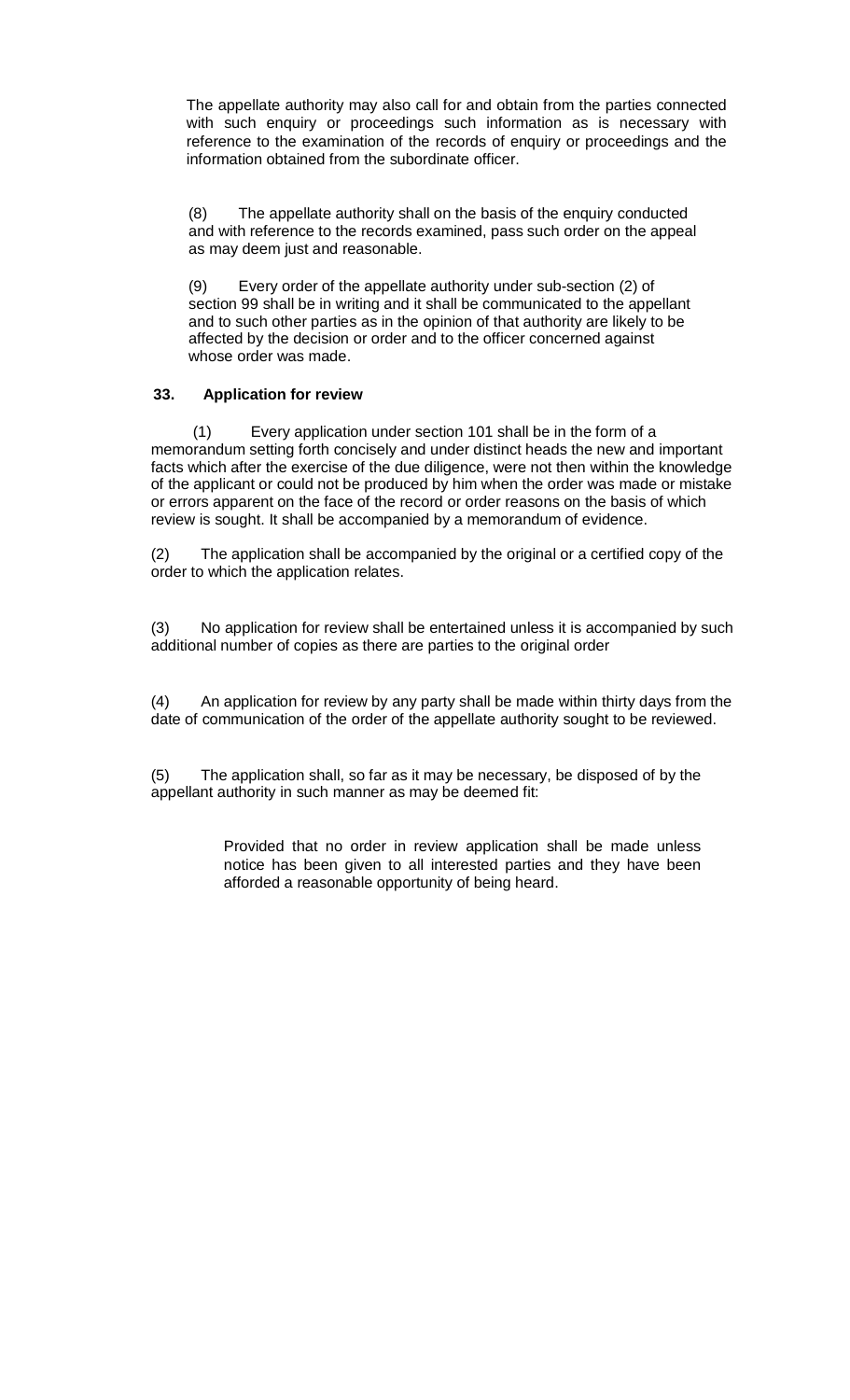#### **Chapter 7 Societies which become Multi-State Cooperative Societies Consequent on Reorganisation of States**

#### **34. Preparation of a scheme for the reconstitution or reorganisation of multi-state cooperative societies**

(1) The Central Registrar or the authorised officer, as the case may be, shall prepare a scheme referred to in sub-section (2) of section 103 for the reconstitution or reorganisation of ay multi-state cooperative society rendered as such consequent on the reorganisation of States referred to in sub-section (1) of section 103. The Central Registrar or the authorised officer with the previous approval of the Central Government forward a copy of the scheme to the President or the Chairperson of the multi-state cooperative society with the direction that the scheme be placed before a meeting of the general body of the multi-state cooperative society specially convened for the purpose.

(2) The meeting referred to in sub-rule (1) shall be convened not less than forty days after the date of issue of the notice to the members and the creditors of the multi-state cooperative society in the manner specified in sub-rule (3).

(3) A written notice specifying the date, hour and place of meeting and the business to be transacted there at shall be given to every member and shall be accompanied by a copy of the scheme to be considered at the meeting. The notice to each member and creditor shall,

- (i) be delivered or tendered to him in person;
- (ii) be sent to him by registered post; or

(iii) be served on him in such other manner as may be specified in the bye-laws of the society.

(4) Notwithstanding anything to the contrary contained in any rule or bye-law governing the multi-state cooperative society, where the Central Registrar or the authorised officer in this behalf is satisfied that the President or Chairperson of the society has failed to convene the meeting of the general body as required under sub-rule (1), the Central Registrar or the authorised officer, as the case may be, shall convene a meeting of the general body of the multi-state cooperative society.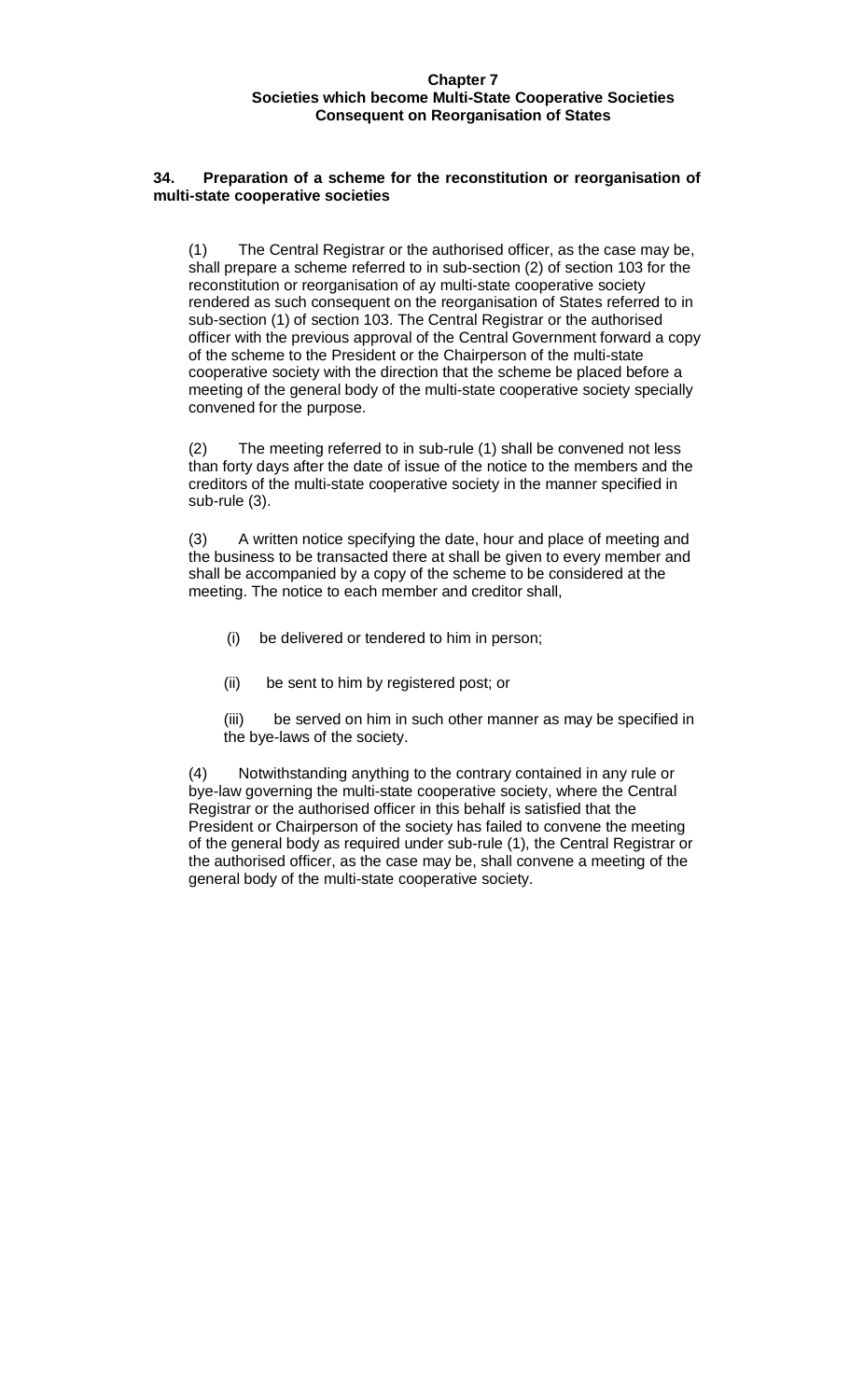#### **Chapter 8 Payment of fees for inspection of Records**

#### **35. Payment of fee for inspection of records**

The fees for payment of inspection of records by any other person, other than the member shall be rupee one per folio.

#### **Chapter 9 Miscellaneous**

#### **36. Mode of service of summon**

(1) Every summon issued under the Act or these rules shall be in writing, shall be authenticated by the sea, if any, of the officer by whom it is issued and shall be signed by such officer or by any person authorised by him in writing in that behalf. It shall require the person summoned to appear before the said officer at a stated time and place, and shall specify whether his attendance is required for the purpose of giving evidence, or to produce a document, or for both purposed, and ay particular document the production of which is required, shall described the summons with reasonable accuracy.

(2) Any person may be summoned to produce a document, without being summoned to give evidence, and any person summoned merely to produce a document shall be deemed to have complied with the summons if he causes such document to be produced, instead of attending personally to produce the same.

(3) The service of summons under the Act or these rules on any person, may be effected in any of the following ways

(a) by giving or tendering it to such person;

or

(b) if such person is not found, by delivering or transmitting at the place where the person or his agent empowered to accept the summons on behalf of the person, actually and voluntarily resides or carries on business or personally works for gain; or

(c) if the address of such person is known to the Central Registrar or other authorised person by sending it to him by registered post acknowledgement due; or

(d) if none of the means aforesaid is available, by affixing it in some conspicuous part of his last known place where actually or voluntarily resides or carries on business or personally works for gain.

(4) Where the serving officer delivers or tenders a copy of the summons to the person personally or his agent on his behalf, he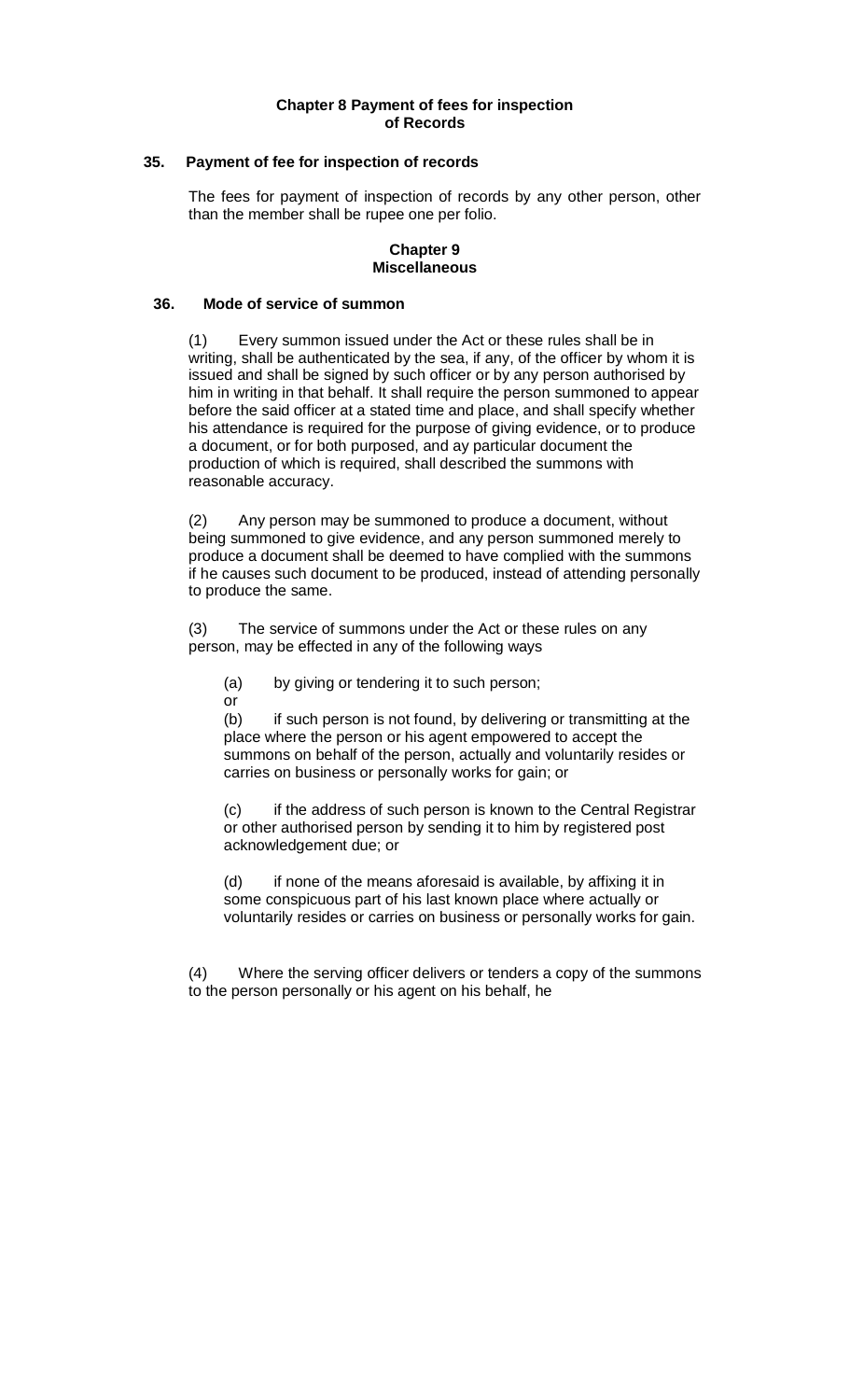shall require the signature of the person to whom the copy is so delivered or tendered as an acknowledgement of service endorsed on the original summons.

(5) The serving officer shall in all cases in which the summons have been served under sub-rule (4), endorse or annex, or cause to be endorsed or annexed, on or to the original summons a return stating the time when and the manner in which the summons was served and the name and address of the person, if any, identifying the person served and witnessing the delivery or tender of the summons.

(6) Where the person to be summoned is a public officer or is a servant of a company or a local authority, the officer issuing the summons may, if it appear that the summons may be conveniently so served, send it by registered post acknowledgement due for service on the party to be summoned, to the head of the office in which he is employed together with a copy to be retained by such person.

# **37. Procedure in execution of decrees, orders and decisions**

(1) Any decree-holder requiring the provisions of clause (c) of section 94 to be applied, shall apply to the recovery officer in whose jurisdiction the cause of action arose and shall deposit the necessary costs as fixed by the Central Registrar. If the judgment debtor resides, or the property to be proceeded against is situated, outside the jurisdiction of such recovery officer, the recovery officer shall transfer the application to the recovery officer in whose jurisdiction the judgment debtor resides or the property is situated.

(2) Every such application shall be made in the form specified by the Central Registrar and shall be signed by the decree-holder. The decreeholder may indicate whether he wishes to proceed against the immovable property mortgaged to the decree-holder or other immovable property or to secure the attachment of movable property.

(3) On receipt of such application, the recovery officer shall verity the correctness and genuineness of the particulars set forth in the application with the records, if any, in the office of Central Registrar and prepare a demand notice in writing in duplicate in the form specified by the Central Registrar, setting forth the name of the judgment debtor and amount due and forward it to the Sale Officer.

(4) Unless the decree-holder has expressed a desire that proceedings should be taken in a particular order as laid down in sub-rule (2), execution shall ordinarily be taken in the following manner, namely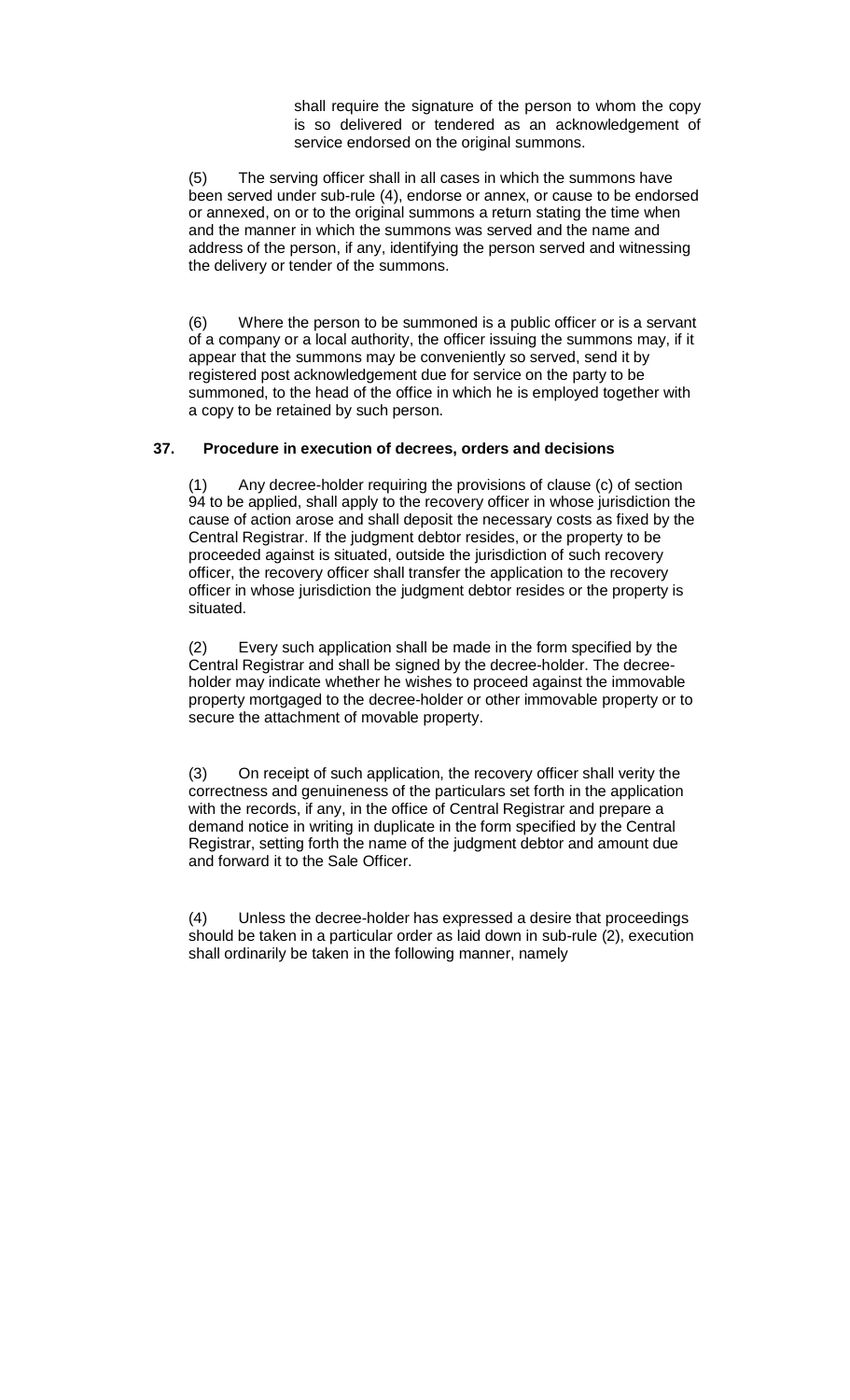(i) movable property of the defaulter shall be first proceeded against, but this shall not preclude the immovable property being proceeded against simultaneously in case of necessity;

(ii) if there is no movable property, or if the sale proceeds of the movable property, or properties attached and sold are insufficient to meet in full the demand of the decree-holder, the immovable property mortgaged to the decree-holder, or other immovable property belonging to the judgment debtor may be proceeded against.

(5) In the attachment and sale of movable property, the following rules shall be observed, namely

(a) the Sale Officer, shall after giving previous notice to the decree-holder, proceed to the village or place where the judgment debtor resides or the property to be distrained is situated and serve a demand notice upon the judgment debtor if he is present. If the amount due together with expenses be not at once paid, the Sale Officer shall make the distress and shall immediately deliver to the judgment debtor a list or inventory of the property distrained and an intimation of place and day and hour at which the distrained property will be brought to sale if the amount due are not previously discharged. If the judgment debtor is absent, the Sale Officer shall serve the demand notice on some adult male member of his family, or on his authorised agent, or when such service cannot be effected, shall affix a copy of the demand notice on some conspicuous part of his residence. He shall then proceed to make the distress and shall fix the list of property attached on the usual place of residence of the judgment debtor, endorsing thereon the place where the property may be lodged or kept and an intimation of the place, day and hour of sale.

(b) After the distress is made, the Sale Officer may arrange for the custody of the property attached with the decree-holder or otherwise. If the Sale Officer requires the decree-holder to undertake the custody of the property he shall be bound to do so and any loss incurred owing to his negligence shall be made good by the decree-holder. If the attached property is live-stock, the decree-holder shall be responsible for providing the necessary food therefor. The Sale Officer may, at the instance of the judgment debtor or of any person claiming an interest in such property, leave it in the village or place where was attached, in the charge of such judgment debtor or person, if he gives a bond in the form specified by the Central Registrar with one or more sufficient sureties for the production of the property as and when called for.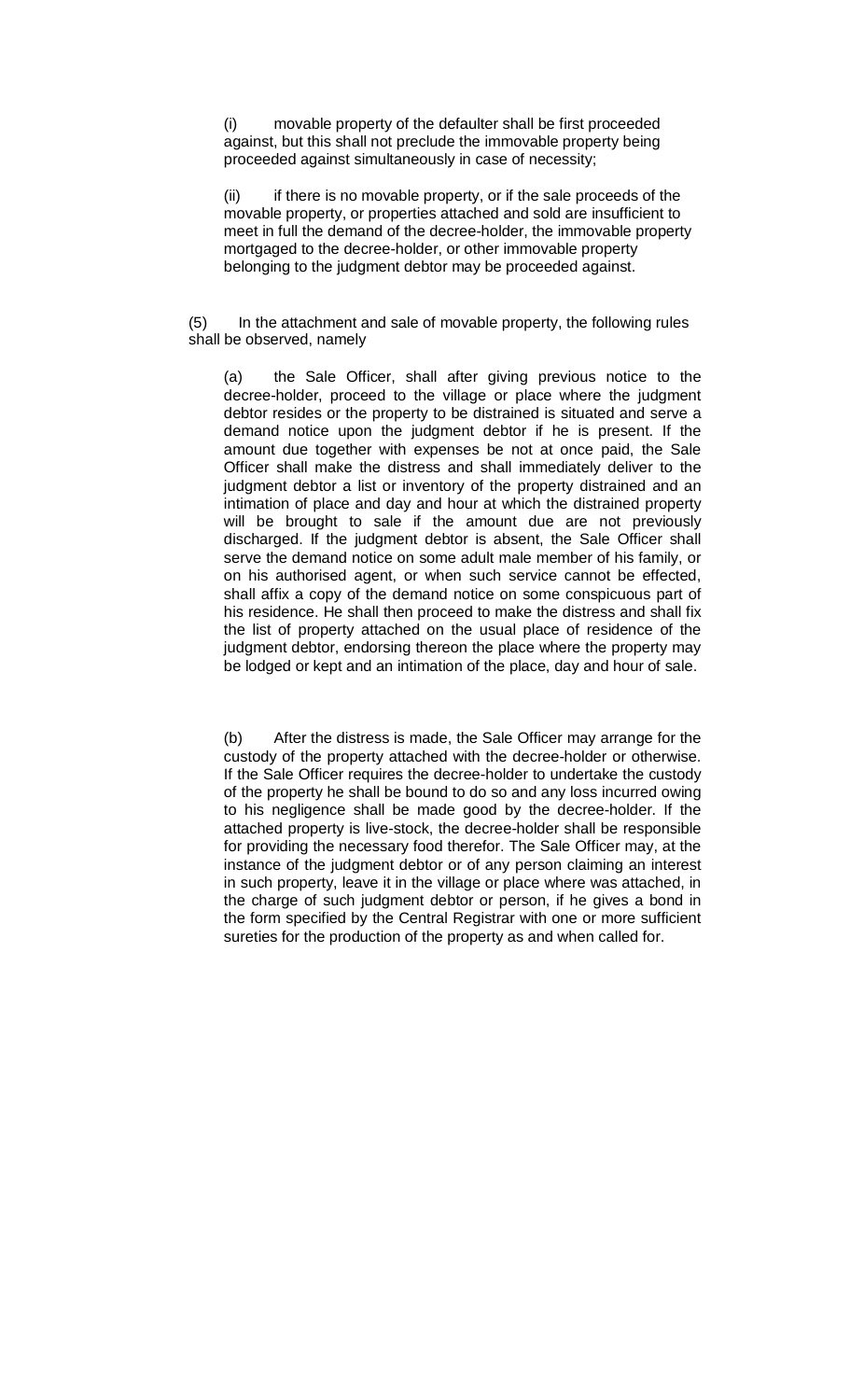(c) The distress shall be made after sunrise and before sunset and not at any other time.

(d) The distress levied shall not be excessive, that is to say, the property distrained shall be as nearly as possible proportionate to the sum due by the defaulter together with interest and all expenses incidental to the distraint, detention and sale.

(e) If crops or ungathered products of the land belonging to a judgment debtor are attached, the Sale Officer may cause them to be sold when fit for reaping or gathering, or at his option may cause them to be reaped or gathered in due season and stored in proper place until sold. In the latter case, the expense of reaping or gathering and storing such crops or products shall be defrayed by the owner upon his redeeming the property or from the proceeds of the sale in the vent of its being sold.

(f) The Sale Officer shall not work the bullocks or cattle, or make use of the goods or effect distrained, and he shall provide the necessary food for the cattle or livestock, the expense attending which shall be defrayed by the owner upon his redeeming the property or from the proceeds of the sale in the event of its being sold.

(g) It shall be lawful for the Sale Officer to force open any stable, cow house, granary, godown, out-house or other building and he may also enter any dwelling house, the outer door of which may be open and may break open the door of any room in such dwelling house for the purpose of attaching property belonging to a defaulter and lodged therein, provided always that it shall not be lawful for the officer to break open or enter apartment in such dwelling house appropriate for the zenana or residence of women except as hereinafter provided.

(h) Where the Sale Officer may have reason to suppose that the property of a defaulter is lodged within a dwelling house the outer door of which may be shut or within any apartments appropriated to women which by custom or usage are considered private, the Sale Officer shall represent the fact to the officer in charge of the nearest police station. On such representation, the officer-in-charge of the said station shall send a police officer to the spot in the presence of whom the Sale Officer may force open the other door of such dwelling house, like manner as he may break open the door of any room within the house except the zenana. The Sale Officer may also, in the presence of a police officer, after due notice given for the removal of women within a zenana and, after furnishing means for their removal in a suitable manner if they be women of rank who, according to the custom of usage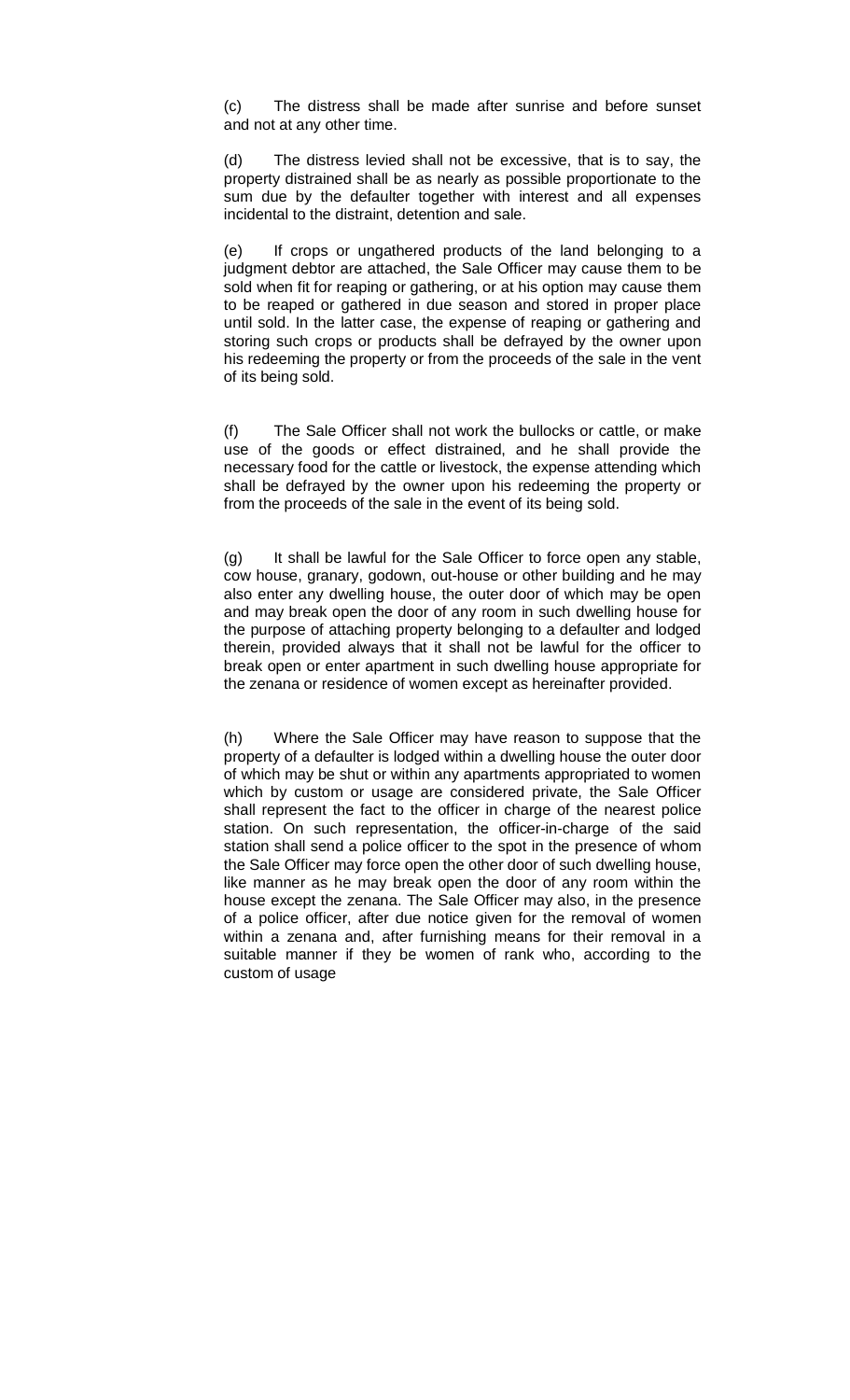cannot appear in public, enter the zenana apartments for the purpose of distraining the judgment debtor's property, if any, deposited therein, but such property, if found, shall be immediately removed from such apartments after which they shall be left free to the former occupants.

(i) The Sale Officer shall on the day previous to and on the day of sale cause proclamation of the time and place of the intended sale to be made by beat of drum in the village or place in which the judgment debtor resides on two consecutive days previous to the date of sale and on the day of sale prior to the commencement of the sale and in such other place or places as the officer may consider as the officer may consider necessary to give due publicity to the sale. No sale shall take place until after the expiration of the period of fifteen days from the date on which the sale notice has been served or affixed in the manner prescribed in clause (a) of this sub-rule:

Provided that where the property seized is subject to speedy or natural decay, or where the expense of keeping it in custody is likely to exceed its value, the Sale Officer may sell it at any time before the expiry of the said period of fifteen days, unless the amount due is sooner paid.

(j) At the appointed time the property shall be put up in one or more lots, as the Sale Officer may consider advisable and shall be disposed of to the highest bidder:

Provided further that the Sale Officer may, in his discretion, adjourn the sale to a specified date and time recording his reasons for such adjournment. Where a sale is so adjourned for a longer period than seven days, a fresh proclamation under clause (i) shall be made unless the judgment debtor consents to waive it.

(k) The property shall be paid for in cash at the time of sale, or as soon thereafter as the officer holding the sale shall appoint, and the purchaser shall not be permitted to carry away any part of the property until he has paid for it in full. Where the purchaser may fail in payment of purchase money, the property shall be resold.

(l) Where any property which has been attached under these rules has been forcibly or clandestinely removed by any person, the Sale Officer may apply to a civil court having jurisdiction for restoration of such property. Where the court is satisfied about the truth of the facts, as alleged in the application, it may order forthwith such property to be restored to the Sale Officer.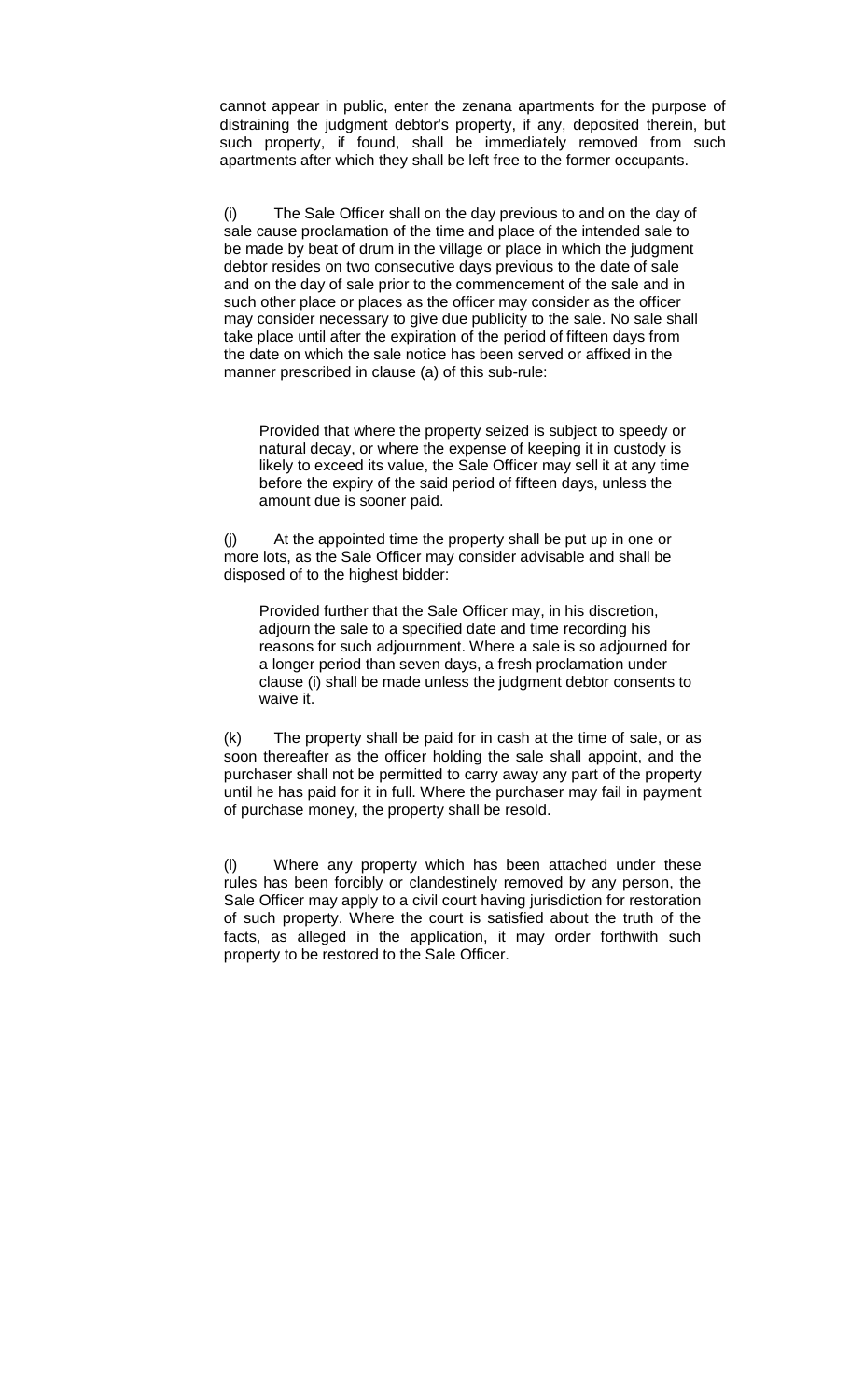(m) Where prior to the day fixed for sale, the defaulter or any person acting on his behalf or any person claiming an interest in the property attached, pays the full amount due including interest, batta and other costs incurred in attaching the property, the Sale Officer shall cancel the order of attachment and release the property forthwith.

(n) The movable property mentioned as exempt from attachment in the proviso to section 60 of the Code of Civil Procedure, 1908 (5 of 1908), shall not be liable to attachment or sale under these rules.

(6) Where the movable property to be attached is the salary or allowance or wages of a public servant or a servant of a local authority or a firm or a company, the recovery officer may, on receiving a report from the Sale Officer, order that the amount shall, subject to the provisions of section 60 of the Code of Civil Procedure, 1908 (5 of 1908) be with-held from such salary or allowances or wages either in one payment or by monthly installment as the recovery officer may direct and upon receipt of the order, the officer or other person whose duty it is to disburse such salary or allowance or wages shall withhold and remit to the Sale Officer, the amount due under the order or the monthly installment, as the case may be.

(7) (i) Where the property to be attached consists of the share or interest of the defaulter in movable property belonging to him and another as coowners, the attachment shall be made by a notice to the defaulter, prohibiting him from transferring the share or interest or charging it in any way.

(ii) Where the property to be attached is negotiable instrument not deposited in a court, nor in the custody of a public officer, the attachment shall be made by actual seizure and the instrument shall be brought to the office of the recovery officer ordering the attachment and be held subject to his further orders.

(iii) Where the property to be attached is in the custody of any court or public officer, the attachment shall be made by a notice to such court or officer, requesting that such property and any interest or dividend becoming payable thereon may be held subject to the further orders of the recovery officer issuing the notice:

Provided that where such property is in the custody of a court or recovery officer of another district, any question of title or priority arising between the decree-holder and any other person not being the judgment debtor claiming to be interested in such property by virtue of any assignment, attachment or otherwise shall be determined by such court or recovery officer.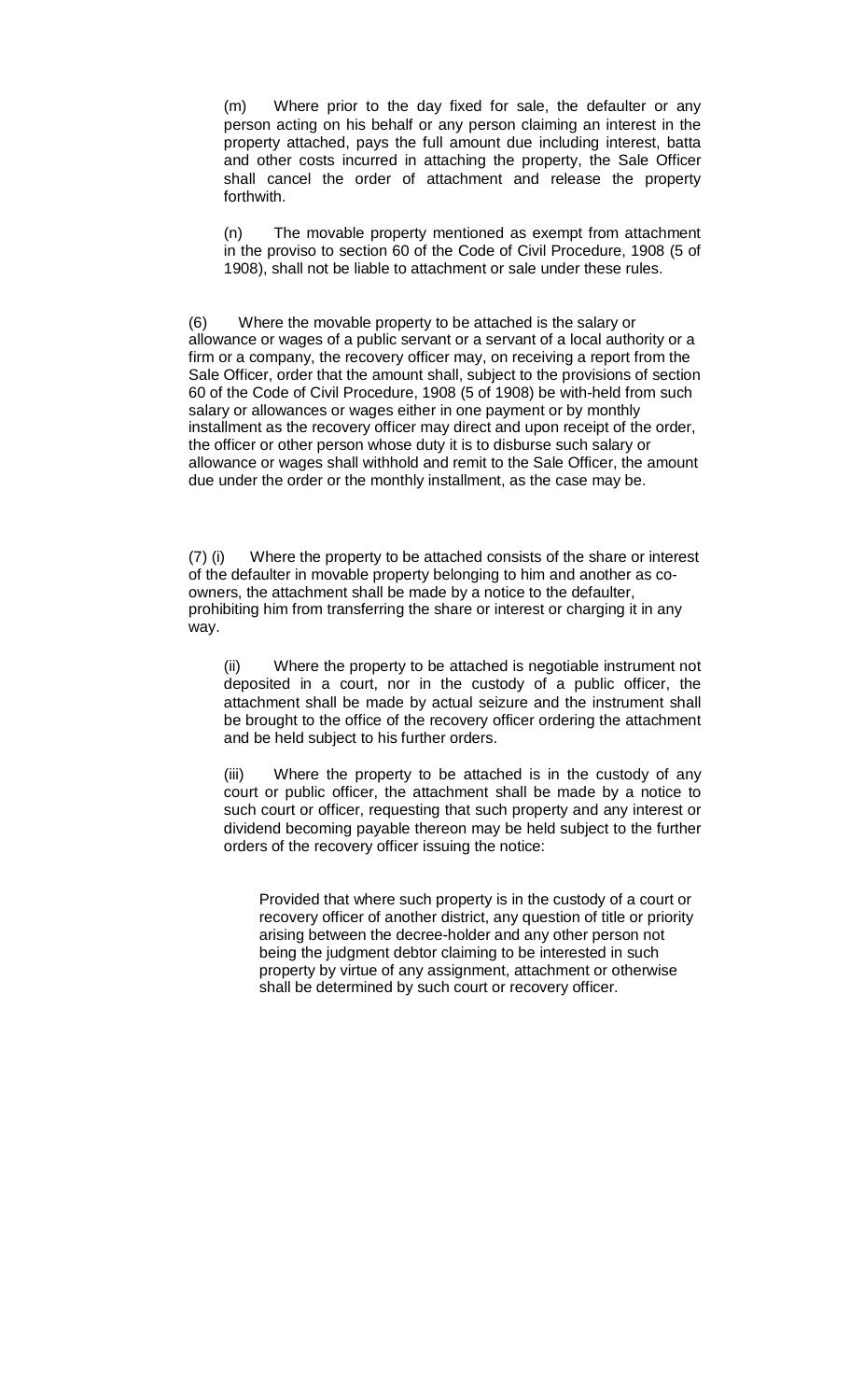(8) (i) Where the property to be attached is a decree either for the payment of money or for sale in enforcement of a mortgage or charge, the attachment shall be made if the decree sought to be attached was passed by the Central Registrar or any other person authorised by him.

(ii) Where the Central Registrar makes an order under clause (i) he shall on the application of the decree-holder who has attached the decree, proceed to execute the attached decree and apply the net proceeds in satisfaction of the decree sought to be executed.

(iii) The holder of a decree sought to be executed by the attachment of another decree of the nature specified in clause (i), shall be deemed to be the representative of the holder of the attached decree and to be entitled to execute such attached decree in any manner for the holder thereof.

(iv) Where the property to be attached in execution of a decree is a decree other than a decree of the nature referred to in clause (i), the attachment shall be made by the issue of a notice by the recovery officer to the holder of such decree prohibiting him from transferring or charging the same in any way.

(v) The holder of a decree attached under this sub-rule shall give the recovery officer executing the decree such information and aid as may reasonably be required.

(vi) On the application of the holder of a decree sought to be executed by the attachment of another decree, the recovery officer making an order of attachment under this sub-rule shall give notice of such order to the judgment-debtor bound by the decree attached; an no payment or adjustment of the attached decree made by the judgment-debtor in contravention of such order after receipt of notice thereof either through the said recovery officer or otherwise, shall be recognised so long as the attachment remains in force.

(9) Where the movable property to be attached is,

(a) a debt due to the judgment debtor in question,

(b) a share in the capital of a corporation or a deposit invested therein, or

(c) other movable property not in the possession of the judgment debtor, except property deposited in or in the custody of any civil court, the attachment shall be made by a written order signed by the recovery officer prohibiting-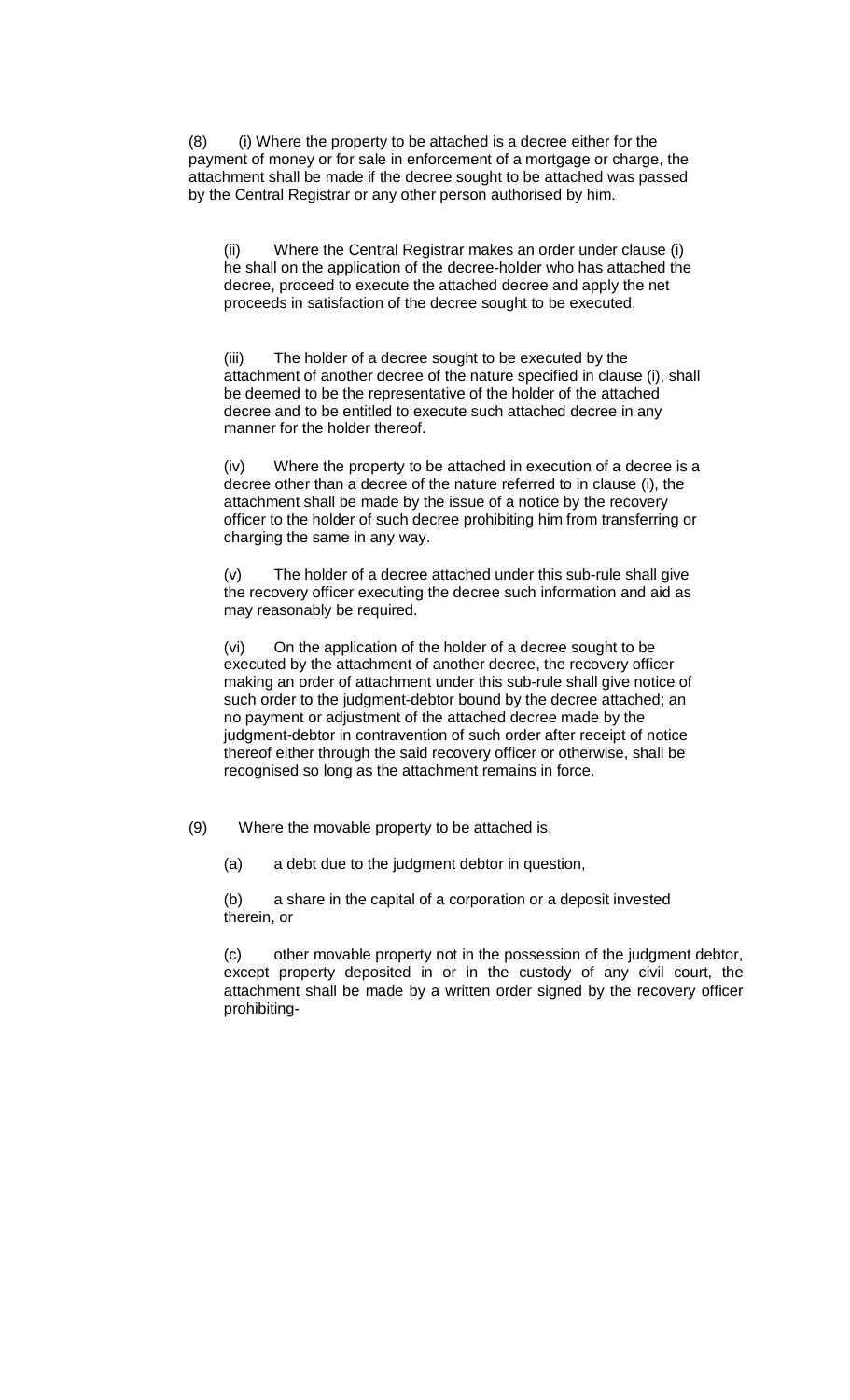#### signed by the recovery officer prohibiting

(i) in the case of debt, the creditor from recovering the debt and the debtor from making payment thereof;

(ii) in the case of a share or deposit, the person in whose name the share or the deposit may be standing, from transferring the share or deposit or receiving any dividend or interest thereon; and

(iii) in the case of any other movable property, the person in possession of it from giving it over to the judgment debtor.

A copy of such order shall be sent in the case of the debt to the debtor, in the case of the share or deposit, to the proper officer of the corporation and in the case of the other movable property to the person in possession of such property. As soon as the debt referred to in clause (a) or the deposit referred to in clause (b) matures, the recovery officer may direct the person concerned to pay the amount to him. Where the share is not withdrawable, the recovery officer shall arrange for its sale through a broker. Where the share is withdrawable, its value shall be paid to the recovery officer or to the party referred to in clause (c). In the case of other moveable property referred to in sub-clause (iii)of clause (c) the person concerned shall place it in the hands of the recovery officer when it becomes deliverable to the defaulter.

(10) Immovable property shall not be sold in execution of a decree unless such property has been previously attached:

Provided that where the decree has been obtained on the basis of a mortgage of such property it shall not be necessary to attach it.

(11) In the attachment and sale, or sale without attachment of immovable property, the following rules shall be observed, namely

The application presented under sub-rule (2) shall contain a description of the immovable property to be proceeded against, sufficient for its identification and in case such property can be identified by boundaries or numbers in a record of settlement or survey, the specification of such boundaries or numbers and the specification of the defaulter's share or interest in such property to the best of the belief of the decree-holder and so far as eh has been able to ascertain it.

(b) The demand notice issued by the recovery officer under subrule (3) shall contain the name of the judgment debtor, the amount due, including the expenses, if any, and the batta to be paid to the person who shall serve the demand notice the time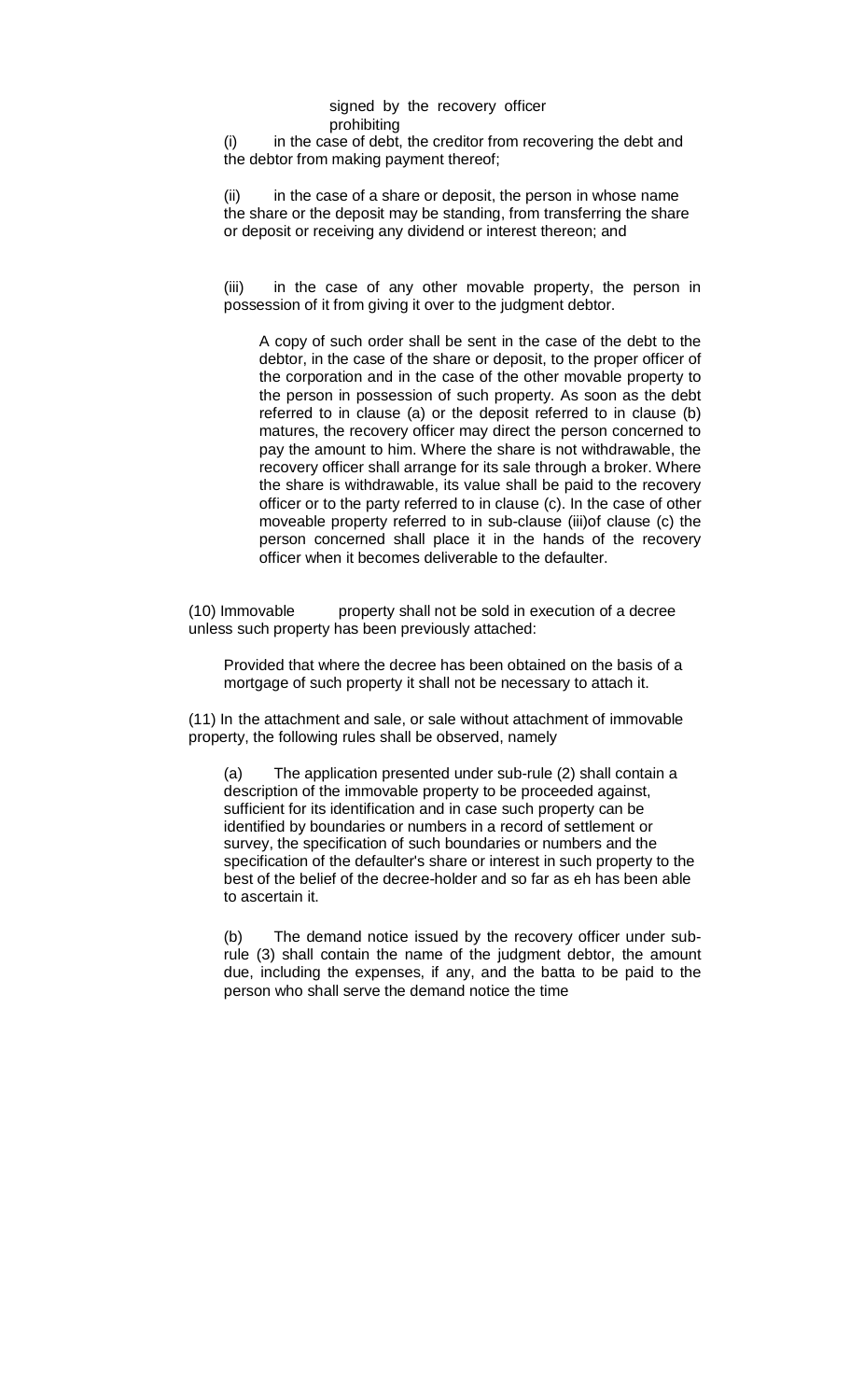allowed for payment and in case of non-payment, the particulars of the properties to be attached and sold or to be sold without attachment, as the case may be. After receiving the demand notice, the Sale Officer shall serve or cause to be served a copy of the demand notice upon the judgement debtor or upon some adult male member of his family at his usual place of residence, or upon his authorised agent or if such personal service is not possible, shall affix a copy thereof on some conspicuous part of such immovable property to be attached and sold or sold without attachment, as the case may be:

(c) If the judgement debtor fails to pay the amount specified in the demand notice within the time allowed, the Sale Officer shall proceed to attach and sell or sell without attachment, as the case may be, the immovable property mentioned in the application for execution in the following manner.

(d) Where attachment is required before sale, the Sale Officer shall, if possible cause a notice of attachment to be served on the judgment debtor personally. Where personal service is not possible, the notice shall be affixed in some conspicuous part of the judgment debtor's last known residence, if any. The fact of attachment shall also be proclaimed by beat of drum or other customary mode at some place on, or adjacent to, such property and at such other place or places as the recovery officer may consider necessary to give due publicity to the sale. The attachment notice shall set forth that, unless the amount due with interest and expenses be paid within the date therein mentioned, the property will be brought to sale. A copy of attachment notice shall be sent to the decree-holder. Where the Sale Officer so directs the attachment shall also be notified by public proclamation in the Official Gazette.

(e) Proclamation of sale shall be published by affixing a notice in the office of the recovery officer and the taluk office at least thirty days before the date fixed for the sale and also by beat of drum in the village (on two consecutive days previous to the date of sale and on the day of sale prior to the commencement of the sale). Such proclamation shall, where attachment is required before sale, be made after the attachment has been effected. Notice shall also be given to the decree-holder and the judgment debtor. The proclamation shall state the time and place of sale and specify as fairly and accurately as possible, the following namely –

- (i) the property to be sold;
- (ii) any encumbrances to which the property is liable;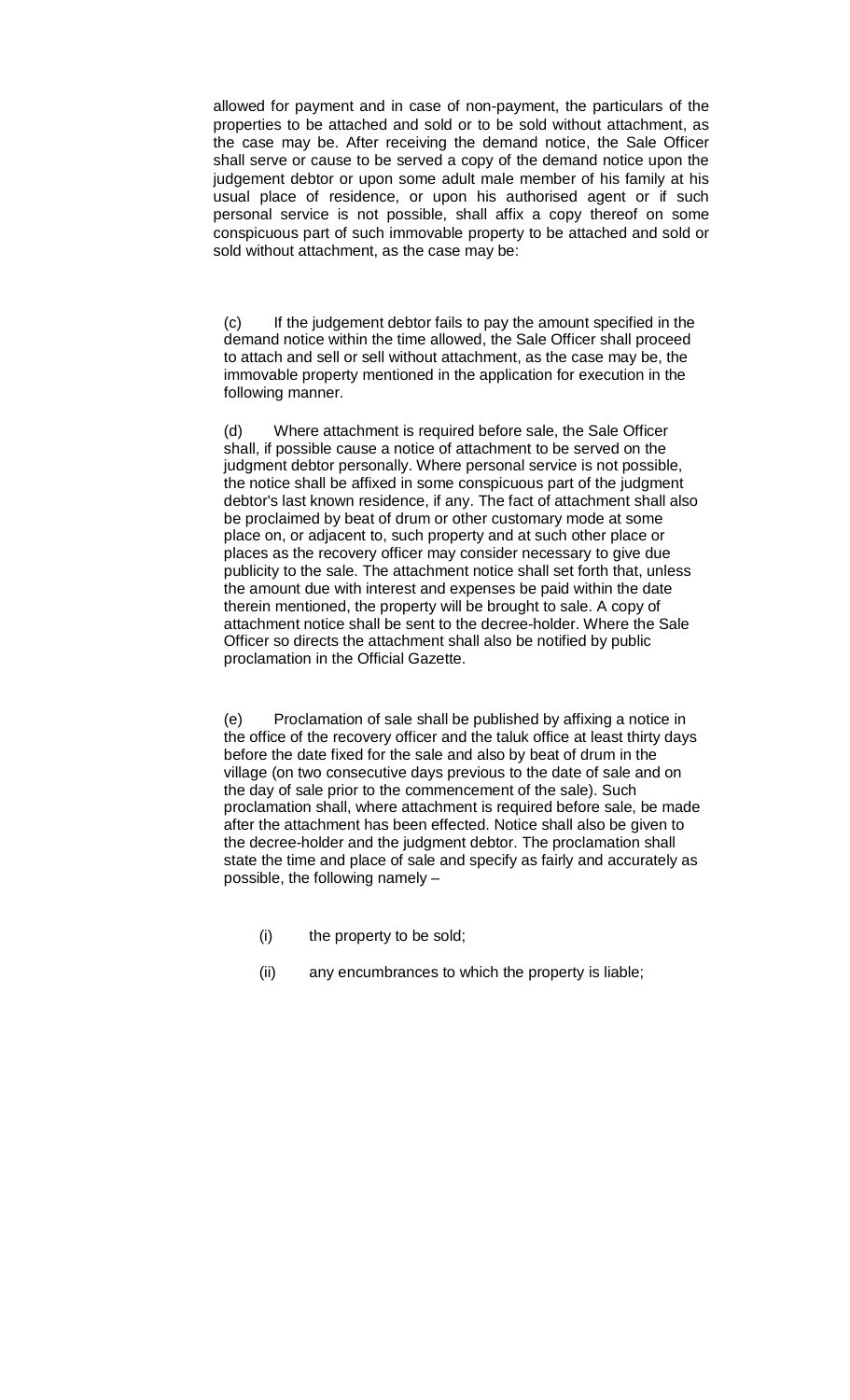(iii) the amount for the recovery of which sale is ordered; and

(iv) every other matter which the Sale Officer considers material for a purchaser to know in order to judge the nature and value of the property.

(f) When any immovable property is sold under these rules, the sale shall be subject to the prior encumbrances on the property, if any. The decree-holder shall, when the amount for the realisation of which the sale is held exceeds rupees one hundred, furnish to the Sale Officer within such time as may be fixed by him or by the recovery officer, an encumbrance certificate from the Registration Department for the period of not less than twelve years prior to the date of attachment of the property sought to be sold, or in cases falling under the proviso to sub-rule (10), prior to the date of the application for execution. The time for production of the encumbrance certificate may be extended at the discretion of the Sale Officer or the recovery officer, as the case may be. The sale shall be by public auction to the highest bidder:

Provided that it shall be open to the Sale Officer to decline to accept the highest bid where the price offered appears to be unduly low or for other adequate reasons:

Provided further that the recovery officer or the Sale Officer may in his discretion adjourn the sale to a specified day and hour recording his reason for such adjournment. Where a sale is so adjourned for a longer period than seven days, a fresh proclamation under clause (e) shall be made, unless the judgment debtor consents to waive it. The sale shall be held after the expiry of not less than thirty days calculated from the date on which notice of the proclamation was affixed in the office of the recovery officer. The time and place of sale shall be the village where the property to be sold is situated or such adjoining prominent place of public resort as may be fixed by the recovery officer:

Provided also that in cases where an encumbrance certificate is not obtainable owing to the destruction of the connected records, an affidavit from the village patwari or corresponding officer in regard to the encumbrances known to him supported by a certificate from the Registration Department that the encumbrances certificate cannot be granted owing to the destruction of the connected records, shall be accepted in place of an encumbrance certificate.

(g) A sum of money equal to fifteen per cent of the price of the immovable property shall be deposited by the purchaser in the hands of the Sale Officer at the time of the purchase and in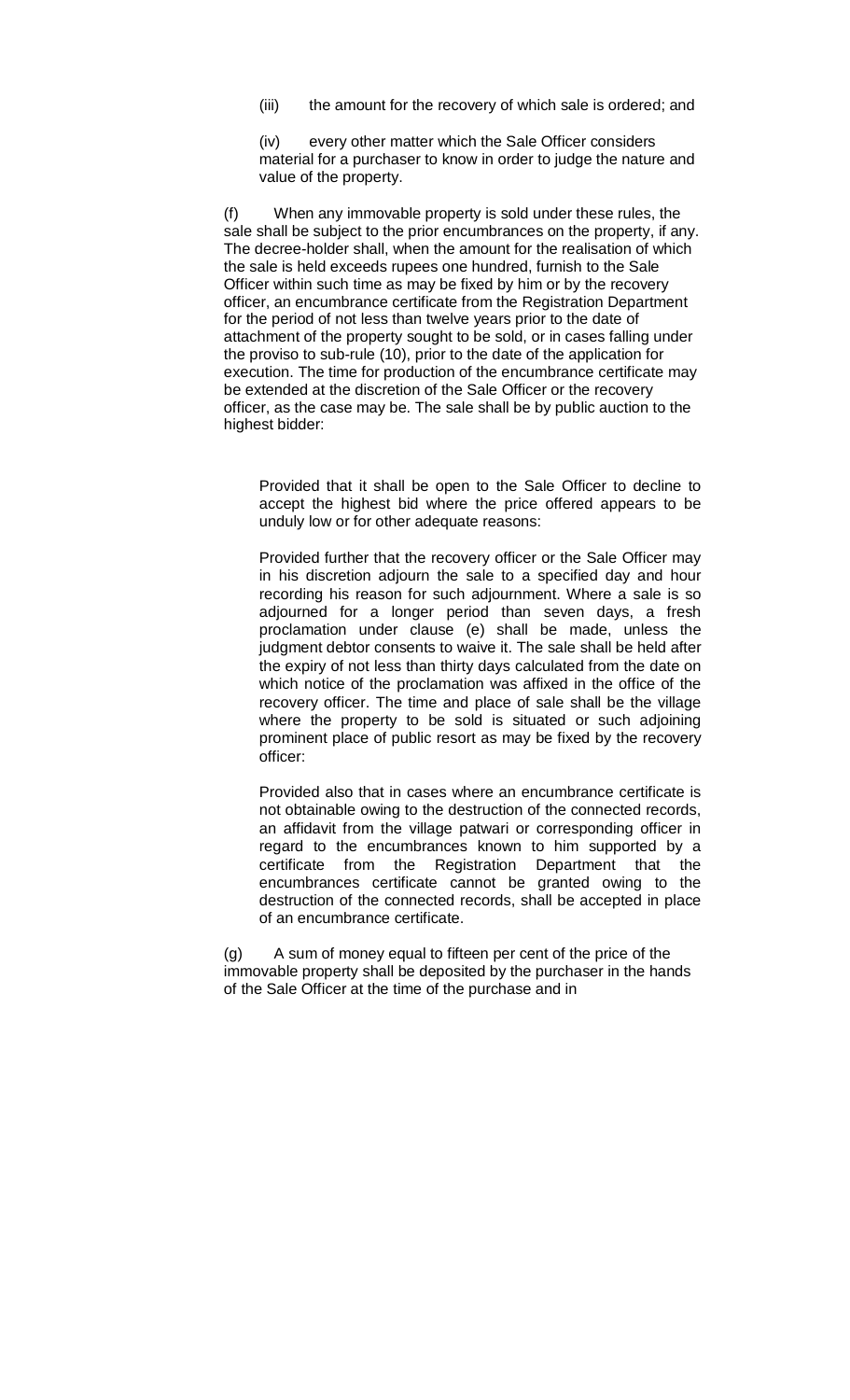default of such deposit, the property shall forthwith be resold:

Provided that where the decree-holder is the purchaser and is entitled to set off the purchase money under clause (k), the Sale Officer shall dispense with the requirement of this clause.

(h) The remainder of the purchase money and the amount required for the general stamp for the sale certificate shall be paid within fifteen days from the date of sale:

Provided that the time for payment of the cost of the stamps may, for good and sufficient reasons, be extended at the discretion of the recovery officer up to thirty days from the date of sale:

Provided further that in calculating the amounts to be paid under this clause, the purchaser shall have the advantage of any set off to which he may be entitled under clause (k).

 $(i)$  In default of payment within the period mentioned in clause  $(h)$ the deposit may, if the recovery officer thinks fit, after defraying the expenses of sale, be forfeited to the Central Government and the defaulting purchaser shall forfeit all claims to the property or to any part of the sum for which it may subsequently be sold.

(j) Every resale of immovable property in default of payment of the amount mentioned in clause (h) within the period allowed for such payment shall be made after the issue of a fresh proclamation in the manner and for the period herein before prescribed for the sale.

(k) Where a decree-holder purchases the property, the purchase money and the amount due on the decree shall be set off against one another, and the Sale Officer shall enter satisfaction of the decree in whole or in part accordingly.

 (12) Where prior to the date fixed for a sale, the defaulter or any person acting on his behalf or any person claiming an interest in the property sought to be sold tenders payment of the full amount due together with interest, batta and other expenses incurred in bringing the property to sale including the expenses of attachment, if any, the Sale Officer shall forthwith release the property after cancel, where the property has been attached, the order of attachment.

(13) (a) Where immovable property has been sold by the Sale Officer, any person either owning such property or holding an interest therein by virtue of a title acquired before such sale may apply to have the sale set aside on his depositing with the recovery officer –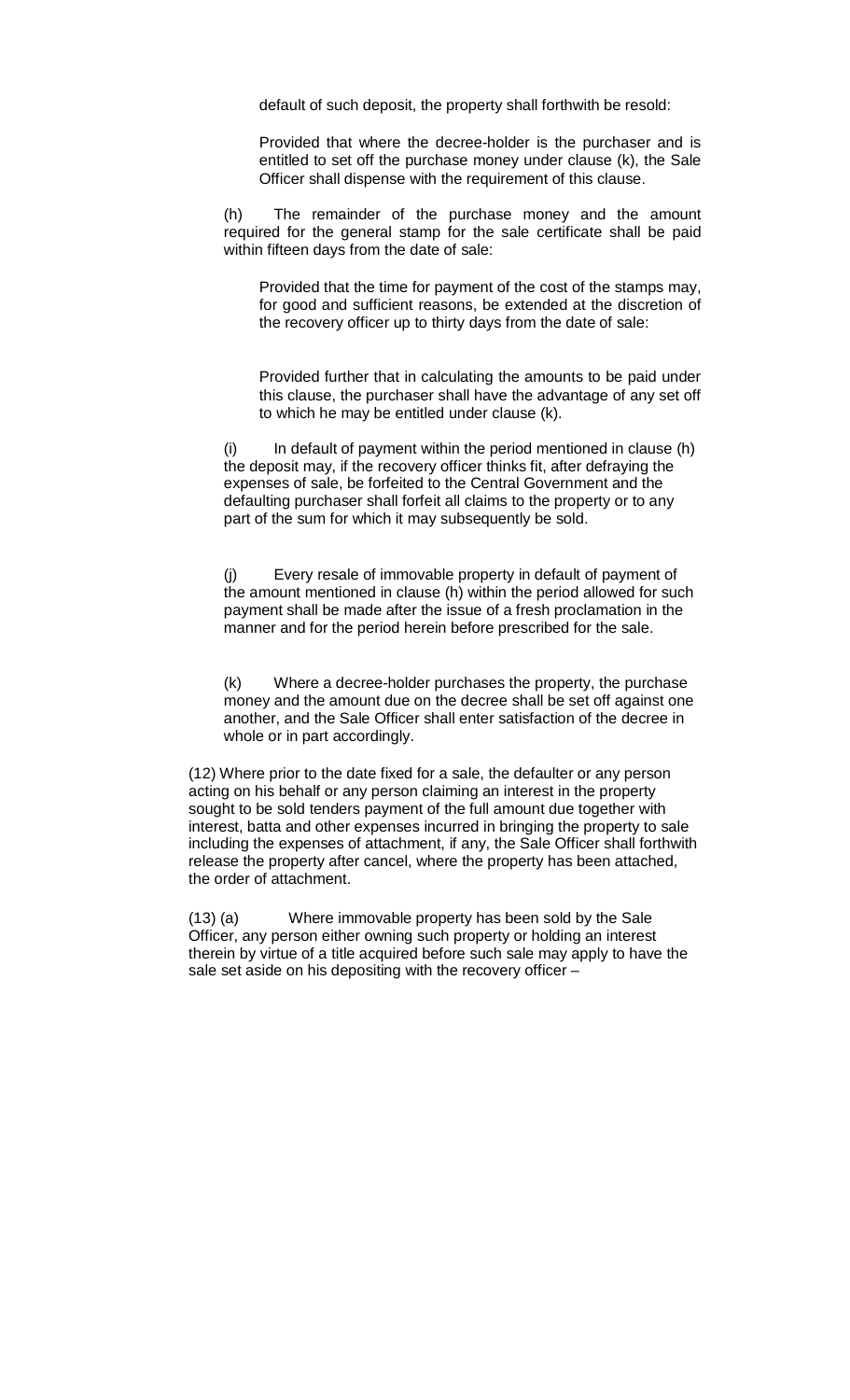(i) for payment to the purchaser a sum equal to five per cent of the purchase money, and

(ii) for payment to the decree-holder, the amount of arrears specified in the proclamation of sale as that for the recovery of which the sale was ordered together with interest thereon and the expenses of attachment, if any, and sale and other costs due in respect of such amount, less amount which may since the date of such proclamation have been received by the decree-holder.

(b) If such deposit and application are made within thirty days from the date of sale, the recovery officer shall pass an order setting aside the sale and shall repay to the purchaser, the purchase money so far as it has been deposited, together with five per cent deposited by the applicant:

Provided that if more than one person have made deposit and application under this sub-rule, the application of the first depositor to the officer authorised to set aside the sale, shall be accepted.

(c) If a person applies under sub-rule (14) to set aside the sale of immovable property, he shall not be entitled to make an application under this sub-rule.

(14) (i) At any time within thirty days from the date of sale of immovable property, the decree-holder or any person entitled to share in a rate able distribution of the assets or whose interests are effected by the sale, may apply to the recovery officer to set aside the sale on the ground of a material irregularity or mistake or fraud in publishing or conducting it:

(ii) If the application is allowed, the recovery officer, shall set aside the sale and may direct a fresh one.

On the expiration of thirty days from the date of sale if no application to have the sale set aside is made or if such application has been made and rejected, the recovery officer shall make an order confirming the sale:

Provided that if he shall have reason to believe that the sale ought to be set aside notwithstanding that no such application has been made or on grounds other than those alleged in any application which has been made and rejected, he may, after recording his reasons in writing, set aside the sale.

(iv) Whenever the sale of any immovable property is not so confirmed or is set aside, the deposit or the purchase money, as the case may be, shall be returned to the purchaser.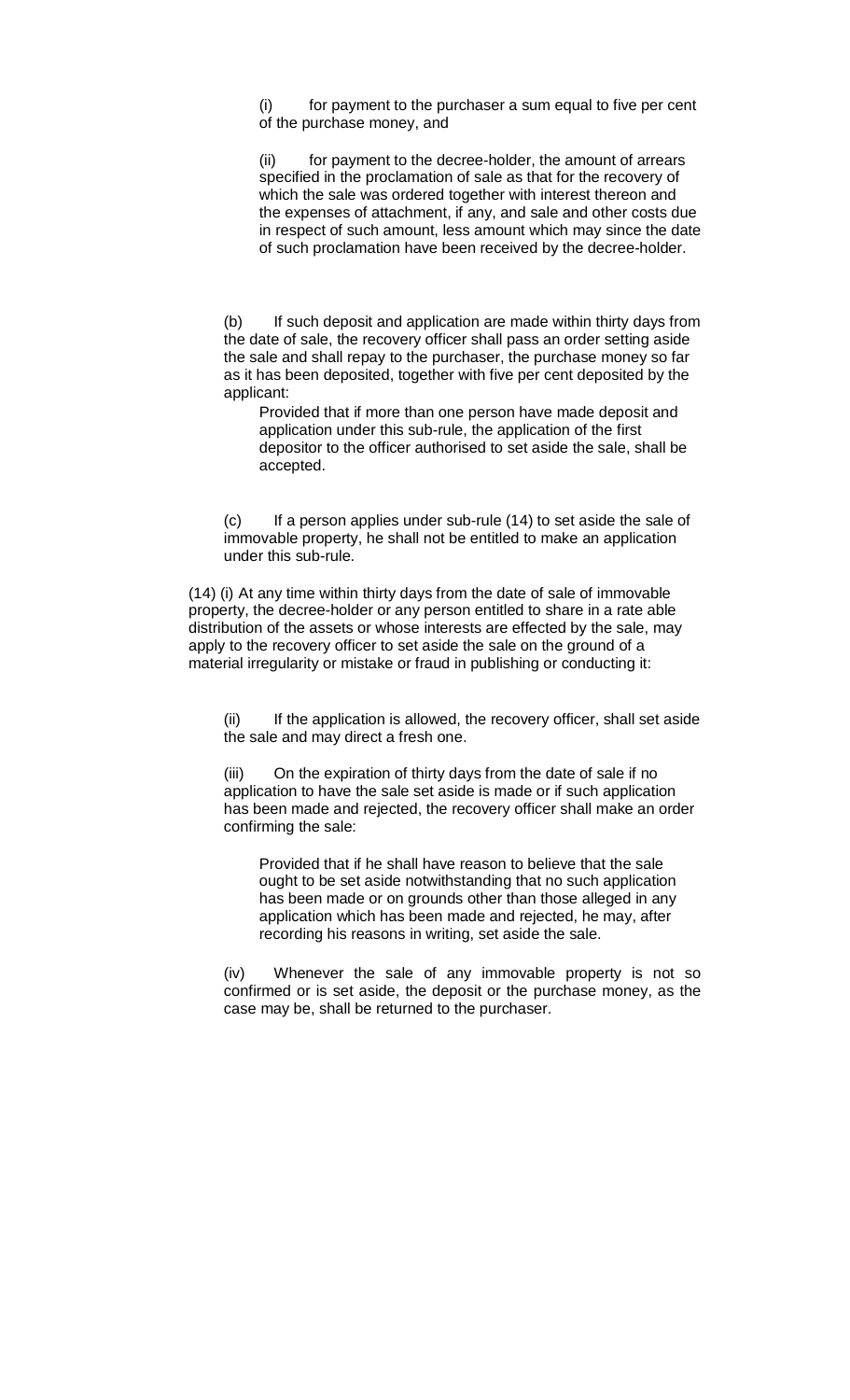(v) After the confirmation of any such sale, the recovery officer shall grant a certificate of sale bearing his seal and signature to the purchaser, and such certificate shall state the property sold and the name of the purchaser and it shall be conclusive evidence of the fact of the purchase in all courts and tribunals, where it may be necessary to prove it and no proof of the seal or signature of the recovery officer shall be necessary unless the authority before whom it is produced shall have reason to doubt its genuineness.

(vi) An order made under this sub-rule shall be final, and shall not be liable to be questioned in any suit or other legal proceedings.

(15) Where any lawful purchaser of immovable property is resisted and prevented by any person other than a person (not being the judgement debtor) claiming in good faith to be in possession of the property on his own account from obtaining possession of the immovable property purchased any court of competent jurisdiction on application, and production of the certificate of sale provided for by sub-rule (14) shall cause the proper process to be issued for the purpose of putting such purchaser in possession, in the same manner as if the immovable property purchased has been decreed to the purchaser by a decision of the court.

(16) It shall be lawful for the Sale Officer to sell the whole or any portion of the immovable property of a judgment debtor in discharge of money due:

Provided that so far as may be practicable, no larger section or portion of immovable property shall be sold than may be sufficient to discharge the amount due with interest and expenses of attachment, if any, and sale.

(17) Persons employed in serving notice or in other process under these rules shall be entitled to batta at such rates as may from time to time be fixed by the recovery officer.

(18) Where the costs and charges incurred in connection with attachment and sale of movable property or the attachment and sale or sale without attachment of immovable property under this rule, exceeds the amount of the cost deposited from the sale proceeds of the property sold or the money paid by judgment debtor, as the case may be, and the balance shall be made available to the decree-holder.

(19) Every person making a payment towards any money due for the recovery of which application has been made under this rule shall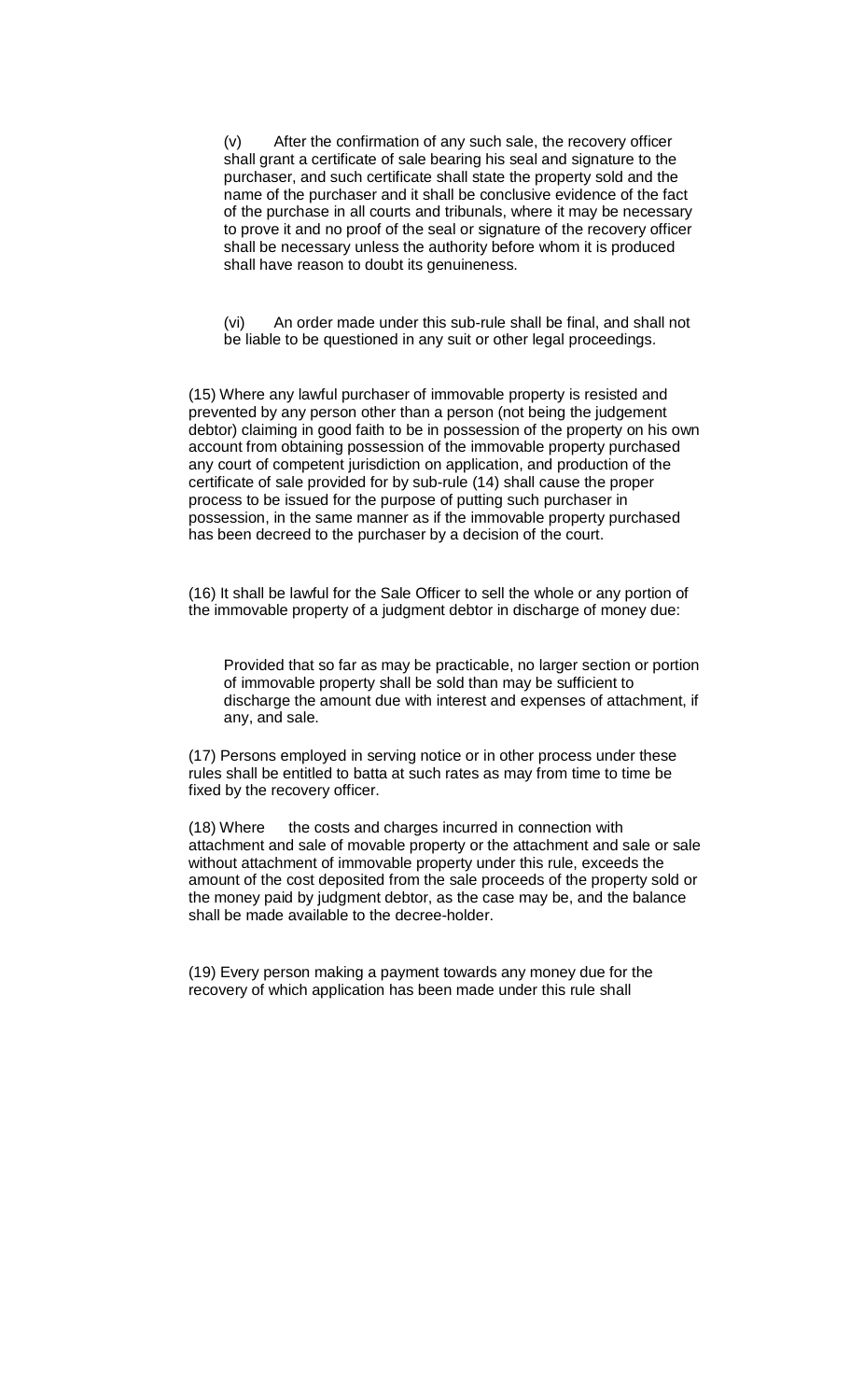be entitled to a receipt for the amount signed by the Sale Officer or other officer empowered by the recovery officer in that behalf; such receipt shall state the name of the person making the payment and the subject matter in respect of which the payment is made.

20) (a) Where any claim is preferred to, or any objection is made to the property attached under this rule on the ground that such property is not liable to such attachment, the Sale Officer shall investigate the claim or objection and dispose it of on the merits:

> Provided that no such investigation shall be made when the Sale Officer considers that the claim or objection is frivolous,

(b) Where the property to which the claim or objection relate has been advertised for sale, the Sale Officer may postpone the sale pending the investigation of the claim or objection.

(c) Where a claim or an objection is preferred, the party against whom an order is made may institute a suit to establish the right which the claim to the property in dispute, but, subject to the result of such suit, if any, the order shall be conclusive.

(21) (i) Any deficiency of price which may arise on a resale held under clause (j) of sub-rule (11) by reason of the purchaser's default and all expenses attending such resale shall be certified by the Sale Officer to the recovery officer and shall, at the instance of either the decree-holder or the judgment debtor be recoverable from the defaulting purchaser under the provisions of this rule. The cost, if any, incidental to such recovery shall be borne by the defaulting purchaser.

(ii) Where the property may on the second sale, sell for a higher price than at the first sale, the defaulting purchaser at the first sale, shall have no claim to the difference or increase.

(22) Where any property has been attached in execution of a decree, but by reason of the decree-holder's default the recovery officer is unable to proceed further with the application for execution, he shall either dismiss the application or for any sufficient reason adjourn the proceedings to a future date. Upon the dismissal of such application, the attachment shall cease.

(23) Where assets are held by the Sale Officer and before the receipt of such assets, demand notices in pursuance of application for execution of decree-against the same defaulter have been received from more than one decree-holder and decree-holders have not obtained satisfaction, the assets after deducting the costs or realisation shall be rateably distributed by the Sale Officer among all such decree-holders in the manner provided in section 73 of the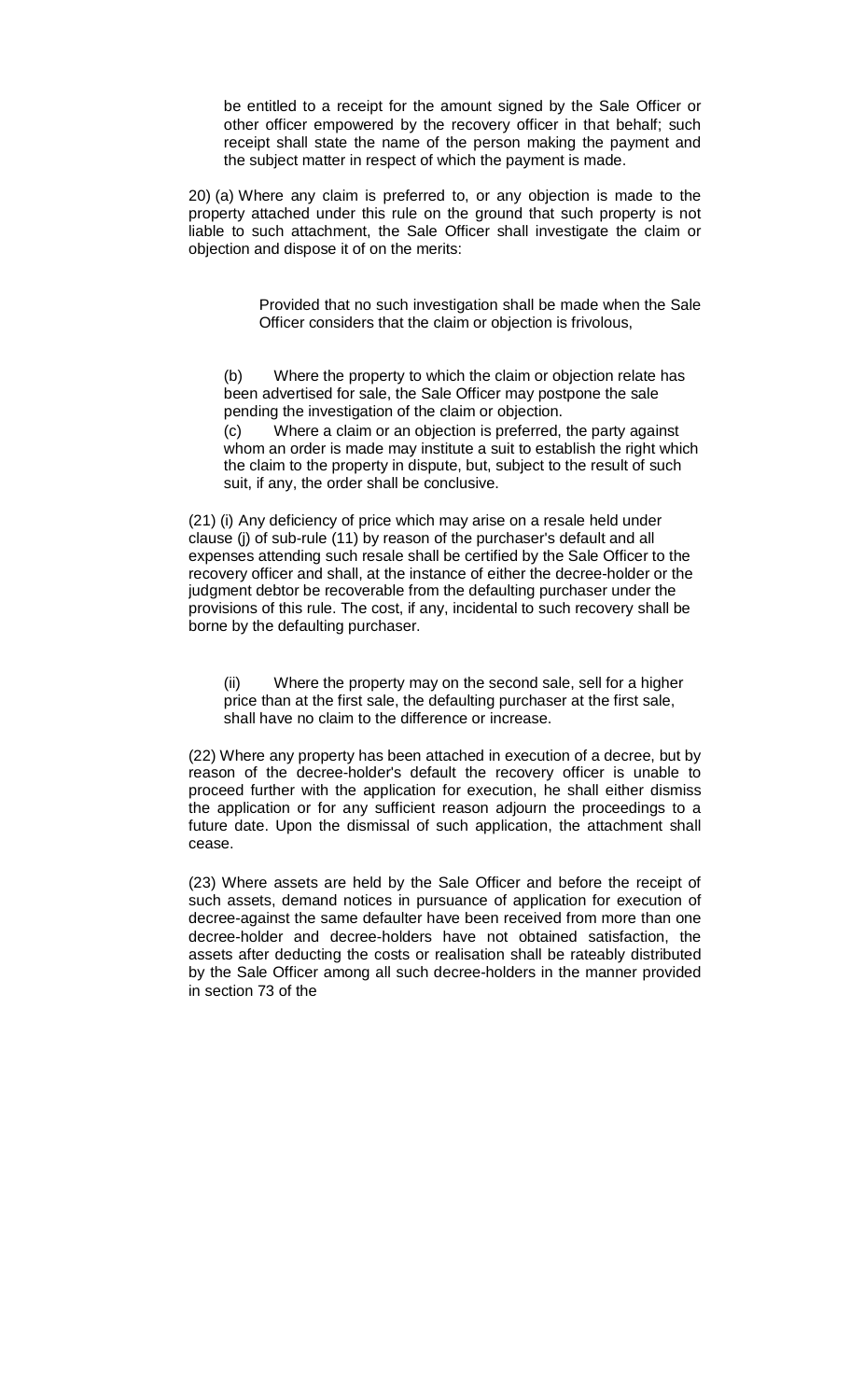Code of Civil Procedure 1908 (5 of 1908).

(24) Where a defaulter dies before the decree has been fully satisfied, an application under sub-rule (1) may be made against the legal representative of the deceased and thereupon all the provisions of this rule shall, save as otherwise provided in this sub-rule, apply as if such legal representative were the judgment debtor. Where the decree is executed against such legal representative, he shall liable only to the extent of the property of the deceased which has come to his hands and has not been duly disposed of, and for the purpose of ascertaining such liability, the recovery officer executing the decree may, of his won motion or on the application of the decree-holder compel such legal representative to produce such accounts as he thinks fit.

#### **38. Repeal and Saving**

(1) The Multi-State Cooperative Societies (Registration, Membership, Direction and Management, Settlement of Disputes, Appeal and Revision) Rules, 1985 and the Multi-State Cooperative Societies (Privileges, Properties and Funds, Accounts, Audit, Winding up and Execution of Decrees, Orders and Decisions) Rules, 1985 and hereby repealed.

 (2) Notwithstanding such appeal, anything done or any action taken under any of the rules so repealed shall, unless such thing or action is inconsistent with the provisions of these rules, be deemed to have been done or taken under the corresponding provisions of these rules.

#### **SCHEDULE**

#### 1. Procedure for the conduct of election to the board of Multi-State Co-operative Societies

 (a) The board of Directors in office shall meet, at least, sixty clear days in advance of the date of expiration of its term and by resolution determine the date, time and place for convening a general body meeting for the conduct of elections of its successor board. This provision will also apply mutatis mutandis to such Multi-State Co-operative Societies as are under the charge of the administrator appointed under sub-section (1) of section 123. The board of directors in this meeting shall also appoint a returning officer.

 (b) A copy of the decision referred to in paragraph (a) shall forthwith be sent to the Central Registrar.

 (c) The returning officer appointed under paragraph (a) shall, send intimation by local delivery or under postal certificate, about the date, time and place of the general meeting to each of the members of the Multi-State Co-operative Society. Where other co-operative societies or Multi-State Co-operative Society are members, the returning officer shall call on such societies to send the name of their Chairperson or President or the Chief Executive or a duly authorized member of the board of such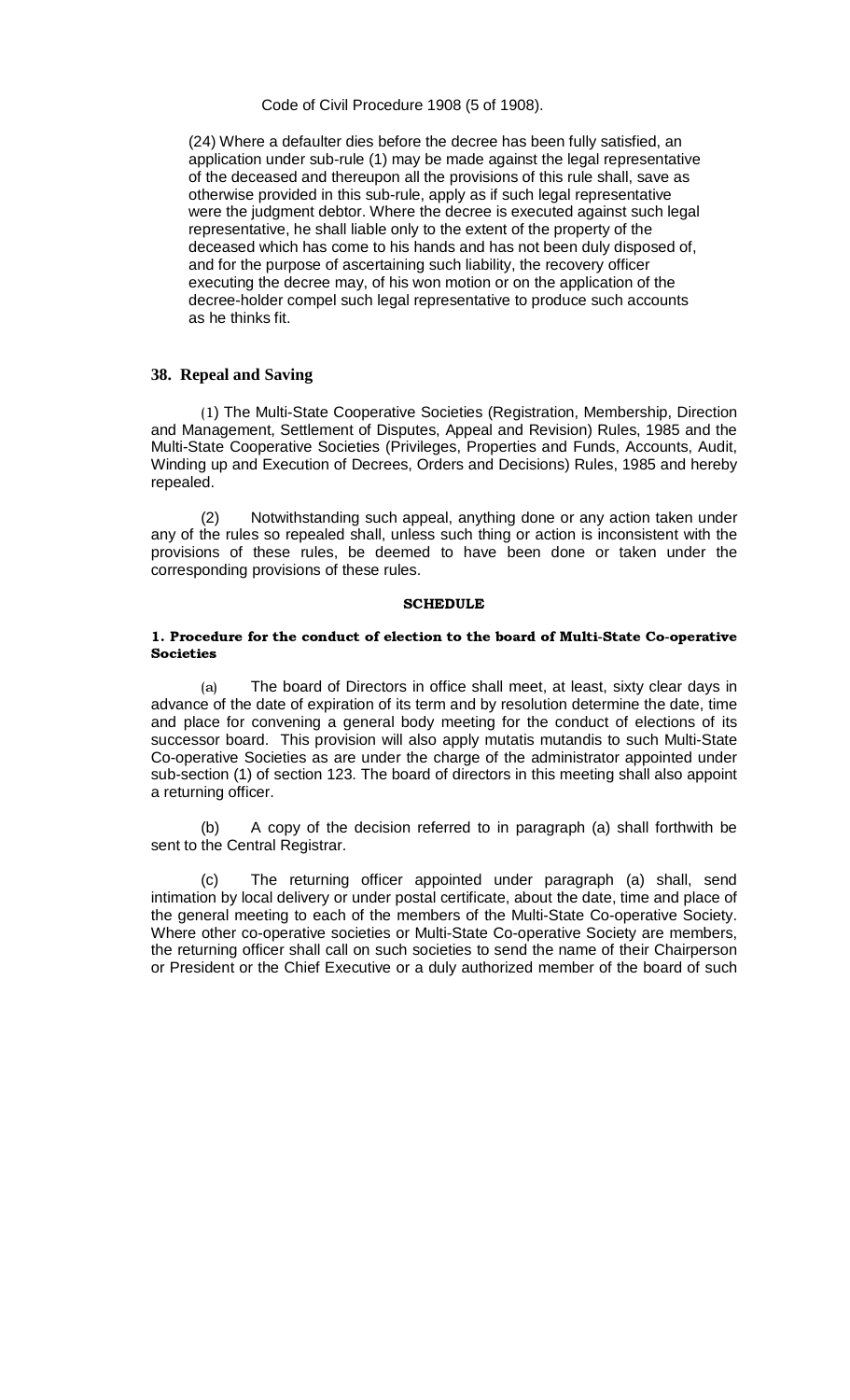co-operative society or other Multi-State Co-operative Society as representative (hereinafter referred to as the delegate) in accordance with the provisions contained in sub-section (3) of section 38 together with the resolution of the board of the society and the specimen signature of the Chairperson or President or the Chief Executive or duly authorized member of the board, duly attested and bearing the seal of the society so as to reach him at least twenty-one clear days prior to the date fixed for the general meeting. Where there is no board of such co-operative society or other multi-state cooperative society, the administrator, or duly authorized administrator if there are more than on administrators, by whatever name called, shall intimate the returning officer in writing under his signature at least twenty-one clear days prior to the date fixed for the general meeting that he or the Chief Executive shall represent such society in the general meeting. Where no such resolution or communication intimating the name of the delegate is received by the date fixed or where any intimation changing the name of the delegate is received after such date, it shall not be accepted for inclusion in the list of members or delegates of member-societies. Fresh resolution shall be required for every general meeting at which election shall be held.

(d) It shall be the duty of the board of directors in office, or the administrator, as the case may be, to bring up-to-date the register of members and such other registers, as the returning officer may require and hand over such records, register or registers to the returning officer thirty days prior to the date fixed for the general meeting for the purpose of election.

(e) The election shall be held at a general of the society convened for the purpose, of which not less than fourteen days' notice shall be given to the members. Such elections shall take place after all other matters included in the agenda have been considered. For the conduct of elections, the returning officer shall preside over the meeting.

(f) The notice of the general meeting shall be sent to the members by any of the following modes, namely:-

- (i) by local delivery; or
- (ii) under postal certificate; or
- (iii) by publication in the newspaper having wide circulation.

(g) Notice of the general meeting shall also be affixed on the notice board of the Multi-State Co-operative Society and its branches, if any. The notice shall contain information regarding:

- (i) the number of vacancies to be filled by election;
- (ii) the area of the constituency (specified in the bye-laws) from which the members are to be elected;
- (iii) the qualifications, if any, specified in the bye-laws for eligibility for membership on the board;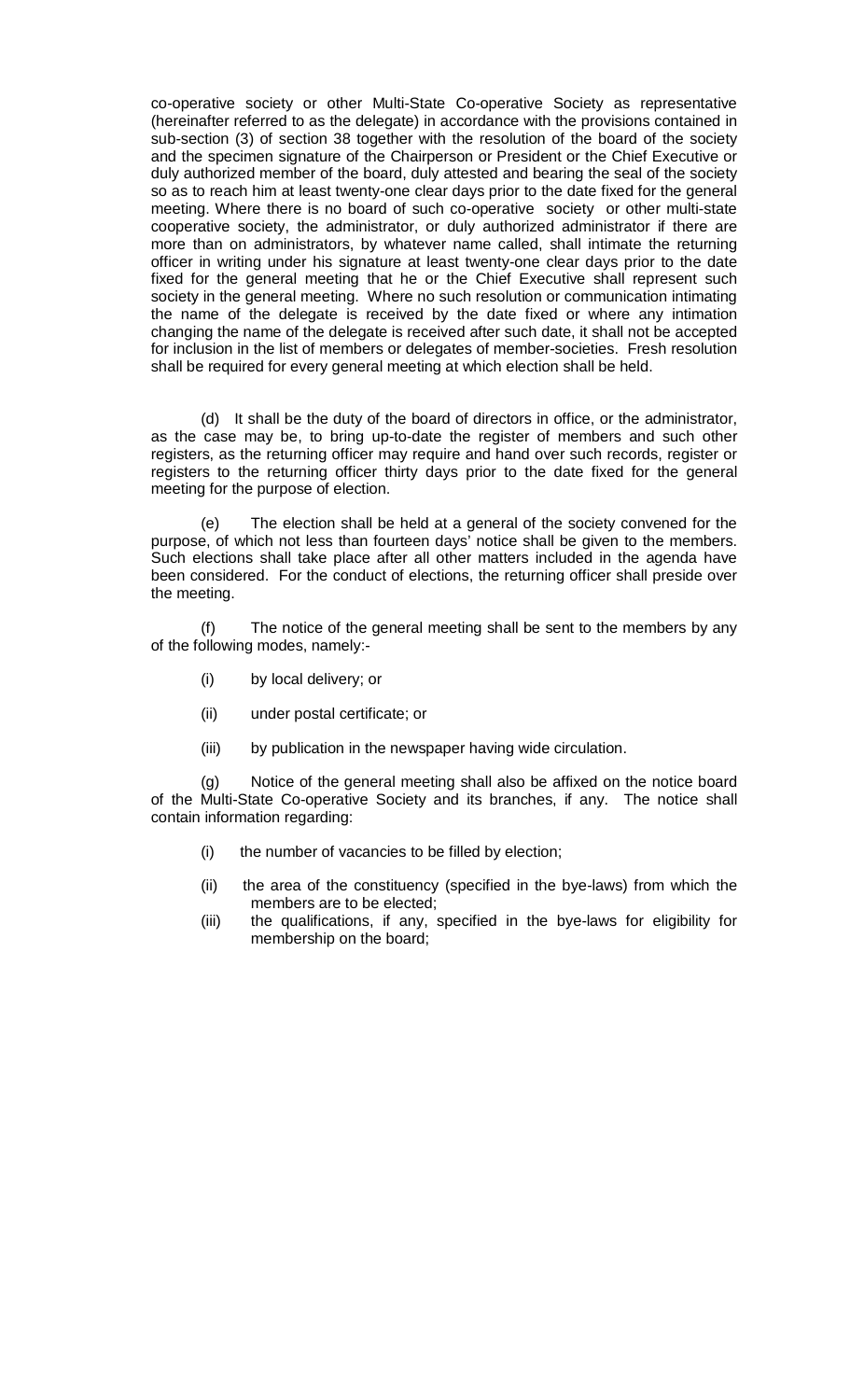(iv) the name of the returning officer, date, place and hours between which nomination paper shall be filed by the members, such date being not less than one clear day before the date fixed for election or if that happens to be a holiday the day preceding which is not a public holiday.

Explanation: For the purpose of the sub-paragraph the term 'public holiday' means any day which is declared as a public holiday under section 25 of the Negotiable Instruments Act, 1981 (26 of 1881) or any day which has been notified by the Central Government, or as the case may be, the State Government to be a public holiday for the offices of the Central Government or the State Government;

- (v) the date on which and the time and place at which the nomination papers will be taken up for scrutiny;
- (vi) the date and time of which, the place at which and the time between which polling will take place.

#### 2. Preparation of list of members/delegates

 (a) The returning officer shall prepare a list of members eligible to vote as it stood on the date, thirty days prior to the date fixed for the poll and publish copies of the list by affixing them on the notice board at the principal place of business of the society and all its branches, if any, not less than fifteen days prior to the date fixed for election. The list shall specify-

(i) the admission number and name of the member, the name of the father or husband, and the address of such member in the case of an individual member; and

(ii) the admission number, the name of the society, name of the delegate proposed to represent the society, in the case of a member society;

the admission number, the name of the society, name of the delegate and the name of the constituency proposed to represent in the case of a member society and the admission number, the name of the delegate and the name of the constituency where a smaller body has been constituted under proviso to sub-section (1) of section 38.

(b) A copy of the list shall be supplied by the society to any member on payment of such fee as may be specified by the board. Where no fees has been specified, the person authorized as per bye-laws of the society shall supply such list on payment of an amount of rupees ten.

c) The returning officer shall also prepare an election programme specifying the date and time of receipt of nominations, scrutiny of nominations, withdrawal of nominations, the poll, if required and declaration of results. The election programme shall be displayed on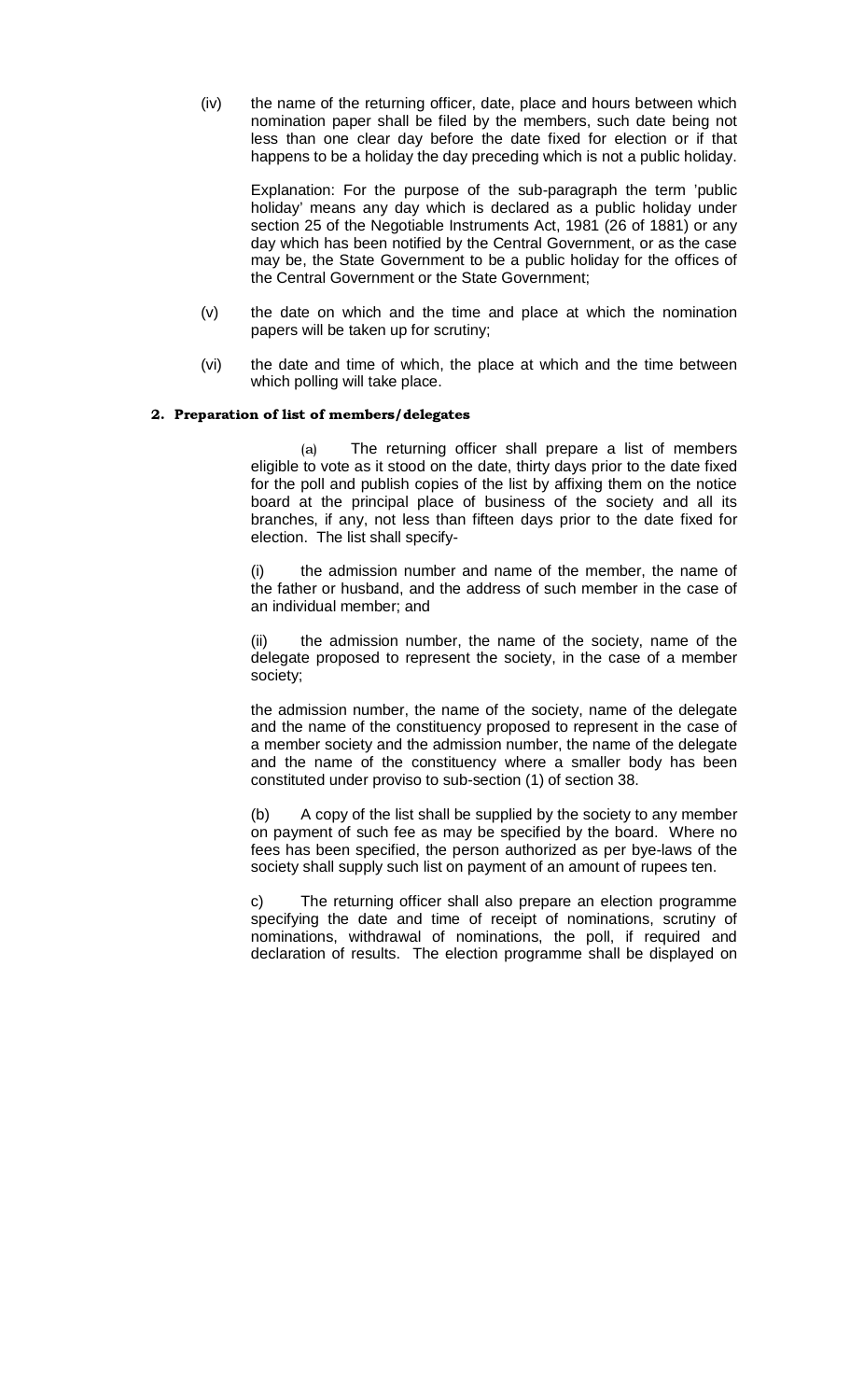the notice board of the society and also publish in the local newspaper at least fifteen days prior to the date of election.

#### 3. Nomination of candidates

 (a) Nomination of the candidate for election shall be made in Form III, which on application shall be supplied by the returning officer or any other officer authorized by him in this behalf, to any member free of cost.

Every nomination paper shall be signed by two members whose names are included in the list of the members or delegates. One of the members shall sign the form as proposer and the other as seconder for the nomination. The nomination paper shall also contain a declaration signed by the candidate, expressing his willingness to stand for election.

Every nomination paper shall be presented in person or sent by registered post with acknowledgement due, by the candidate himself to the Returning Officer or any person authorized by him in this behalf, so as to reach him before the date and time specified for the election programme. The returning officer or any other officer authorized by him who receives the nomination paper shall enter on the nomination paper its serial number and certify the date and time at which the nomination paper has been received by him and shall immediately give a written acknowledgement for the receipt of nomination papers, if presented in person, which shall also bear the seal of the society. The returning officer shall, at the close of the time fixed for the receipt of nomination papers, prepare and display on the notice board of the society, a list of nominations received by him. Any nomination paper which is not delivered or received on or before the date and time fixed for its receipt shall be rejected.

(d) No person shall be nominated as a candidate for election to fill a seat on the board if he-

- (i) is ineligible to vote;
- (ii) is disqualified to be the member or delegate or a member of the board under the provisions of the Act and these rules; and
- (iii) does not possess the necessary qualifications specified in the bye-laws of the society for election as member of the board.

#### 4. Scrutiny of nomination papers

- (a)(i) on the day fixed for the scrutiny of nomination papers, the returning officer shall, at the appointed hours, take up the scrutiny of nomination papers. The candidate or the proposer or seconder of each of the candidate may be present at the time and place when nomination papers are scrutinized.
	- (ii) the returning officer shall examine the nomination papers and shall decide all objections which may be made by any candidate or his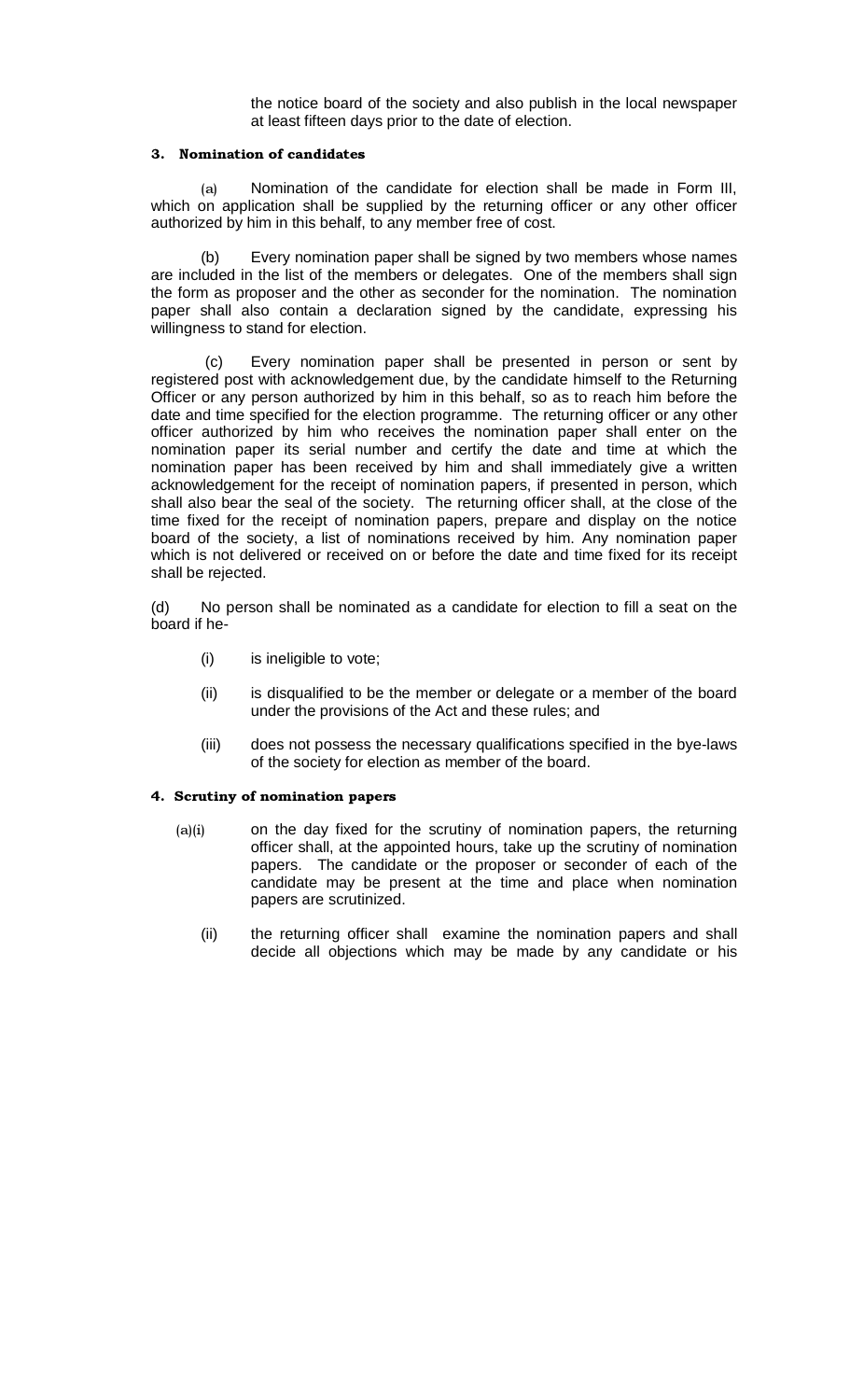proposer or seconder in respect of any nomination and may, either on such objection, necessary, either accept or reject any nomination:

 PROVIDED that the nomination of a candidate shall not be rejected, namely, on the ground of an incorrect description of his name or the name of his proposer or seconder or of any other particulars relating to the candidate or his proposer or seconder, as entered in the list of members referred to in paragraph 4(a) if the identity of the candidate, proposer or seconder, as the case may be, is established beyond reasonable doubt.

- (iii) The returning officer shall endorse on each nomination paper his decision accepting or rejecting the same as the case may be, and if the nomination paper is rejected, he shall record in writing a brief statement of his reasons for such rejection.
- (iv) The returning officer shall not allow any adjournment of the proceedings except when proceedings are interrupted or obstructed by riot or affray or by causes beyond his control.
- (v) The list of valid nominations as decided by the returning officer shall be published on the notice board of the society containing the names in the alphabetical order in English and address of the candidate as given in the alphabetical order in English and a address of the candidate as given in the nomination paper on the same day on which the scrutiny of the nomination paper is completed.

 (b) Any candidate may withdraw his candidature by notice in writing signed by him and delivered in person or by the person duly authorized by him at any time after the presentation of the nomination papers but before the date and time specified in the election programme for such withdrawal. A notice of withdrawal of candidate once given shall irrevocable.

#### 5. Voting

(a) If any area or constituency for which election is to be held, the number of candidates whose nomination papers have been declared valid, does not exceed the number of candidates to be elected for that area or constituency, the returning officer shall at the general meeting convened for the purpose of the election, declare them to have been duly elected to the board. If the number of candidate whose nominations are valid exceeds the number to be elected for any area or constituency, the returning officer shall arrange for conducting a poll on the date and time fixed for the purpose. The returning officer may appoint as many polling officers as may be necessary for conducting the poll.

 (b) A candidate contesting the election, may be a letter, in Form IV, to the returning officer, appoint an agent to represent him where polling is held, to identify the voters and to watch the recording of votes. Such letter shall contain the consent in writing of the agent concerned.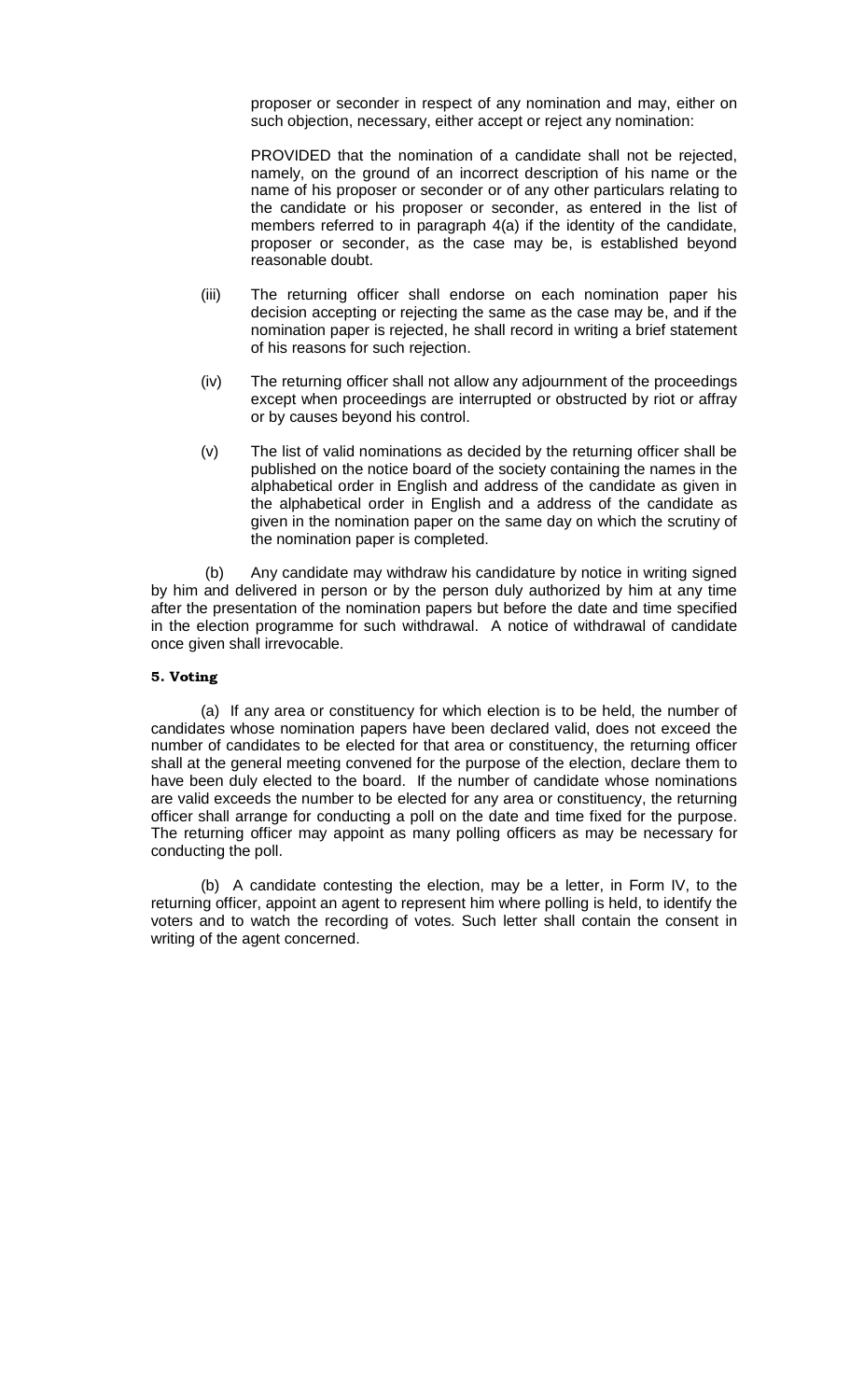(c) Canvassing of votes by any person at the place where elections are to be conducted shall be prohibited.

 (d) Immediately before the commencement of the poll, the returning officer shall show the empty ballot box to such persons as may be present at the time and shall then lock it up and affix his seal in such manner as to prevent its being opened without breaking the seal. The candidate or his agent may also affix his own seal, if he so desires.

 (e) Every member or delegate who desired to exercise his right of vote shall be supplied with a ballot paper containing the names of contesting candidates arranged in alphabetical order either printed, typewritten or cyclostyled, according to convenience, on the ballot paper. The ballot paper shall also bear the seal of the society and also the initials of the returning officer on reverse of the ballot paper and further contain a column, for the voter to inscribe mark 'X' against the name or names of the persons to whom he wants to vote.

 (f) Each polling station and where there is more than one polling booth at a station, each such booth shall contain a separate compartment in which the members or delegates can record their votes in secrecy.

 (g) Every member who desired to exercise his votes shall enter the polling station with an identity card, given to him by the society. The polling officer shall identify the member by putting questions to him with reference to the list of members or delegates eligible to vote in the polling station, furnished to him. If the poling officer is satisfied about the identity of the member and if there is no objection from any candidate or his polling agent present at the polling station, he shall issue a ballot paper to him after obtaining signature or thumb impression of the member or delegate on counterfoil perforated with the ballot paper. The counterfoil shall bear the serial number and other details of the ballot paper. On receipt of such ballot paper, the member shall proceed to the polling compartment set apart for the purpose and indicate the person or persons in whose favour he exercises his vote by inscribing a mark 'X' against the name of the candidate or candidates, as the case may be, and put the ballot paper in the ballot box kept for the purpose with utmost secrecy. If owing to blindness or other physical infirmity or illiteracy a member is unable to inscribe the mark on the ballot paper the polling officer, and where no such polling officer, is appointed, the returning officer shall ascertain from him the candidate or candidates, in whose favour he desired to vote, inscribe the mark 'X' on his behalf and put the ballot paper in the ballot box.

- (h)(i) Every member whose name is entered in the list of members/delegates eligible to vote, furnished to the polling officer, is entitled to poll his vote, unless there is a challenge by the candidate or this agent against his identity. If there is such a challenge about the identify of a member or if the polling officer feels any reasonable doubt, he shall then refer the matter to the returning officer who shall make a summary inquiry and decide the question with reference to the books of the society.
- (ii) The returning officer shall not entertain any challenge by a candidate or his polling agent, of a member's identity until the person who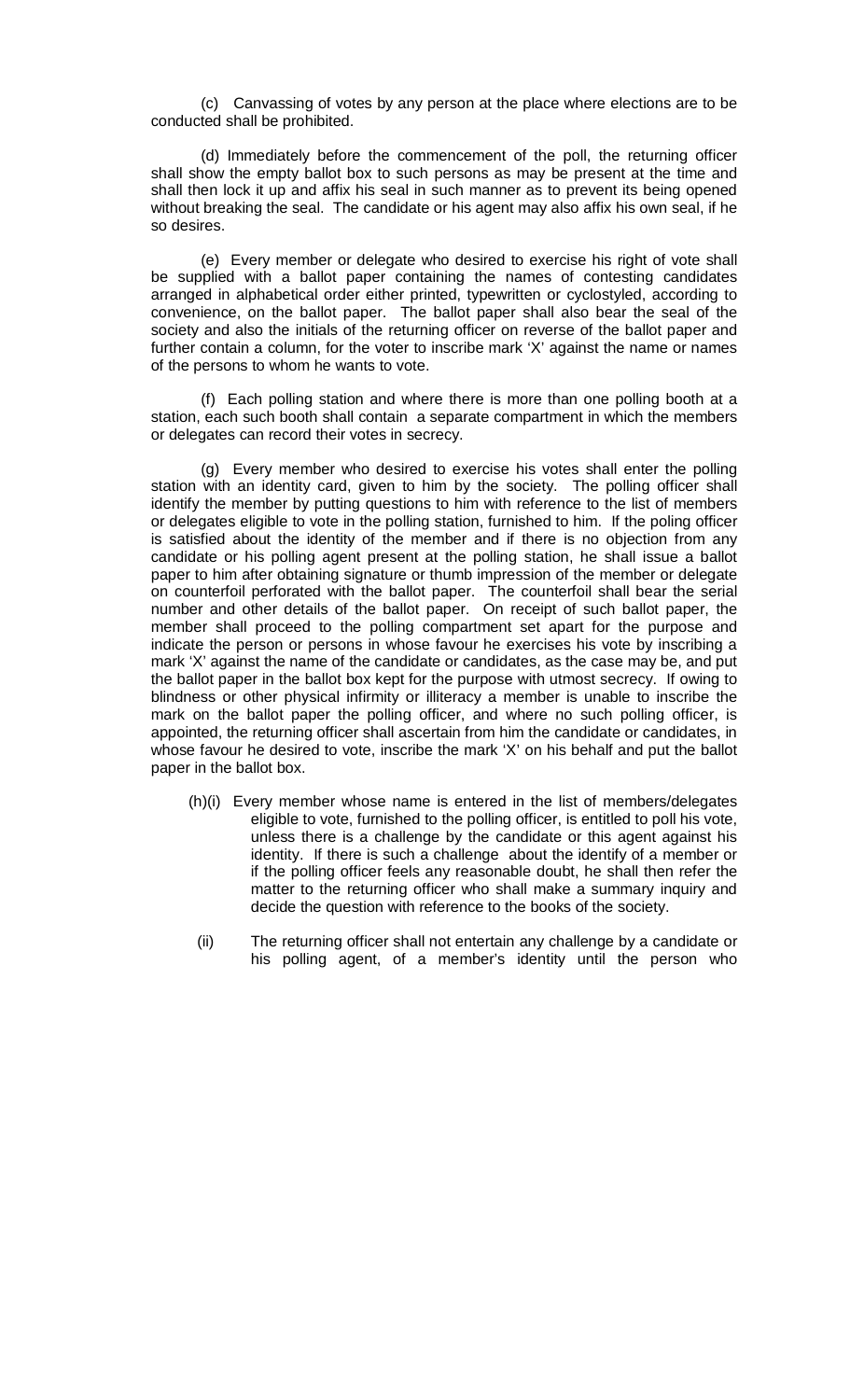challenges pays a fee of Rs.5/-(Rupees five only) for every such vote, in cash. The returning officer shall thereafter entertain the challenge and ask the member who has come to poll the vote to affix his thumbimpression or signature, as the case may be, on a declaration describing his identity. If he refuses to do so, the member shall not be allowed to vote. If, on the other hand, as a result of such summary enquiry the identity of the member is established to the satisfaction of the returning officer, the polling officer shall issue ballot paper, and the member shall then be allowed to vote. In such cases, the challenge fees paid shall be forfeited. At the end of the poll, the returning officer, shall render an account of challenge fees collected, fees refunded to the persons who challenged and the fees forfeited to the society together with a brief note on the decision arrived at by him after the summary inquiry in each case.

- (I) (A) If, at any stage of the polling, the proceedings are interrupted or obstructed by any riot or affray or if at such election it is not possible to conduct poll for any sufficient cause, the returning officer shall have power to cancel the polling after recording his reasons for such action.
	- (B) Where the poll is stopped under clause (A) or where counting of votes is rendered impossible on account of destruction or loss of ballot boxes or any other sufficient reason, the returning officer shall cancel the polling after recording the reasons for such action in the minutes book of the society.

(j) No voter shall be admitted after the time fixed for the polling; but a voter who enters the premises where ballot papers are being issued before the close of the polling time shall be issued the ballot paper and allowed to vote.

(k) The counting of votes shall take place immediately after close of the poll. If this is not possible for reasons beyond the control of the returning officer, the ballot box shall be sealed with the seal of the returning officer and of the contesting candidates or of their agents, if they so desire, and deposited with the society for safe custody. The returning officer shall then announce and also intimate in writing to the candidates or their agents present the time and place at which the counting shall commence next day. Votes shall be counted by or under the supervision of the returning officer. Each candidate and his authorized agent shall have a right to be present at the time of counting. But the absence of any candidate or his agent at the time of counting shall not vitiate counting or announcement of results by the returning officer.

#### 6. General

(a) A ballot paper shall be rejected by the returning officer, if,-

- (i) it bears any mark or writing by which the member who voted can be identified; or
- (ii) it does not bear the seal of the society or the initial of the returning officer; or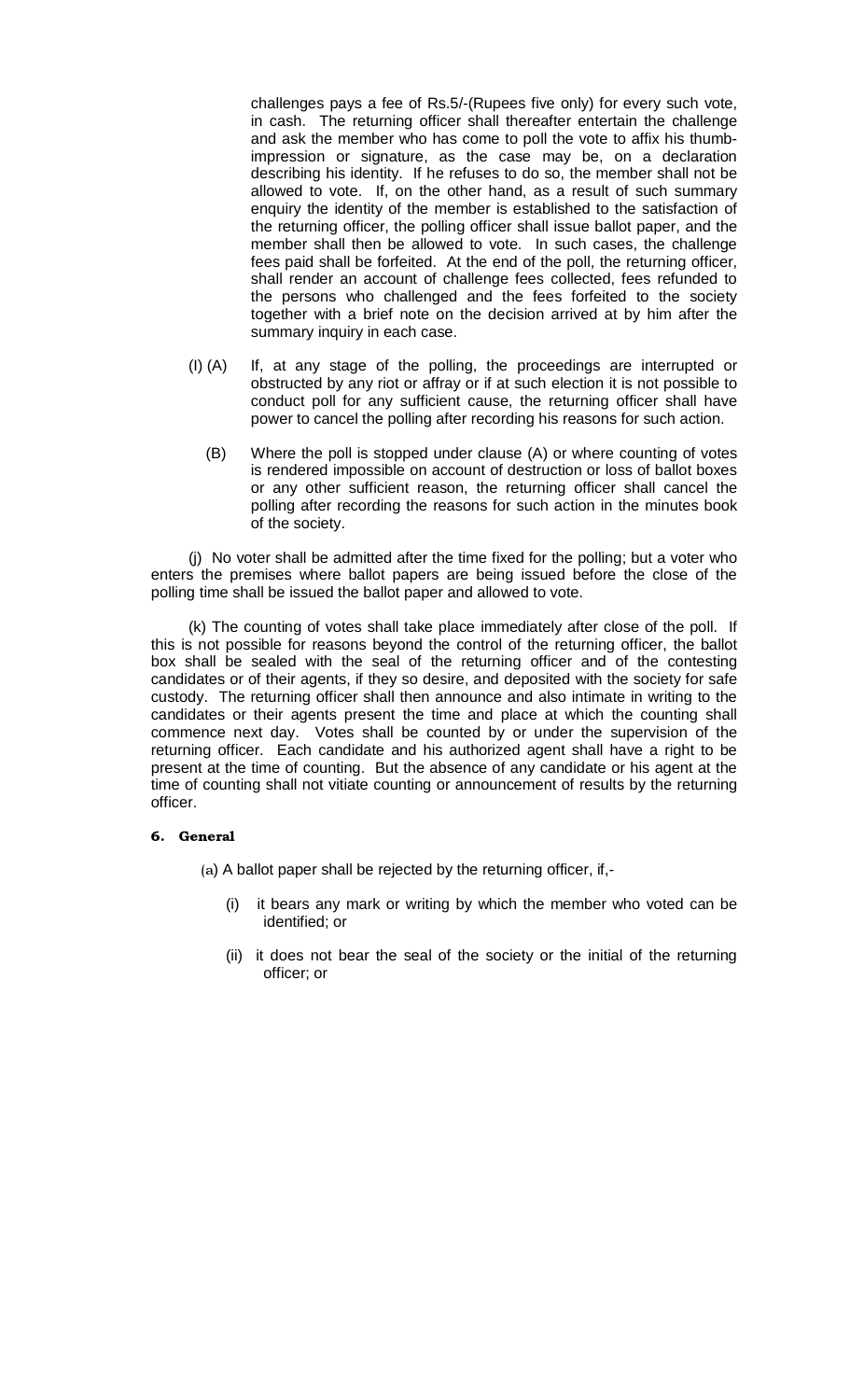- (iii) the mark indicating the vote thereon is placed in such a manner as to make it doubtful to which candidate the vote has been cast; or
- (iv) is so damaged or mutilated that its identity as a genuine ballot paper cannot be established.

 (b) If after the counting of the votes is completed, an equality of votes is found to exist between any candidates and the addition of one vote will entail any of those candidates to be declared elected, the returning officer shall forthwith decide between these candidates by lot and proceed as if the candidate on whom the lot falls had received an additional vote and declare him elected.

(c) After the returning officer has completed the counting of votes, he shall prepare a return of the results of the polling and shall forthwith declare the results. The returning officer shall immediately thereafter record the proceedings of the election in a comprehensive report which shall form part of the records of the society and shall be binding on all. The returning officer shall immediately also furnish a copy of such a report together with a copy of the return of the results of polling, to the society for onward transmission to the Central Registrar. The society shall immediately forward such report and return of the results furnished by the returning officer to the Central Registrar.

#### 7. Election of office bearers

 (1) As soon as the members of the board have been elected the returning officer shall, notwithstanding anything contained in the bye-laws of the Multi-State Cooperative Society, convene a meeting of the newly constituted board for the purpose of election of the President or Chairperson, Vice-President or Vice-Chairperson or other elected office bearers of the society, by whatever name they are called. Such a meeting of the board shall not be conducted unless a majority of the number of members of the newly constituted board, as per bye-laws are present.

 (2) At the meeting so convened by the Returning Officer, he shall preside over the meeting for the purpose of election of the office bearers. The election of the office bearers of the Multi-State Co-operative Society shall be by secret ballot.

 (3) The returning officer shall announce the schedule of election of office bearers, stating the number of vacancies to be filled by election, date, place and time between which nominations papers shall be filled by the members; the date on which and the time and place at which the nomination papers will be taken up for scrutiny; the date and time of withdrawal; and the date on which, the place at which the polling, if required, will take place. The returning officer shall intimate the schedule of election to all the newly elected or nominated members of the board. The nomination, in Form V, shall be made to the Returning Officer at such a meeting. The returning officer shall decide the objections if any, which may be made at the time, to any nomination and after making such summary inquiry, as he thinks necessary, announce the name of valid nominations.

 (4) If for any office for which elections are to be held, the number of candidates in respect of whom valid nominations have been announced, does not exceed the number of candidates to be elected for that office, the candidates for whom valid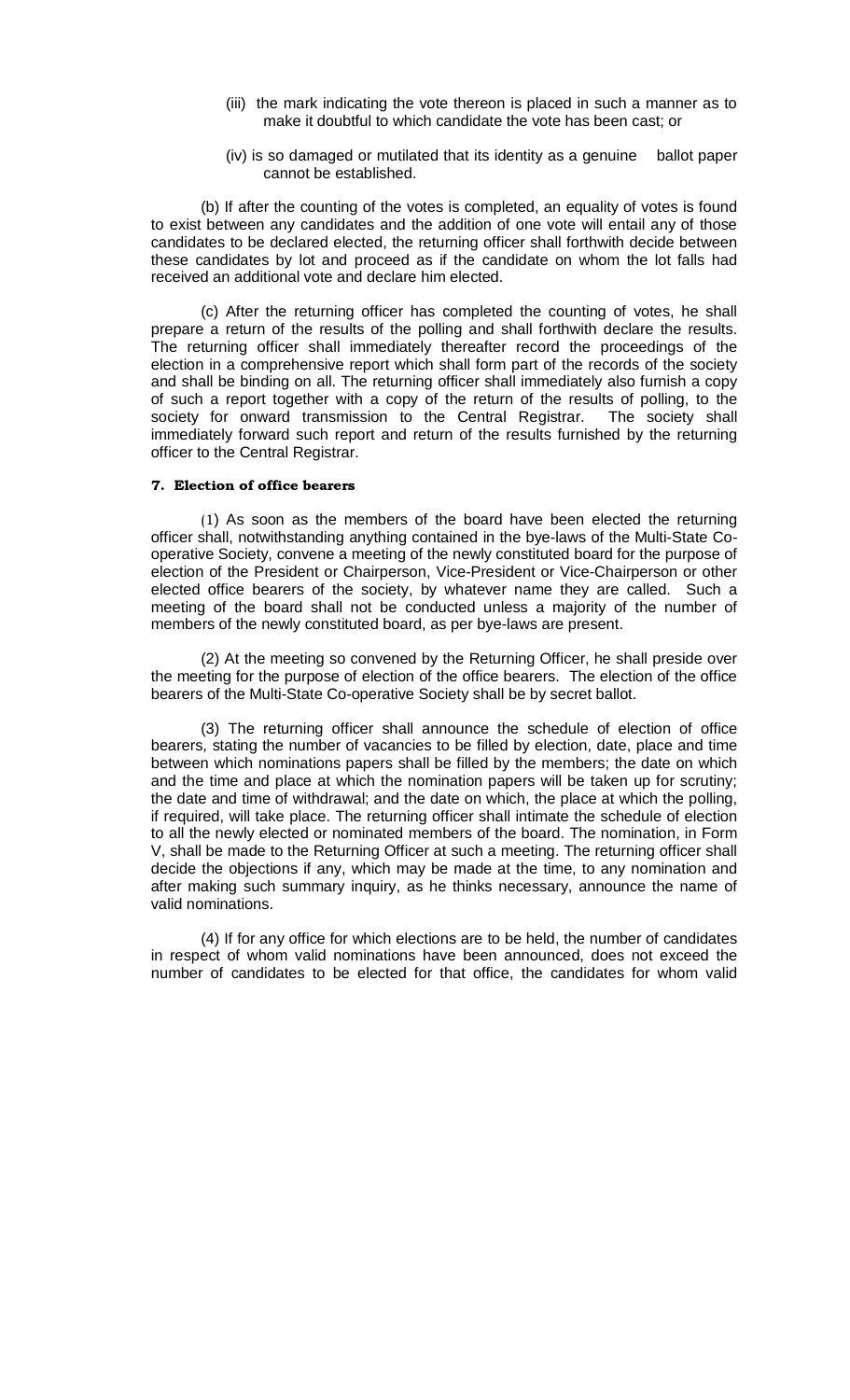nominations have been announced shall be deemed to have been elected for that office and the returning officer shall make a declaration to that effect. If the number of candidates in respect of whom valid nominations have been announced for any office exceeds the number of candidates to be elected a poll by secret ballot shall be taken by the returning officer. The returning officer shall, thereafter, announce the number of votes secured by each candidate and the result of the election.

 (5) The returning officer, shall immediately thereafter record the proceedings of the election in a comprehensive report which shall form part of the records of the society and shall be binding on all. The returning officer shall immediately also furnish a copy of such a report together with a copy of the return of the polling, to the society for onward transmission to the Central Registrar. The society shall immediately forward such report and return of the results furnished by the returning officer to the Central Registrar.

# 8. Custody of record of elections conducted

After declaration of the result of election, the returning officer shall hand over the ballot papers and records relating to the election of the members of the board of directors and the office bearers to the chief executive of the Multi-State Co-operative Society in a sealed cover. These shall safely, be preserved by the Chief executive of the society for a period of six months from the date of election or till such time a dispute regarding election, if any, filed is disposed of, whichever is later, and shall thereafter be destroyed.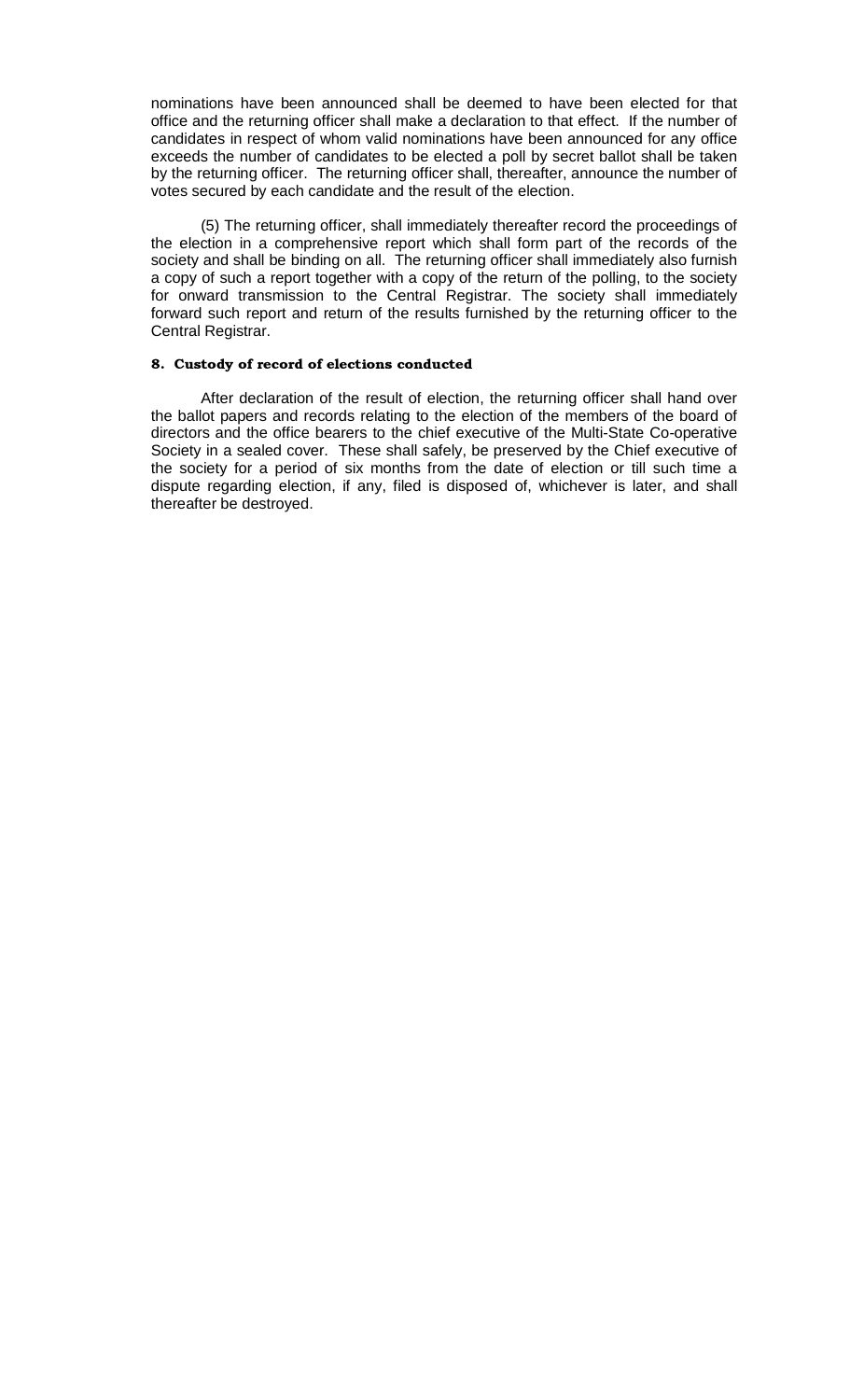# **FORM – I**

[See sub-rule (1) of rule 3]

# **Application for registration of a Multi-State Cooperative Society under the Multi-State Cooperative Societies Act, 2002**

To,

The Central Registrar of Cooperative Societies, New Delhi.

Sir,

 We submit herewith a proposal for registration of the following Multi-State Cooperative Society along with enclosures as indicated below :

- 2.We also declare that the information given herewith including that in the enclosures is correct to the best of our knowledge.
	- (a)Name of the proposed Multi-State Co-operative Society;
	- (b)Headquarters and address to be registered;
	- (c)Area of operations;
	- (d)Main objectives;
	- (e) Why is it absolutely necessary for the society to be registered under the Multi-State Cooperative Societies Act,2002;
	- (f)A certificate in respect of provisions of clause (b) or sub-section(1) of section 7;
	- (g)A certificate in respect of provisions clause (c) of sub-section (1) of section 7;
	- (h)A certificate in respect of provisions of clause (d) of sub-section (1) of section 7;
	- (i) If all the members are individuals, indicate the number of persons from each State who have signed the application :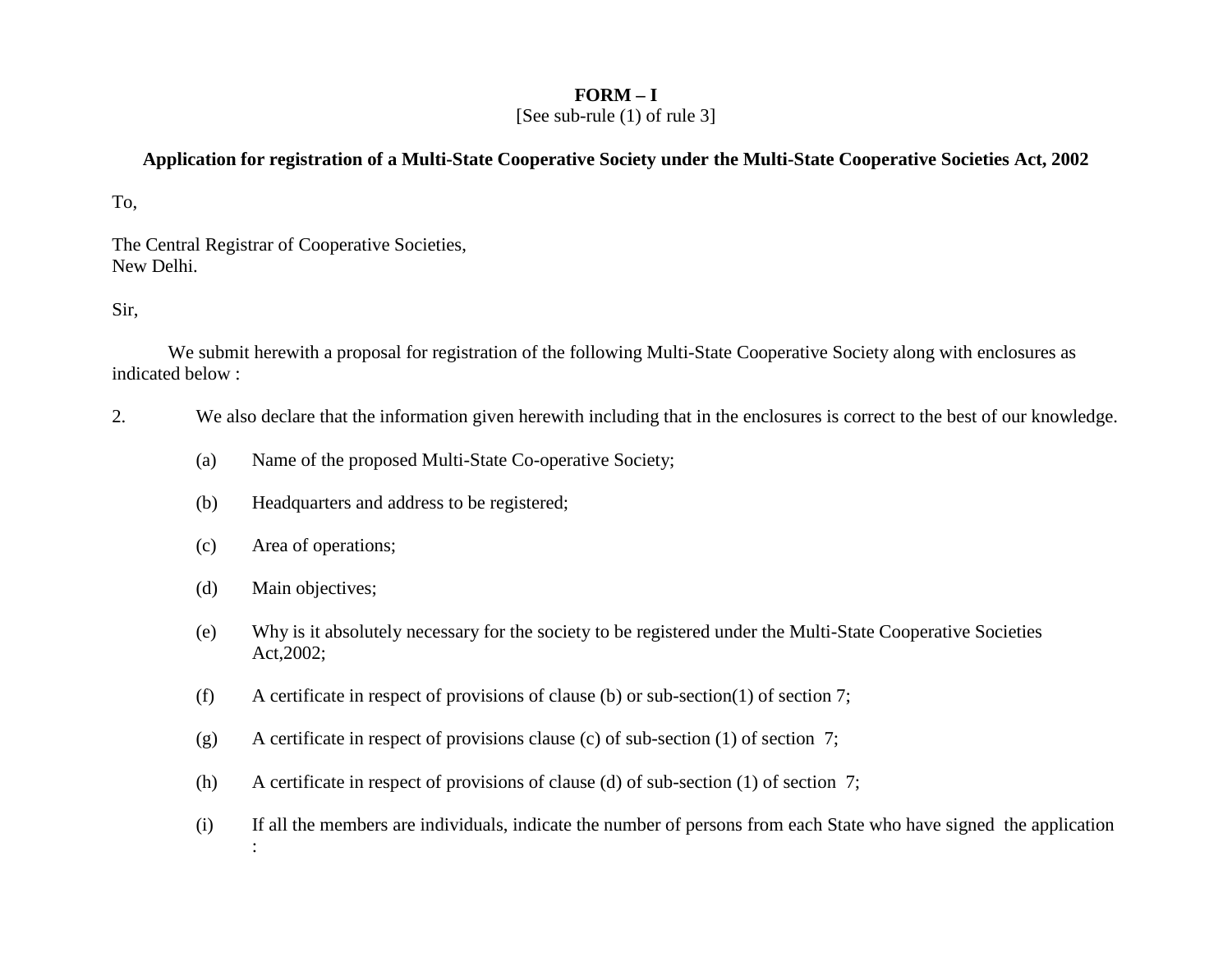5. The particulars of the applicants are given hereunder :

Name of the State Number of persons who have Signed the application

- (j) Name and address of the applicant for the purpose of further correspondence.
- 3. Following documents are enclosed :
	- (a)A certificate from the \_\_\_\_\_\_\_\_\_\_\_\_\_\_\_\_\_\_ Bank stating credit balance there in favour of the proposed multi-state cooperative society.
	- A scheme explaining how the proposed multi-state cooperative society has reasonable prospects of becoming a (b)viable unit. We are sending herewith four copies of the bye-laws duly signed.
- 4. Following persons are authorised to sign the bye-laws and also to make necessary alteration therein.

 If the applicant is an S. No. Name If representing a corporate body, name of the institution\* individual  $(1)$  (2) (3) (4)

| Age. | Nationality | Profession | Name of the State |
|------|-------------|------------|-------------------|
| 4A   | 4B          |            | ت                 |
|      |             |            |                   |
|      |             |            |                   |
|      |             |            |                   |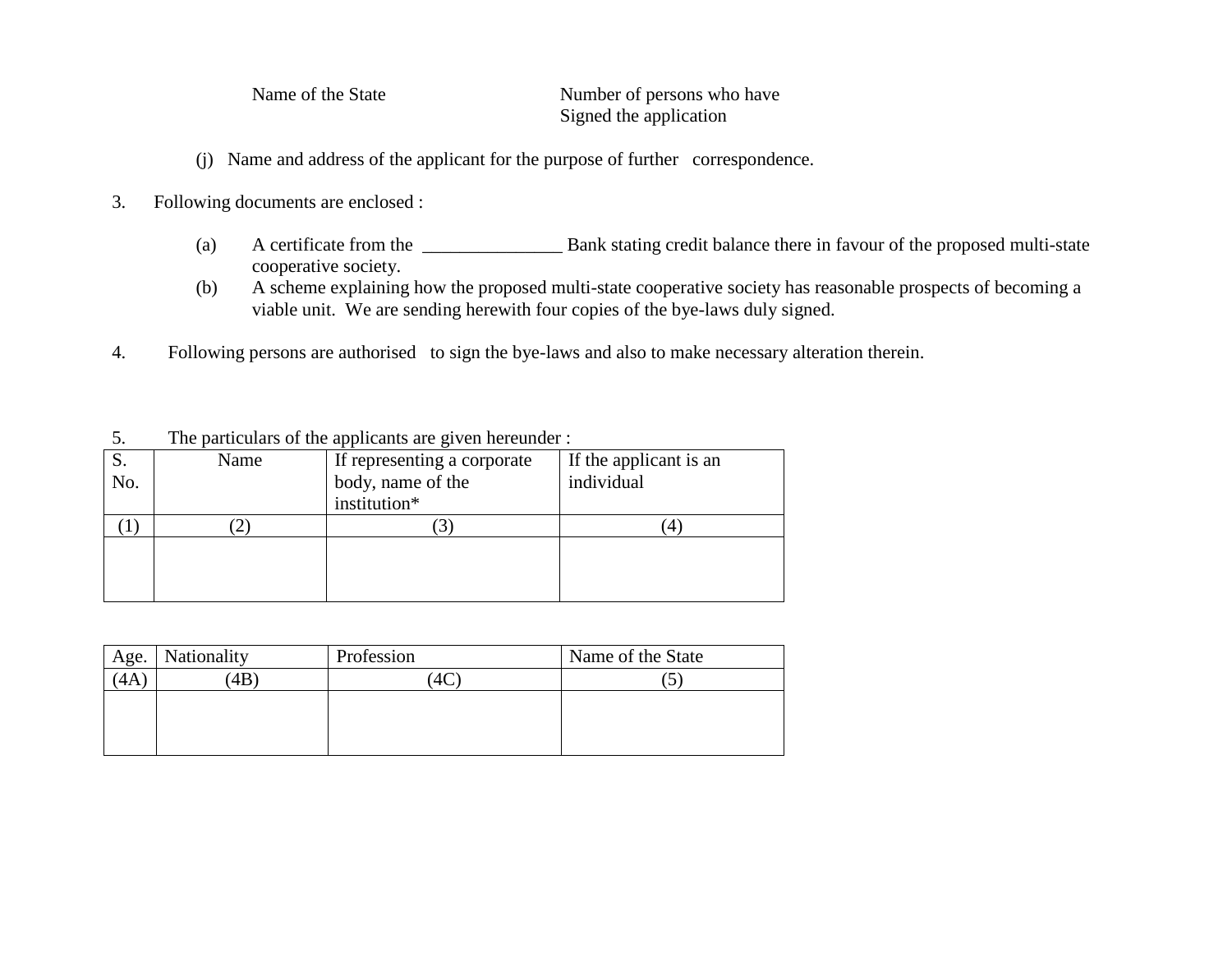| Address. | Amount subscribed<br>To share capital | In the case of<br>representative of society or<br>a multi-state cooperative<br>society, whether he is<br>Chairpersons/ President or<br>Chief Executive of that<br>society | Signature |
|----------|---------------------------------------|---------------------------------------------------------------------------------------------------------------------------------------------------------------------------|-----------|
| (6)      |                                       |                                                                                                                                                                           |           |

# **For Official Use**

Received by registered post on**<sup>+</sup>**\_\_\_\_\_\_\_\_\_\_\_\_\_\_\_\_\_ by**<sup>+</sup>** \_\_\_\_\_\_\_\_\_\_\_\_ in the office of the Central Registrar, or by hand from Shri<sup>+</sup> entered in the register of application at S.No.

# **Signature of officer receiving**

Received registration proposal No. \_\_\_\_\_\_\_\_\_\_\_\_\_\_\_ on \_\_\_\_\_\_\_\_\_\_\_\_ for registration of \_\_\_\_\_\_\_\_\_\_\_\_\_\_\_\_ Society Ltd., (Proposed) alongwith the enclosures referred to above from \_\_\_\_\_\_\_\_\_\_\_\_\_\_ by post/hand deliver**. Place \_\_\_\_\_\_\_\_\_\_\_\_\_ Central Registrar** 

Date \_\_\_\_\_\_\_\_\_\_\_\_\_

**Signature and Stamp** 

**\* If representing a co-operative or any other co-operative body enclose a copy of the Resolution or authorization of the competent authority, authorizing the person to sign the application for registration.** 

 **+ blanks to be filled in.**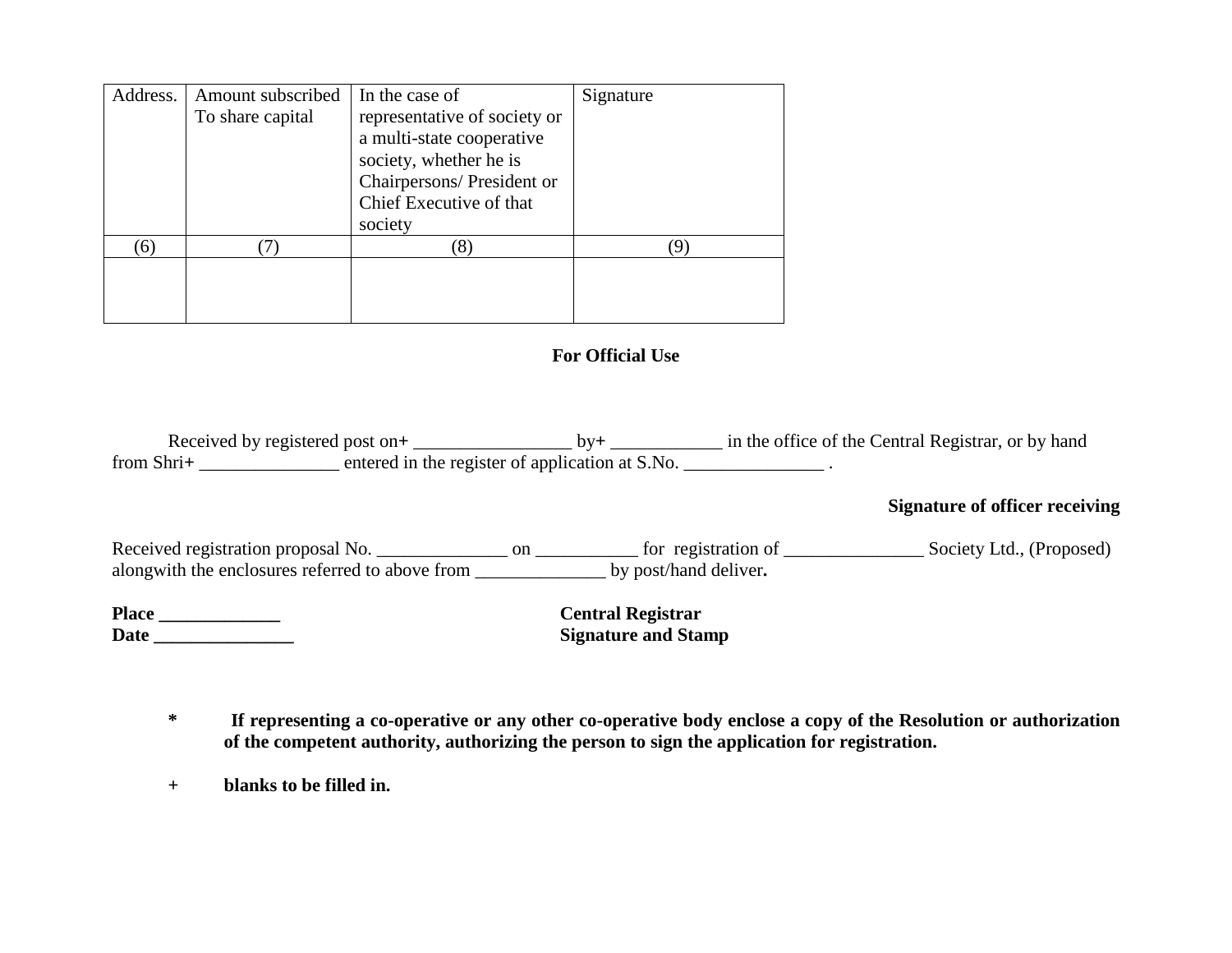# **FORM – II** [See sub-rule (1) of rule 4]

**Register of applications for registration of multi-state co-operative societies received by the Central Registrar** 

| S.  | Name of the proposed multi-state co-operative society   Complete address   Date of receipt and how |          |
|-----|----------------------------------------------------------------------------------------------------|----------|
| No. | and the Chief Promoter                                                                             | received |
|     |                                                                                                    |          |
|     |                                                                                                    |          |
|     |                                                                                                    |          |
|     |                                                                                                    |          |

| Date and<br>reference of<br>acknowledgement | No. and date on which<br>additional information in<br>called | <b>Prescribed date by</b><br>which information is<br>called | Date on which additional<br>information received |
|---------------------------------------------|--------------------------------------------------------------|-------------------------------------------------------------|--------------------------------------------------|
| (5)                                         |                                                              |                                                             | (8                                               |
|                                             |                                                              |                                                             |                                                  |
|                                             |                                                              |                                                             |                                                  |
|                                             |                                                              |                                                             |                                                  |

| No. and date of the report, if any sent to the Central<br>Government, if the society is not registered, within<br>six months | No. and date of order of |                | <b>Initial</b> | <b>Remarks</b> |
|------------------------------------------------------------------------------------------------------------------------------|--------------------------|----------------|----------------|----------------|
|                                                                                                                              | <b>Registration</b>      | <b>Refusal</b> |                |                |
|                                                                                                                              | (10)                     | T1)            | $\mathbf{12})$ | (13)           |
|                                                                                                                              |                          |                |                |                |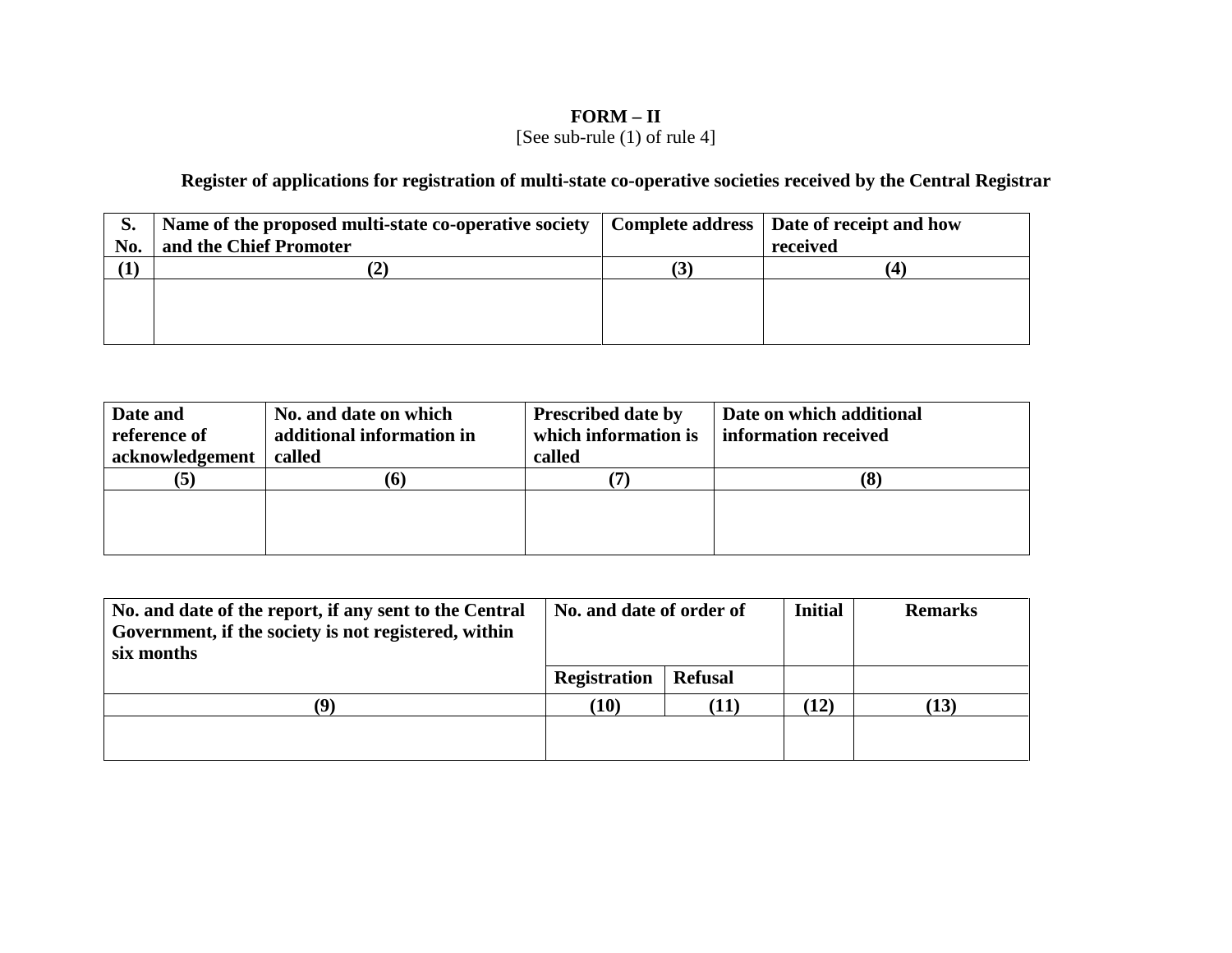# **FORM III Nomination form for elections of Board of Directors** [See paragraph 3 (a) of the Schedule]

1.Name of the Multi-State Cooperative : Society and Address

2.Name of the candidate in case of an : Individual member or name of the delegate and the member cooperative Society or multi-state cooperative society which he is representing

- 3. Serial no. in the register of members :
- 4. Father's or husband's name (in case : of individual member)
- 5. Address :
- 6. Name of the proposer in case the : proposer is an individual member and the name of the society and The delegate in the case proposer Is a delegate of a society
- 7. Serial no. of the proposer in the : Register of members
- 8. Signature of the proposer :
- 9. Name of the seconder when the : seconder is an individual member and name of the society
- 10. Serial no. of the seconder in the register : of members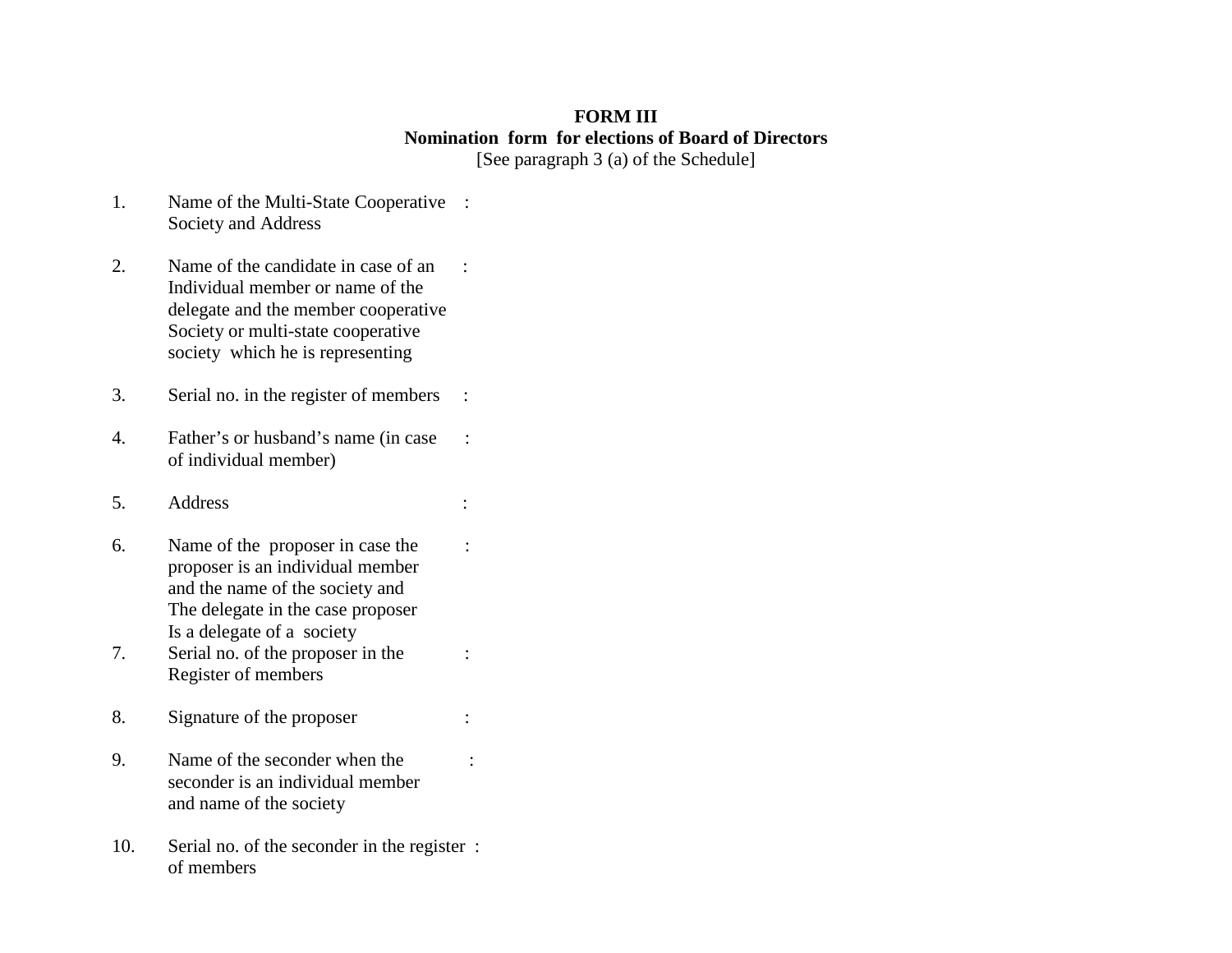11. Signature of the seconder :

# **CANDIDATES DECLARATION**

 I declare that I am willing to stand for election and that, to the best of my knowledge and belief I have not incurred any disqualification for membership of the board of \_\_\_\_\_\_\_\_\_\_\_\_\_\_ multi-state cooperative society in terms of the Act, the rules and the bye-laws of the multi-state cooperative society.

(Signature of the candidate)

# **ENDORSEMENT BY THE RETURNING OFFICER**

This nomination paper was presented to me in person by \_\_\_\_\_\_\_\_\_/ received by registered post on \_\_\_\_\_ at \_\_\_\_\_ hrs.

Place \_\_\_\_\_\_\_\_\_

Date \_\_\_\_\_\_\_\_\_ Signature of Returning Officer Or person authorized by him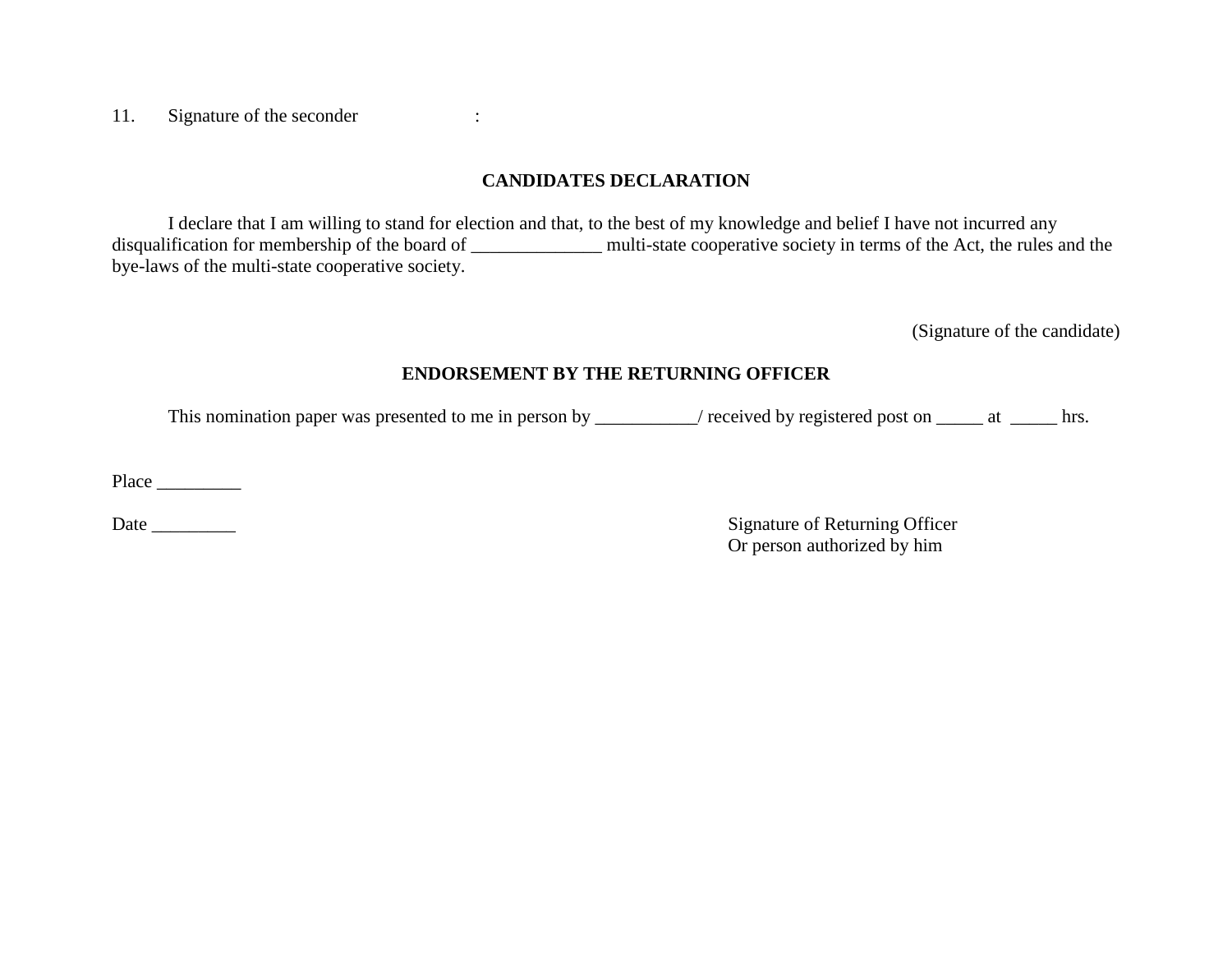# **FORM IV** [See paragraph 5 (b) of the Schedule] **Application for appointing election agent**

I, \_\_\_\_\_\_\_\_\_\_\_\_\_\_\_\_\_\_\_\_ name of father/spouse \_\_\_\_\_\_\_\_\_\_\_\_\_\_\_\_member of \_\_\_\_\_\_\_\_\_\_\_\_\_ (name of the society)

contesting for election of members of board of directors/office bearers do hereby nominate the following person an my election

agent/counting agent in the election \_\_\_\_\_\_\_\_\_\_\_(name of the society) to be held on \_\_\_\_\_\_\_\_\_\_(specify the date).

**Name and Signature of the candidate**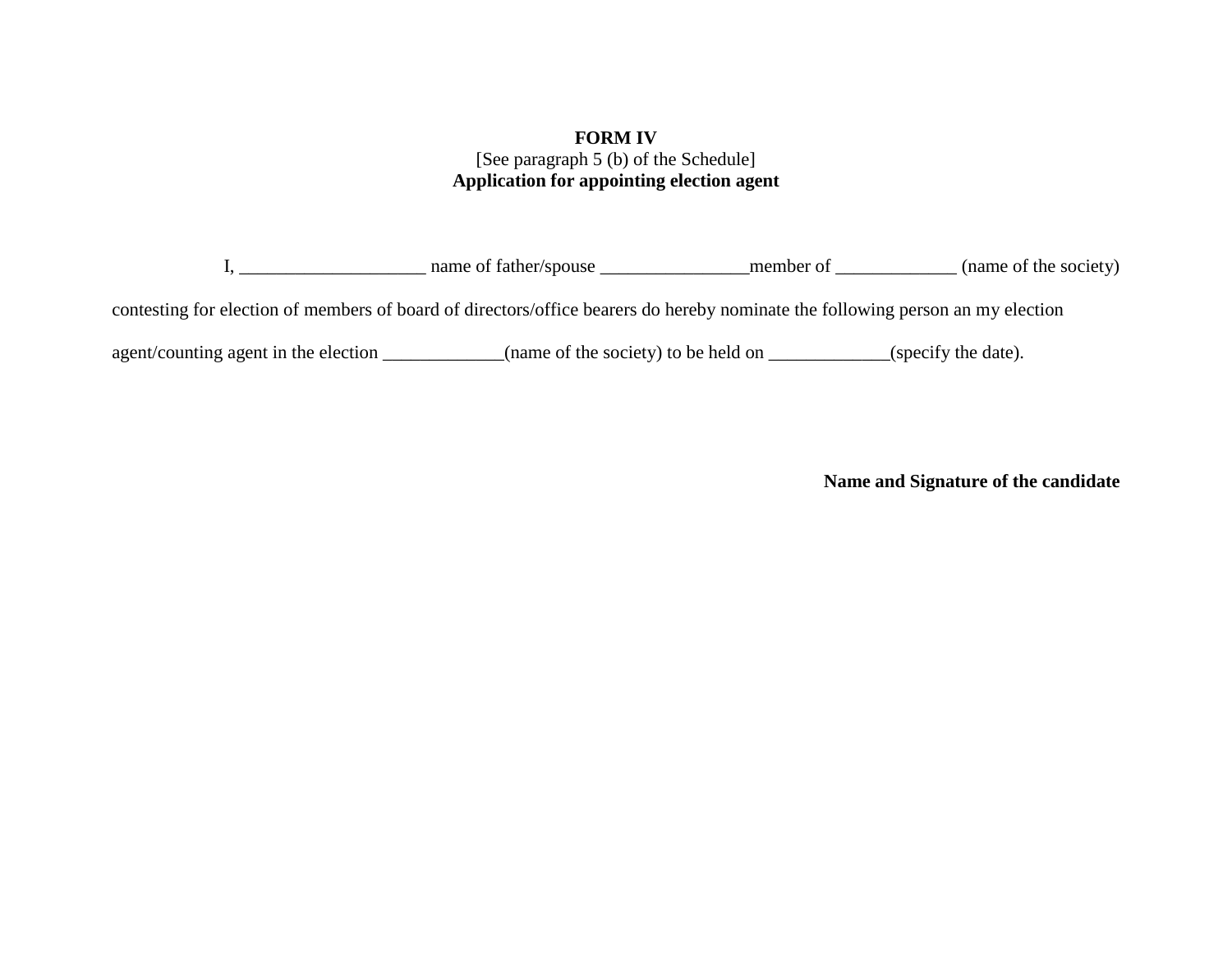# **FORM V**

# [See sub-paragraph (3) of paragraph 7 of the Schedule] **Nomination form for election of office bearers**

| 1.  | Name of the multi-state cooperative<br>and address                                                                                                                                       |  |
|-----|------------------------------------------------------------------------------------------------------------------------------------------------------------------------------------------|--|
| 2.  | Office for which contesting                                                                                                                                                              |  |
| 3.  | Name of the candidate in case on an<br>individual member or name of the<br>delegate and the member cooperative<br>society or multi-state cooperative<br>society which he is representing |  |
| 4.  | Serial No. in the register of members                                                                                                                                                    |  |
| 5.  | Father's or husband's name (in case of<br>Individual member)                                                                                                                             |  |
| 6.  | <b>Address</b>                                                                                                                                                                           |  |
| 7.  | Name of the proposer in case the<br>proposer is an individual member<br>and the name of the society and<br>the delegate in the case proposer<br>is a delegate of a society               |  |
| 8.  | Serial No. of the proposer in the<br>Register of members                                                                                                                                 |  |
| 9.  | Signature of the proposer                                                                                                                                                                |  |
| 10. | Name of the seconder when<br>the seconder is an individual                                                                                                                               |  |